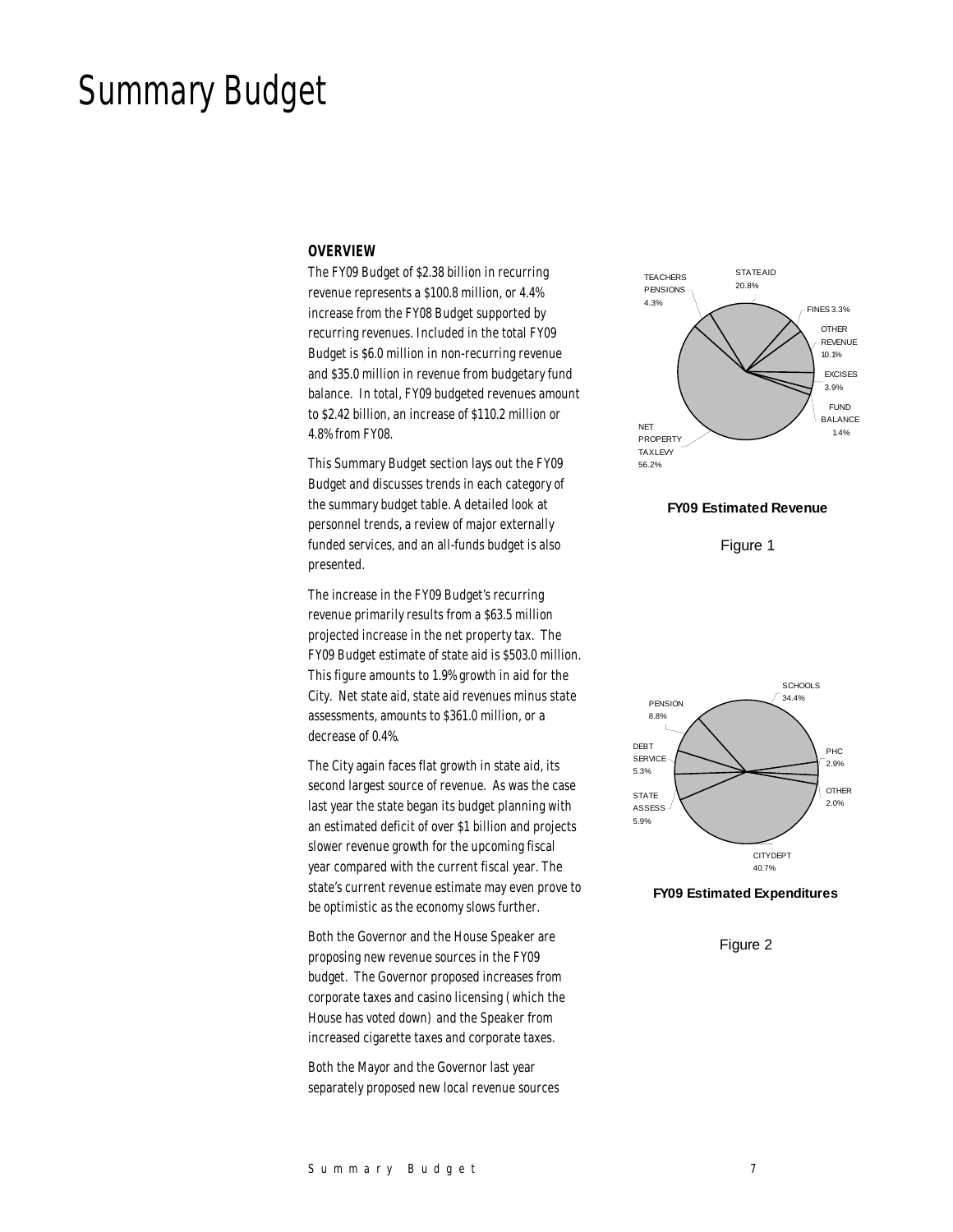## **CITY OF BOSTON BUDGET SUMMARY**

(Dollars in Millions)

|                                   | <b>FY06</b><br>Actual | <b>FY07</b><br>Actual | <b>FY08</b><br><b>Budget</b> | <b>FY09</b><br><b>Budget</b> |
|-----------------------------------|-----------------------|-----------------------|------------------------------|------------------------------|
| <b>REVENUES</b>                   |                       |                       |                              |                              |
| Property Tax Levy                 | 1,208.18              | 1,270.78              | 1,334.28                     | 1,392.64                     |
| <b>Overlay Reserve</b>            | (40.84)               | (46.60)               | (39.13)                      | (33.97)                      |
| Excises                           | 89.68                 | 80.17                 | 87.58                        | 93.27                        |
| <b>Fines</b>                      | 67.98                 | 67.36                 | 67.94                        | 80.95                        |
| Interest on Investments           | 30.05                 | 43.47                 | 37.50                        | 20.38                        |
| Payments In Lieu of Taxes         | 32.06                 | 32.36                 | 30.75                        | 33.50                        |
| Urban Redevelopment Chapter 121A  | 65.05                 | 63.85                 | 59.21                        | 64.25                        |
| Misc. Department Revenue          | 44.55                 | 53.57                 | 44.70                        | 56.59                        |
| <b>Licenses and Permits</b>       | 38.76                 | 41.43                 | 42.33                        | 41.09                        |
| Penalties & Interest              | 9.19                  | 8.71                  | 8.12                         | 9.12                         |
| Available Funds                   | 3.11                  | 3.22                  | 12.14                        | 14.19                        |
| State Aid                         | 464.61                | 483.04                | 493.74                       | 502.98                       |
| Teachers Pension Reimbursement    | 85.16                 | 93.33                 | 98.00                        | 103.00                       |
| <b>Total Recurring Revenue</b>    | 2,097.55              | 2,194.70              | 2,277.14                     | 2,377.97                     |
| <b>Budgetary Fund Balance</b>     | 6.70                  | 7.50                  | 25.00                        | 35.00                        |
| Non-Recurring Revenue             | 0.00                  | 0.00                  | 6.67                         | 6.00                         |
| <b>Total Revenues</b>             | 2,104.25              | 2,202.20              | 2,308.81                     | 2,418.97                     |
| <b>EXPENDITURES</b>               |                       |                       |                              |                              |
| <b>City Departments</b>           | 891.92                | 936.71                | 955.36                       | 985.00                       |
| <b>Public Health Commission</b>   | 61.30                 | 63.80                 | 67.66                        | 69.45                        |
| <b>School Department</b>          | 717.79                | 747.46                | 795.50                       | 832.04                       |
| Reserve for Collective Bargaining | 0.00                  | 10.00                 | 10.83                        | 20.00                        |
| <b>OPEB Stabilization Fund</b>    | 0.00                  | 0.00                  | 20.00                        | 25.00                        |
| <b>Total Appropriations</b>       | 1,671.01              | 1,757.97              | 1,849.34                     | 1,931.48                     |
| Pensions                          | 186.28                | 192.93                | 202.91                       | 213.23                       |
| Debt Service                      | 112.82                | 109.62                | 120.91                       | 127.64                       |
| <b>State Assessments</b>          | 114.33                | 119.85                | 131.14                       | 141.99                       |
| <b>Suffolk County Sheriff</b>     | 4.48                  | 4.39                  | 4.52                         | 4.63                         |
| Reserve                           | 1.46                  | 2.23                  | 0.00                         | 0.00                         |
| <b>Total Fixed Costs</b>          | 419.38                | 429.02                | 459.47                       | 487.49                       |
| <b>Total Expenditures</b>         | 2,090.39              | 2,186.99              | 2,308.81                     | 2,418.97                     |
| <b>Surplus (Deficit)</b>          | 13.86                 | 15.21                 | 0.00                         | 0.00                         |

Numbers may not add due to rounding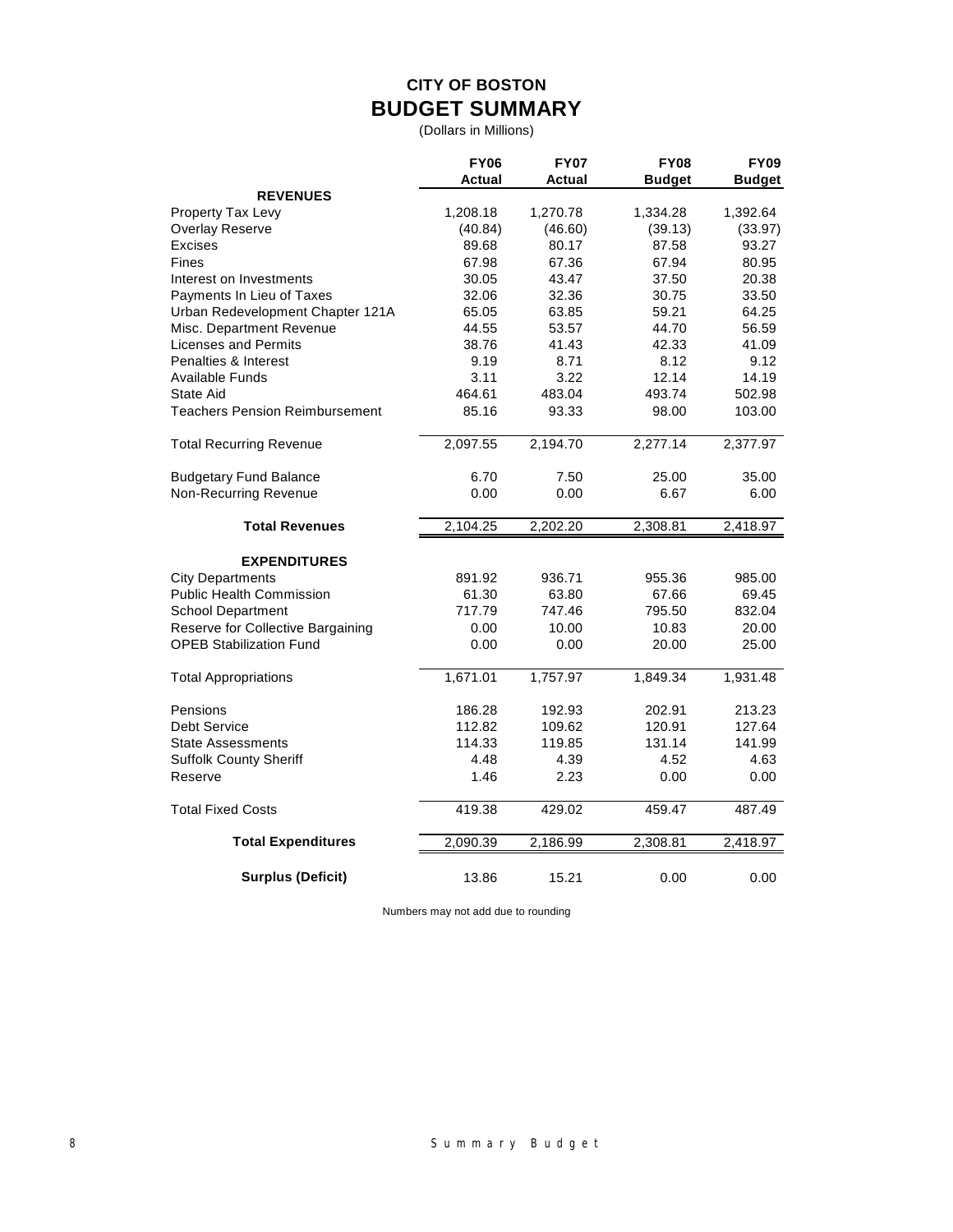to help with rapidly rising local property taxes and increasing local costs. But none have been acted on by the legislature. Furthermore, the Mayor has pledged any of those new revenue sources to property tax relief for Boston residents and businesses. See the Revenue Estimates and Analysis chapter of this volume for more detail.



Figure 3

This revenue situation provides the basis for planning FY09 appropriations and fixed costs to maintain a balanced budget. Selected FY09 budgeted City revenues compare with FY08 budgeted revenues as follows: the net property tax levy increases \$63.5 million or 4.9%; excises increase \$5.7 million or 6.5%; fines increase \$13.0 million or 19.2%; interest on investments decreases by \$17.1 million or 46%; payments-inlieu-of-taxes increase \$2.8 million or 8.9%; Chapter 121A revenues increase \$5.0 million or 8.5%, miscellaneous department revenues increase by \$11.9 million or 26.6%; licenses and permits decrease by \$1.2 million or 2.9%; and state aid increases \$9.2 million or 1.9%.

On the expenditure side of the budget, total departmental appropriations increase by \$82.1 million or 4.4% and fixed costs increase by \$28 million or 6.1%. Selected FY09 budgeted appropriations compare with FY08 budgeted appropriations as follows: City departments increase \$29.64 million or 3.1%, the Boston Public Health Commission increases by \$1.79 million or 2.6%, and the School Department increases \$36.5 million or 4.6%. FY09 budgeted fixed costs compare with FY08 budgeted fixed costs as follows: pensions increase \$10.3 million or 5.1%, debt service increases \$6.7 million or 5.6%, state

assessments increase \$10.9 million or 8.3% and Suffolk County Sheriff increases \$0.1 million or 2.5%.

Please note that the "Other" category on the FY09 Estimated Expenditures pie chart (Figure 2) is comprised of estimated expenditures for the Suffolk County Sheriff, collective bargaining reserve and Other Post-employment Benefits (OPEB) stabilization fund.

The appropriation for the Suffolk County Sheriff, which is mandated by the State, is included in the Fixed Costs section of the Budget Summary. The appropriation for the City's County Pensions and Annuities expenses is included in the City Departments appropriation.

## *REVENUE*

The FY09 Budget is balanced on the following revenue projections:

#### *Property Tax Levy*

Although the average single-family tax bill decreased by 4.6% in FY08 it has still increased 69.5% between FY02 and FY08, and the percentage of the total tax levy being borne by residents versus businesses increased from 30% to 40% during the same period (Figure 3).

With increasing fixed costs and reduced state aid in recent years, the City has been unable to address these issues through property tax relief.

Just recently a change in telecommunications property taxation has occurred through a decision by the Appellate Tax Board (ATB) which has ruled that telephone poles and wires on the public way are not exempt from taxes. As a result, and in keeping with the Mayor's promise mentioned above, the City intends to lower FY09 property taxes for all other taxpayers by the amount of increase from this decision when it sets its tax rate with the state Department of Revenue this fall. This will mark the first time since the implementation of Proposition 2 ½ that the City has not taken the entire allowable annual increase in the levy.

Still, the gross property tax levy has been the City's most dependable source of revenue growth during the past twenty-four years. Property tax levy growth is fundamental to the financial health of the City since it provides over half of all City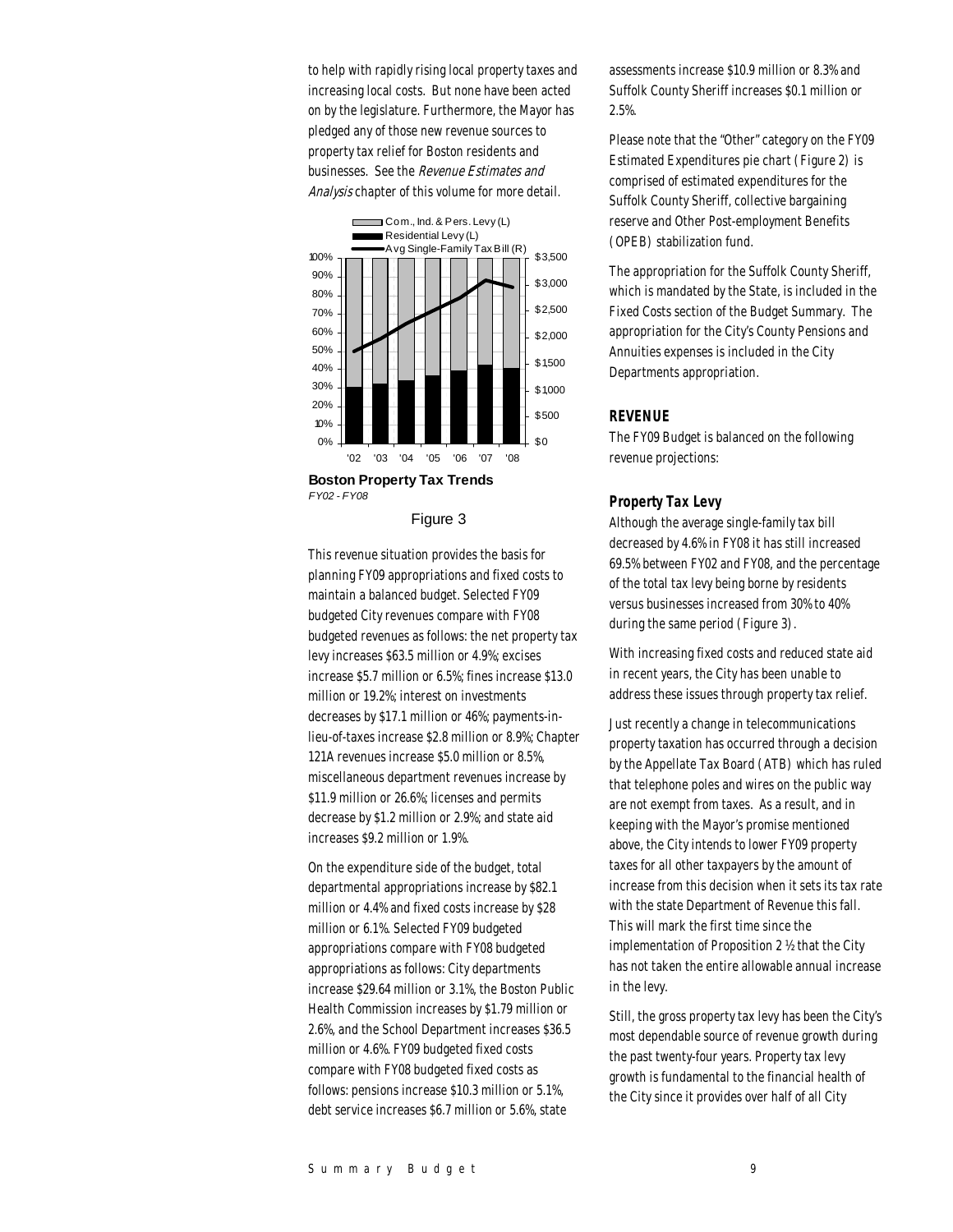revenue and will continue to do so for the immediate future.

In each year since FY85, the City has increased its levy by the allowable 2.5% under Proposition 2 ½. During these same years, the levy has also been positively impacted by taxable new value that is excluded from the levy limit. Taxable new value, without the expected new value resulting from the ATB decision, is expected to be approximately \$25.0 million in FY09. Revenue growth from taxable new value has exceeded revenue growth from the 2.5% increase in 16 of the last 25 years.

The combined effect of the allowable 2.5% increase and the taxable new value is an average annual gross levy increase from FY98 through FY08 of \$55.2 million or 5.5%, and a projected increase in FY09 of \$58.4 million or 4.4%. The gross property tax levy surpassed \$1 billion in FY03, currently stands at \$1,334.3 million in FY08, and is estimated at \$1,392.6 million in FY09.



Figure 4

Property values in Boston have continued to rise even during the recent tough years. During FY07, the City conducted its ninth parcel-specific revaluation that established values as of January 1, 2006 at \$86.5 billion, an increase of 15.8% over the prior year's market-indexed valuation of \$74.7 billion. (Figure 4). In the FY08 market-indexed valuation as of January 1, 2007, values grew by \$3.6 billion, or 4.1%, to \$90.1 billion. This recent

growth is only slightly behind the annual average growth rate of the twenty years since 1989.

A detailed discussion of the property tax levy is provided in the Revenue Estimates and Analysis chapter of this volume.

## *STATE AID*

A detailed discussion of state aid is provided in the Revenue Estimates and Analysis chapter of this volume. Below is a brief summary.

Net state aid, defined as state aid combined with the charter school tuition assessment and other assessments, is expected to decrease marginally for FY09 based on the recent local aid resolution agreed to by the House and Senate.

The primary sources of local aid from the state to municipalities are education aid, lottery aid and additional assistance. Aid for other relatively smaller programs such as libraries and reimbursements are also distributed.

## Education Aid

The House & Senate joint FY09 local aid resolution increases Boston's education aid over FY08. The City received Chapter 70 education aid totaling \$203.6 million in FY06, \$210.5 million in FY07, and has budgeted \$215.8 million for FY08. The FY09 resolution calls for Boston to receive a minimum of \$221.4 million.

FY00 was the last year of the statutorily established funding schedule for education reform designed in FY93. Increases in education aid in fiscal years since have been less reliable. In FY07, the legislature enacted changes to the Chapter 70 education aid formula. These changes weighted a municipality's median income more heavily versus property values than in the past. By most accounts this was an improvement to the existing formula. FY08 and FY09 education aid continues these changes with slight modifications.

Current education aid is delivered in tandem with state-mandated costs for charter schools. Charter schools are publicly-funded schools administered independently from local school committee and teacher union rules and regulations. Their charters are granted by the State Board of Education.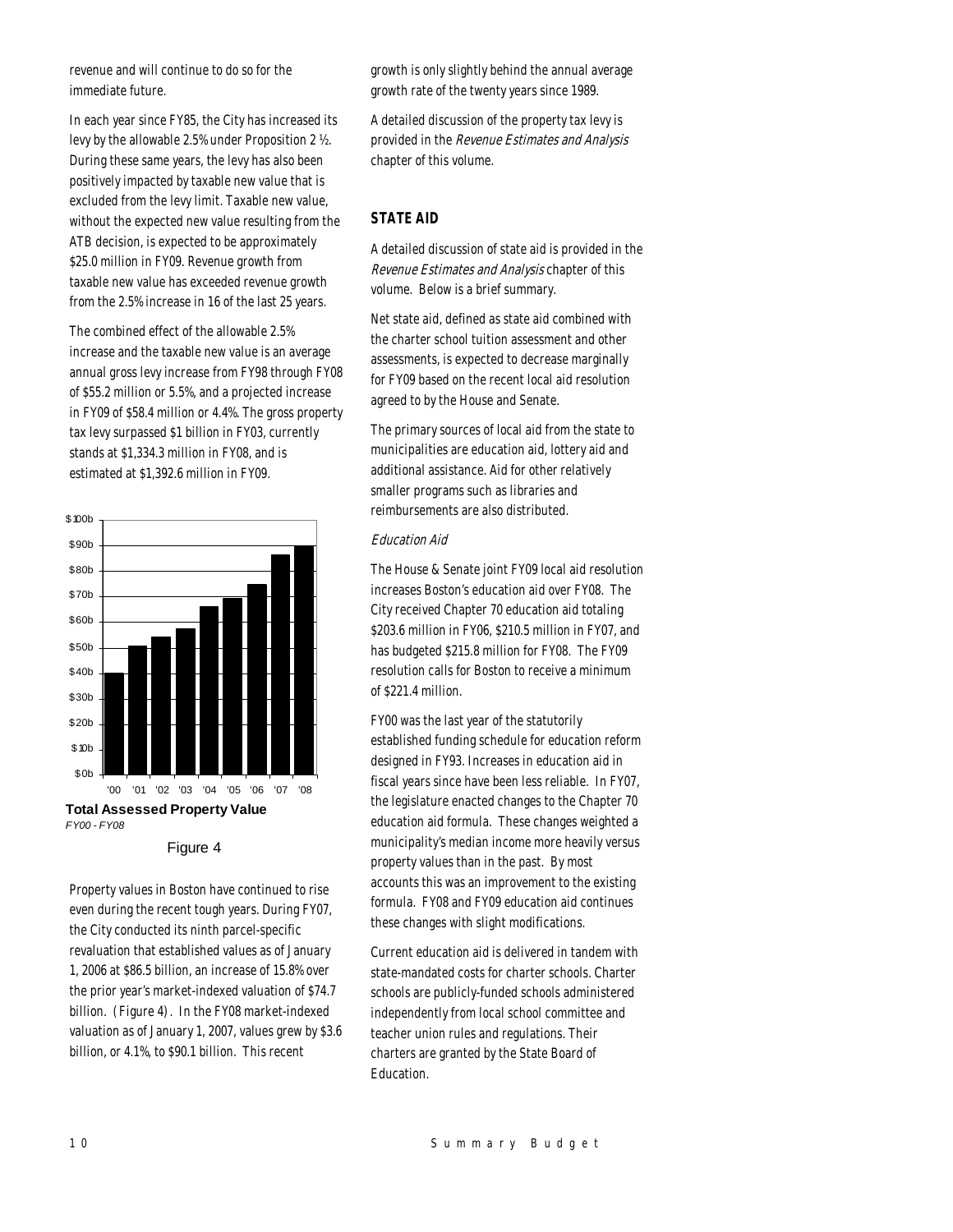There are currently more than twenty Commonwealth charter schools and Horace Mann charter schools open to Boston resident students. There are approximately 4,841 Boston resident students attending Commonwealth charter schools in FY08 and the City expects that number to rise to approximately 5,254 in FY09.



The Commonwealth, subject to appropriation, is required to pay to the City a reimbursement for the cost of charter school tuition. The reimbursement is 100% of the increase in total tuition for charter schools each year, followed by 60% of the total increase in tuition of the prior year and 40% of the total increase in tuition from the year prior to that. After three years of reimbursement at 100%, 60%, and 40%, a year's specific increase in total tuition is no longer reimbursed.

The net cost to the City for charter schools (which now includes a reimbursement for capital facilities as well as tuition) was \$35.5 million and \$38.8 million in FY06 and FY07, respectively. The City has budgeted a \$43.8 million net cost in FY08. In FY09 the City has budgeted a \$48.0 million net cost.

The Governor's budget under-funded the full value of the Charter School Tuition reimbursement for FY09. It is not yet known whether the Legislature will fully fund this important reimbursement.

#### Lottery Aid

The expected amount of lottery revenue available to be distributed to cities and towns as local aid has been in excess of the actual amount available

for the past several years. This is due in part to slowing lottery sales and overzealous estimates by budget writers. The difference has been made up with general state revenues. In his FY09 budget, the Governor filled this gap with projected revenue from the sale of casino licenses not yet approved by the legislature. The House later voted the casino measure down and the revenue disappeared. Subsequently, the House and Senate joint resolution on local aid has again covered the gap with general state revenues.

For several years during and after the 2001-2002 recession the state diverted lottery proceeds meant for cities and towns to the state's general fund. The City received \$53.9 million in FY04 and FY05 and \$60.5 million in FY06 as the state continued to divert growth in lottery receipts away from cities and towns. In FY07, the cap on lottery was fully eliminated instead of a planned annual phase-out that would end in FY09. This increased the City's FY07 lottery aid to \$70.6 million. The City will receive \$71.6 million in lottery aid in FY08 and expects the same in FY09 due to the lack of growth mentioned above.

#### Additional Assistance

Additional Assistance had been level funded since FY94, with most local aid increases coming through Chapter 70 education aid instead. Its purpose and usefulness came into question during the FY03 state budget process when the governor vetoed \$31 million from the statewide appropriation and the legislature failed to override that veto. Subsequently, the governor reduced additional assistance yet again in January 2002 by \$73 million. As Boston receives over 40% of the statewide distribution of additional assistance, those reductions, as a proportion of all local aid reductions, fell disproportionately on the City.

The City received \$175.1 million in additional assistance in FY03 after the reductions in that year and \$164.2 million in FY04 after a further reduction. The City received additional assistance in FY05, FY06, and FY07 level with FY04 and expects FY08 and FY09 to be level-funded again. The Additional Assistance account was part of a "needs-based" aid package in the 1980's. Dollars of aid by community were determined through a formula that compared costs and revenues to statewide averages. Additional Assistance has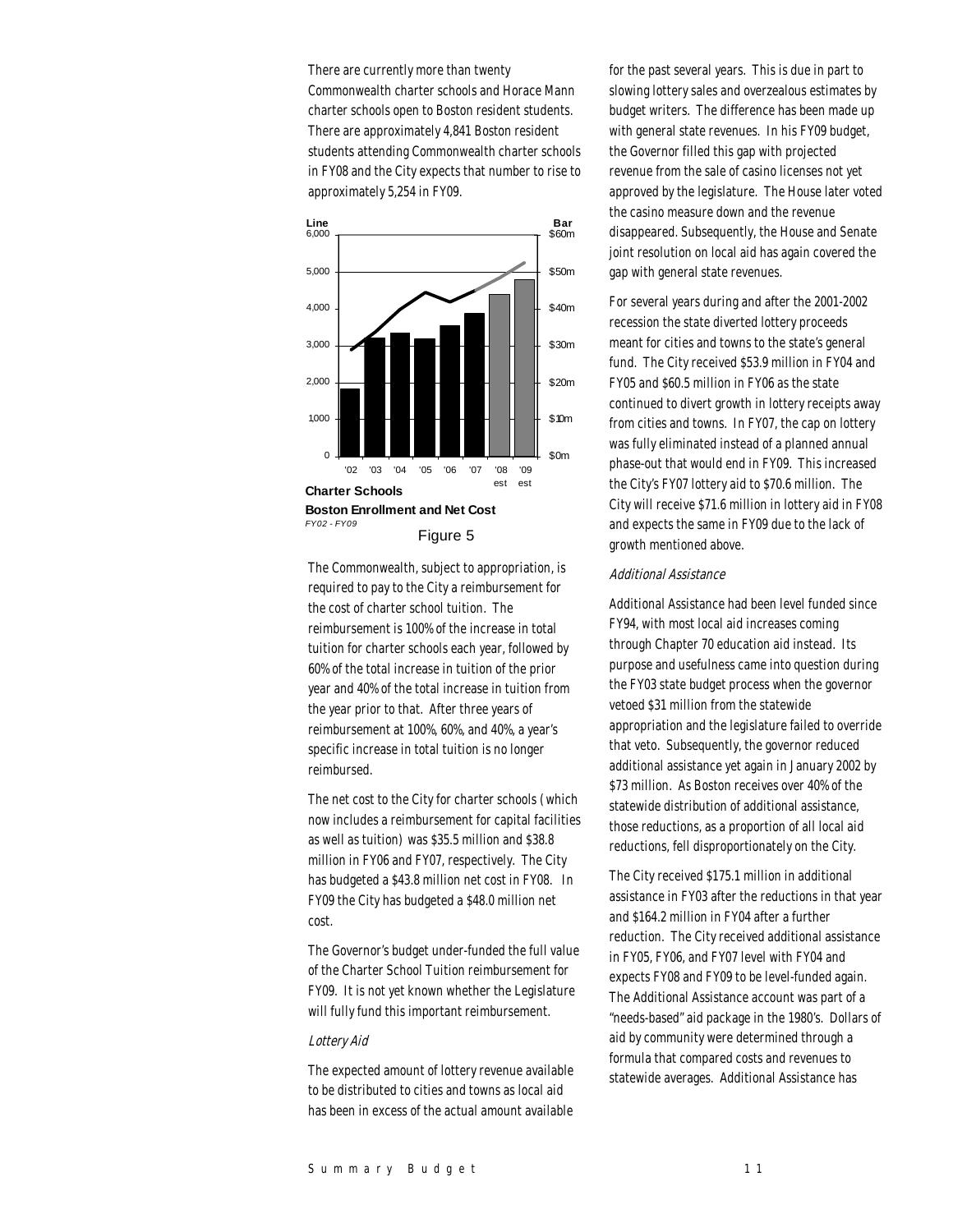been important to Boston in supporting schools, public safety, and other basic city services.

## *LOCAL RECEIPTS*

Approximately 21% of the City's recurring revenue is comprised of excise taxes, fines, payments-inlieu-of-taxes, investment income, departmental revenue, licenses and permits, penalties and interest and available funds.

Many of these revenue streams are extremely sensitive to current economic conditions. Excise, interest on investment, and license and permit revenues of the City that had fully recovered from their recessionary lows in FY03 and FY04 are now beginning to slow again.



In FY05 the City collected \$412.9 million from these combined sources (some from one-time payments) and \$465.6 million in FY06. In FY07 the City collected \$487.5 million and the FY08 Budget assumes a conservative \$488.2 million. The FY09 Budget assumes growth to \$516.3 million (Figure 6). (See Revenue Estimates & Analysis section of Volume 1 for more detail on this revenue source.)

Much of the FY09 increase is due to projected increases in parking fine revenue from proposed increases in rates and added enforcement, as well as increases in parking meter revenue from proposed re-metering of previously metered spaces and other fee increases.

The motor vehicle excise has performed well in recent years due to cash-out refinancings of homes and zero percent financing from manufacturers on

new cars. Some "forward buying" is likely to have occurred in the recent past years. Due to this forward buying, weakness in the housing market and generally in the economy, the City expects the motor vehicle excise growth to slow considerably over the coming years.

Hotel and Jet Fuel excises started their recovery around the Democratic National Convention in the summer of 2004 (FY05). Hotel occupancy has also increased due to strong advance bookings at the City's new convention center. The weak dollar has had the unexpected benefit of increasing bookings by foreign customers recently. Both of these situations will likely keep hotel revenues stable over the coming year at least. Jet Fuel excise has increased substantially in recent fiscal years due to high fuel prices that show no signs of abating.

Parking fine revenues have been steady since fine increases in FY04 but lagged moderately in FY07 due to redeployment of Parking Enforcement Officers during the temporary closing of the Ted Williams tunnel. As mentioned above, there is expected to be a substantial increase in fine revenue from proposed rate and enforcement increases

With decreasing Federal Funds rates, the City's investment earnings are trending down even as cash balances have strengthened in recent years. FY08 earnings have slowed and FY09 earnings are expected to drop precipitously.

License and permit revenues, as a result of building permits, have continued to grow in recent years due to strong residential and commercial development in the City combined with low interest rates. Residential activity is expected to slow considerably in the current housing market but commercial activity should prevent revenues from falling off too much in the next fiscal year.

The remaining sources of other revenue to the City are based on payment-in-lieu-of-tax agreements with non-profit institutions (for example, the Massachusetts Port Authority renegotiated their agreement for FY06 through FY15), contracts with urban redevelopment corporations, or set rates of fees, fines, penalties or interest. These usually endure economic changes with small changes in activity or revenue.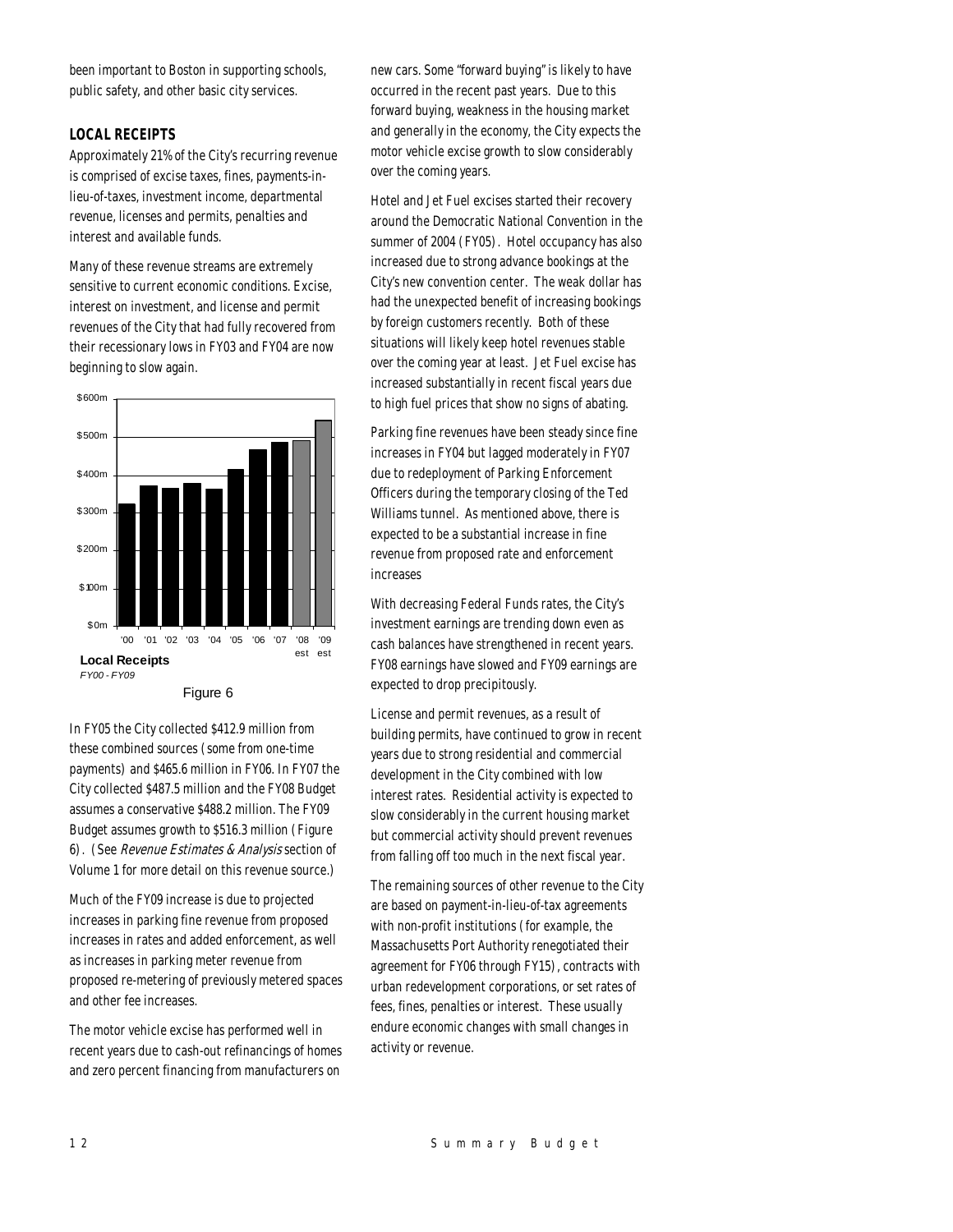## *Non-Recurring Revenue*

The City appropriates funds from the Surplus Property Disposition Fund on an as-needed basis for non-recurring expenditures.

In FY09, the City will appropriate \$6.0 million from the Surplus Property Disposition Fund for the following uses: \$1.0 million for the Risk Retention Reserve and the remaining \$5.0 million for the Mayor's "Leading the Way" affordable housing program.

#### *Budgetary Fund Balance*

Fund Balance can be appropriated for use during the fiscal year. Budgetary fund balance is more commonly referred to as "free cash" when used this way and is described as the portion of available reserves, generated to a considerable degree by annual operating surpluses, which the City can responsibly appropriate for spending. The law governing the calculation and availability of budgetary fund balance for cities and towns is Chapter 59, section 23 of Massachusetts General Law and is administered by the Massachusetts Department of Revenue. The FY09 Budget assumes the use of \$35 million of budgetary fund balance. Of that amount, \$10 million will be used as a one time allocation to support school department operations and \$25 million will be allocated to a stabilization fund for other post employment benefits (OPEB).

 (See Financial Management section of Volume 1 for more detail on this revenue source.)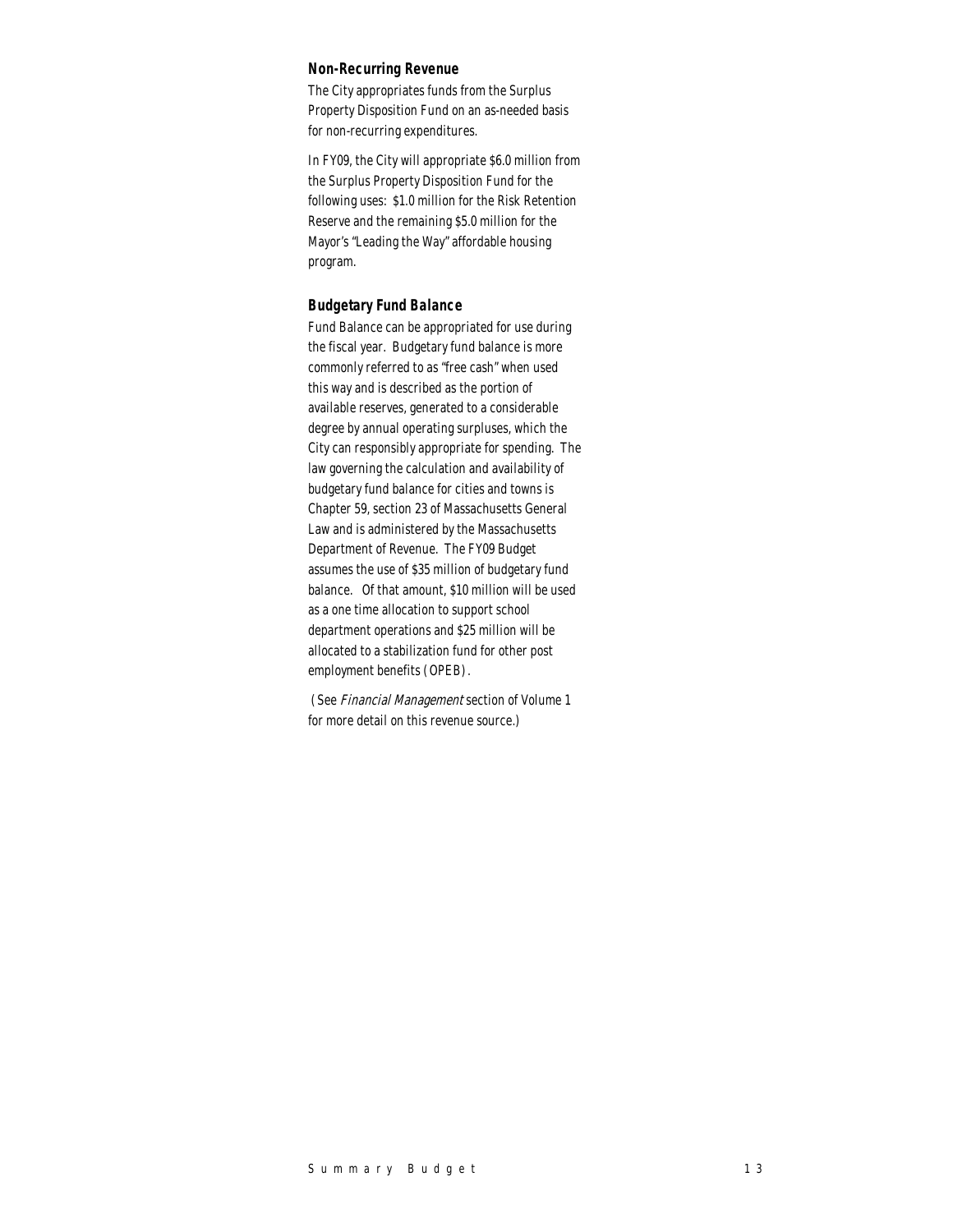## *EXPENDITURES*

Expenditures are broken down into two primary groups: appropriations directly related to departmental services and fixed and mandated costs. FY09 appropriations are subdivided further as follows:



#### **FY09 Appropriations by Category**

#### Figure 7

City Departments, which includes all operating department appropriations, a risk retention reserve and a set-aside for tax title and annual audit expenses;

Boston Public Health Commission (PHC), the City appropriation for the quasi-independent authority and successor to the Department of Health and Hospitals;

School Department, the City appropriation for the Boston Public Schools (BPS);

Appropriations are also presented by expenditure category across the three subgroups. (Figure 7)

Personnel Services include salaries, overtime, Medicare, unemployment compensation and workers' compensation for employees in City departments and BPS. It is important to note that a limited number of the City's collective bargaining contracts that expired at the end of FY06 or shortly thereafter are still under negotiation. Included in the Personnel Services category is a collective bargaining reserve to fund those contract settlements. The Health Benefits appropriation provides coverage for City and BPS employees and retirees as well as PHC employees. The Contractual Services category includes expenditures for communications, repairs and service of buildings, equipment and vehicles,

transportation, trash collection and disposal, as well as outside legal, advertising and printing expenses. PHC is the City's appropriation to the Public Health Commission as noted above. Included in the Other category are supplies & materials such as gasoline, uniform allowances, office supplies, workers' compensation medical expenses, medical indemnification in the Fire and Police Departments, legal liabilities and aid to veterans. Also included in Other are appropriations for equipment, vehicles, a risk retention reserve, the Housing Trust Fund, tax title and the City's outside audit.

## *EMPLOYEE BENEFITS*

## *Budgeting for Health Related Employee Benefits*

The City provides health insurance as well as dental and life insurance. Provisions for these benefits are included in three different general fund appropriations. The table below shows the amounts appropriated for City departments, BPS, and the Public Health Commission to cover these benefits for general fund employees as well as retirees. It should be noted that of the total amount appropriated for health related benefits in FY09, approximately \$95 million is due to pay-asyou-go costs for retiree health benefits.

| <b>Health, Dental &amp; Life</b>                        |    |        |    |        |  |  |  |  |
|---------------------------------------------------------|----|--------|----|--------|--|--|--|--|
| <b>FY09*</b><br><b>FY08*</b><br><b>Department</b>       |    |        |    |        |  |  |  |  |
| City                                                    | \$ | 182.58 | \$ | 186.48 |  |  |  |  |
| School                                                  | \$ | 73.47  | \$ | 77.85  |  |  |  |  |
| <b>PHC</b>                                              | \$ | 6.98   | \$ | 7.24   |  |  |  |  |
| Total                                                   | S. | 263.03 | \$ | 271.57 |  |  |  |  |
| $\mathbf{r}$ , and the same same states of $\mathbf{r}$ |    |        |    |        |  |  |  |  |

Notes: (\$millions) \*Appropriations

#### Health Insurance

Total health insurance costs for all employees (including those that are grant funded) and retirees are projected to increase by approximately \$8.29 million, or 3.1% in FY09. The table below shows total actual expenditures for health insurance in FY05 through FY07 and budgeted totals for FY08 and FY09. These totals include estimates for City departments, BPS and the Boston Public Health Commission.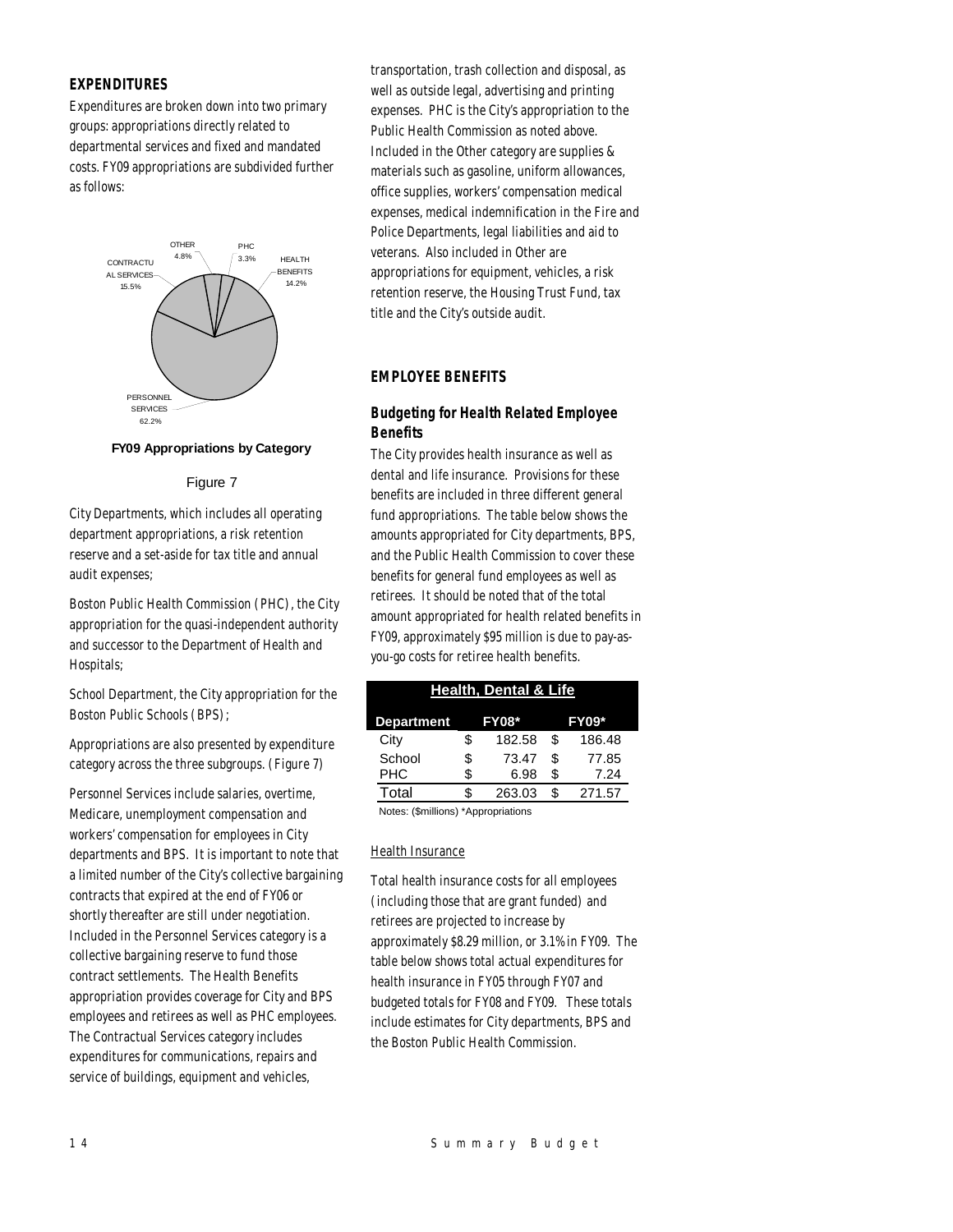|                                                                         |                      | <b>Health Insurance</b> |                                |       |                   |  |
|-------------------------------------------------------------------------|----------------------|-------------------------|--------------------------------|-------|-------------------|--|
| Fiscal<br>Year                                                          | <b>Total</b><br>Cost |                         | <b>Dollar</b><br><b>Change</b> |       | Percent<br>Change |  |
| FY05                                                                    | \$                   | 198.19                  |                                |       |                   |  |
| FY <sub>06</sub>                                                        | \$                   | 220.04                  | \$                             | 21.85 | 11.0%             |  |
| FY <sub>0</sub> 7                                                       | \$                   | 246.44                  | \$                             | 26.40 | 12.0%             |  |
| <b>FY08*</b>                                                            | \$                   | 270.08                  | \$                             | 23.64 | 9.6%              |  |
| FY09*                                                                   | \$                   | 278.37                  | \$                             | 8.29  | 3.1%              |  |
| Notes: (\$millions) *budget estimate<br>Includes grant-funded positions |                      |                         |                                |       |                   |  |

Several factors contributed to containing the overall growth in FY09. First, HMO premiums increased at an average of 7% and Indemnity premiums decreased, on average, by 2%. Second, participation in Master Medical, a costly indemnity product, will be reduced through the introduction of a lower cost alternative plan, and employees in certain collective bargaining units will no longer have Master Medical as a health plan option. Also, negotiated changes in contribution rates continue to take effect in FY09. For most employees, contributions to HMO plans will rise from 11% or 12.5%, to 12% or 15%, in FY09.

Figure 8 demonstrates the impact of this contribution change for City costs in FY09. At the employer contribution rate of 90%, the City will



pay \$15,379 annually in FY09 for an employee enrolled in the Harvard Family HMO plan. For employees whose bargaining agreements include the two-year schedule for contribution changes, the City will instead pay \$14,525 per year (beginning January 1, 2009) – a savings of more than \$850. By 2010, it is projected that the City will save \$966 per employee in the Harvard Family HMO by paying 85% of the premium, instead of 90%.

In all, the City estimates that the total savings from employee contribution changes, along with the reduction of enrollment in Master Medical, will be \$5.3 million in FY09.

Figure 9 shows a breakdown of employee participation in the City's health plans as of



January, 2008. The first column shows total subscribers; the second and third columns show HMO participation vs. Indemnity participation as well as the breakdown between active employees and retiree subscribers. Finally, the fourth column shows those retirees enrolled in Medicare plans. One important trend in enrollment over time has been the dramatic decrease in subscribers to the City's indemnity products. More and more, Boston's active employees and retirees have opted for less expensive managed-care plans. Between FY06 and FY07, both active employee and retiree participation in indemnity plans dropped by more than 11%, and decreased again by nearly 6% in FY08. Over the past four years, participation in indemnity plans by City employees has decreased by more than 20%.

#### Other Post Employment Benefits (OPEB)

While the City is required by law to make an annual contribution toward reducing its unfunded pension liability, there is no such requirement for the cost of retiree healthcare and life insurance. Similar to pensions, employees earn these "nonpension," other post employment benefits (OPEB) over their years of service, but do not actually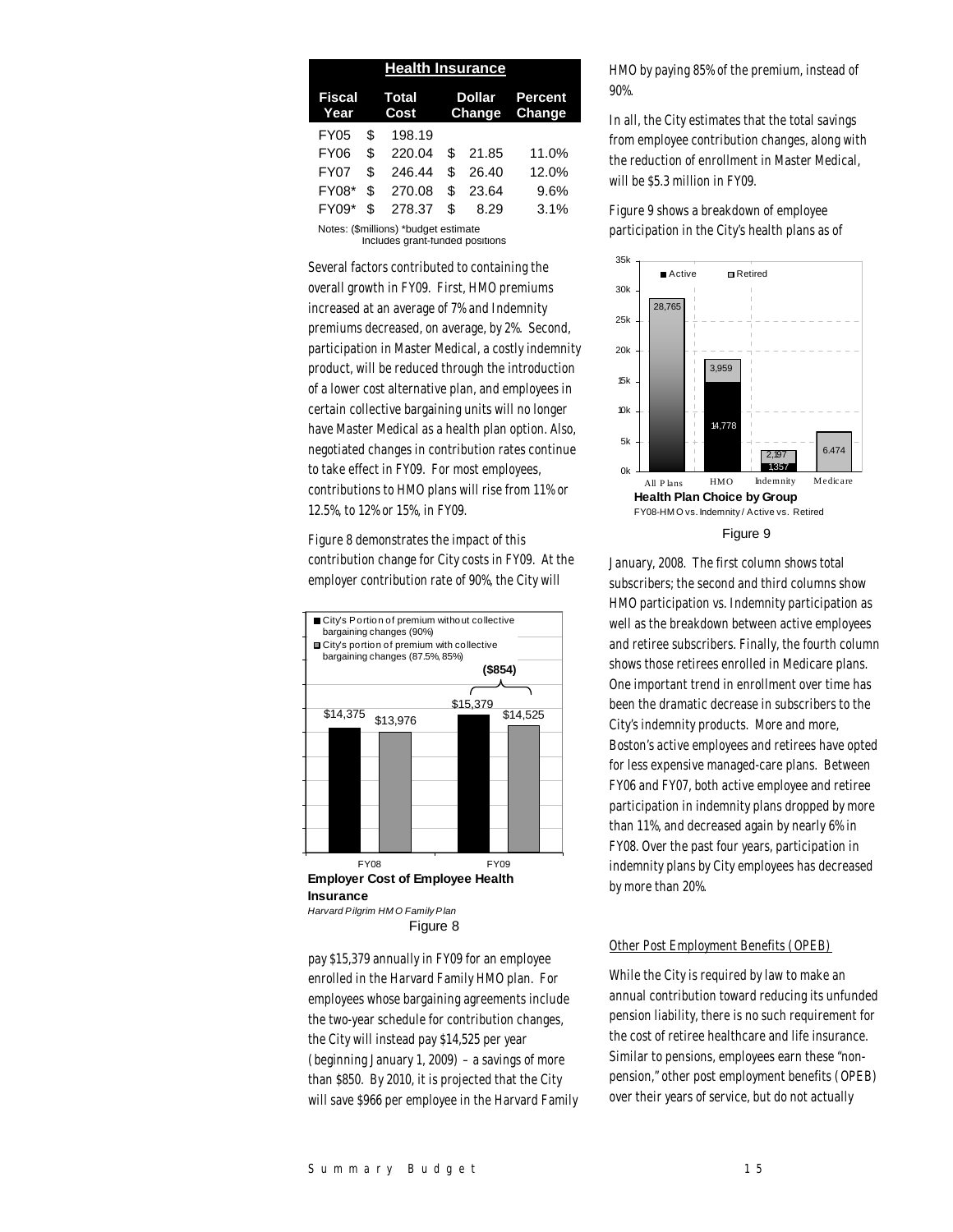receive them until retirement. The City currently pays for these benefits as the actual expense is paid out (pay-as-you-go basis), which greatly understates the full obligation taxpayers have incurred because it does not include any benefits to be paid in the future. In FY08, the City was required to implement new standards for financial statements established by the Governmental Accounting Standards Board (GASB), disclosing the full cost associated with these OPEB benefits for the first time.

The City's outside actuarial consultant provided a valuation of the City's OPEB obligation as of June 30, 2005. This obligation is estimated at \$2.8 billion as of January 2007 and reflects the future estimate of benefits to be paid to current and future retirees. The estimate assumes the City prefunds the liability over 30 years in a separate reserve fund where a higher rate of investment return is assumed to be earned. The City's annual actuarially required contribution toward its OPEB obligations is projected at approximately \$208 million in FY09.

In FY08, the City created a Stabilization Fund for Other Post Employment Benefits and appropriated \$20 million to begin to address this liability. The City will appropriate \$25 million in FY09. The City's appropriation in FY09 will only partially prefund the annual funding requirement, which includes the current year's estimated present value of benefits earned during the year ("normal cost") and the annual contribution toward reducing the unfunded liability to zero by 2037. The City is committed to the stability of its workforce and the importance of providing healthcare benefits to its retirees.

#### **Pensions**

The City participates in a contributory defined benefit retirement system that is administered by the State-Boston Retirement System (SBRS). SBRS is one of 106 public pension systems governed by Massachusetts General Law Chapter 32. The City of Boston, including its teachers, constitutes approximately 85% of the payroll of the SBRS employee membership. The City is committed to funding based upon a schedule approved by the SBRS and the state actuary, which includes paying the normal cost and an annual

contribution toward reducing the unfunded liability to zero by the year 2023.

The City's annual pension funding requirement was \$186.3 million in FY06, 192.9 million in FY07, \$202.9 million in FY08 and will be \$213.2 million in FY09. These figures do not include pension costs allocated to the budgets of the Suffolk County Sheriff's Department or the Public Health Commission. After a significant jump in the City's annual pension funding cost in FY06, the growth in pension cost has subsequently moderated. As of 1/1/07, during the prior two calendar years, the SBRS actuarial value of assets increased by 15.4% as the SBRS pension liability increased by 9.9%. As of 1/1/07 the SBRS pension liability was 66.5% funded, as compared to the 63.3% two years ago. The SBRS rates of return, as calculated for the statewide annual report, for the prior two years (calendar 2005 and calendar 2006) were 8.6% and 15.1%.

#### **Post-Employment Benefits**

(\$billions) as of January 1, 2007

|                              |   | Actuarial Actuarial<br>Value of Accrued Unfunded Funded<br>Assets Liability |                  | AAL | Ratio   |  |
|------------------------------|---|-----------------------------------------------------------------------------|------------------|-----|---------|--|
| Pension \$ 4.1 \$ 6.2 \$ 2.1 |   |                                                                             |                  |     | 66.5%   |  |
| OPEB                         | S | \$.                                                                         | 2.8 <sup>5</sup> | 2.8 | $0.0\%$ |  |

## *APPROPRIATIONS*

### *City Departments*

The combined appropriations for City Departments as shown in the FY09 Summary Budget have increased by 3.1% from the FY08 appropriations. Approximately 72.9% of the amount shown for City Departments covers four appropriations: Police, Fire, Public Works and Health Benefits. These four appropriations account for approximately 62% of the total increase in City Departments.

These appropriations also can be divided by cabinet, to better reflect the overall policy priorities and trends by service area. (Figure 10)

Some of the highlights of FY08/FY09 changes by cabinet are as follows: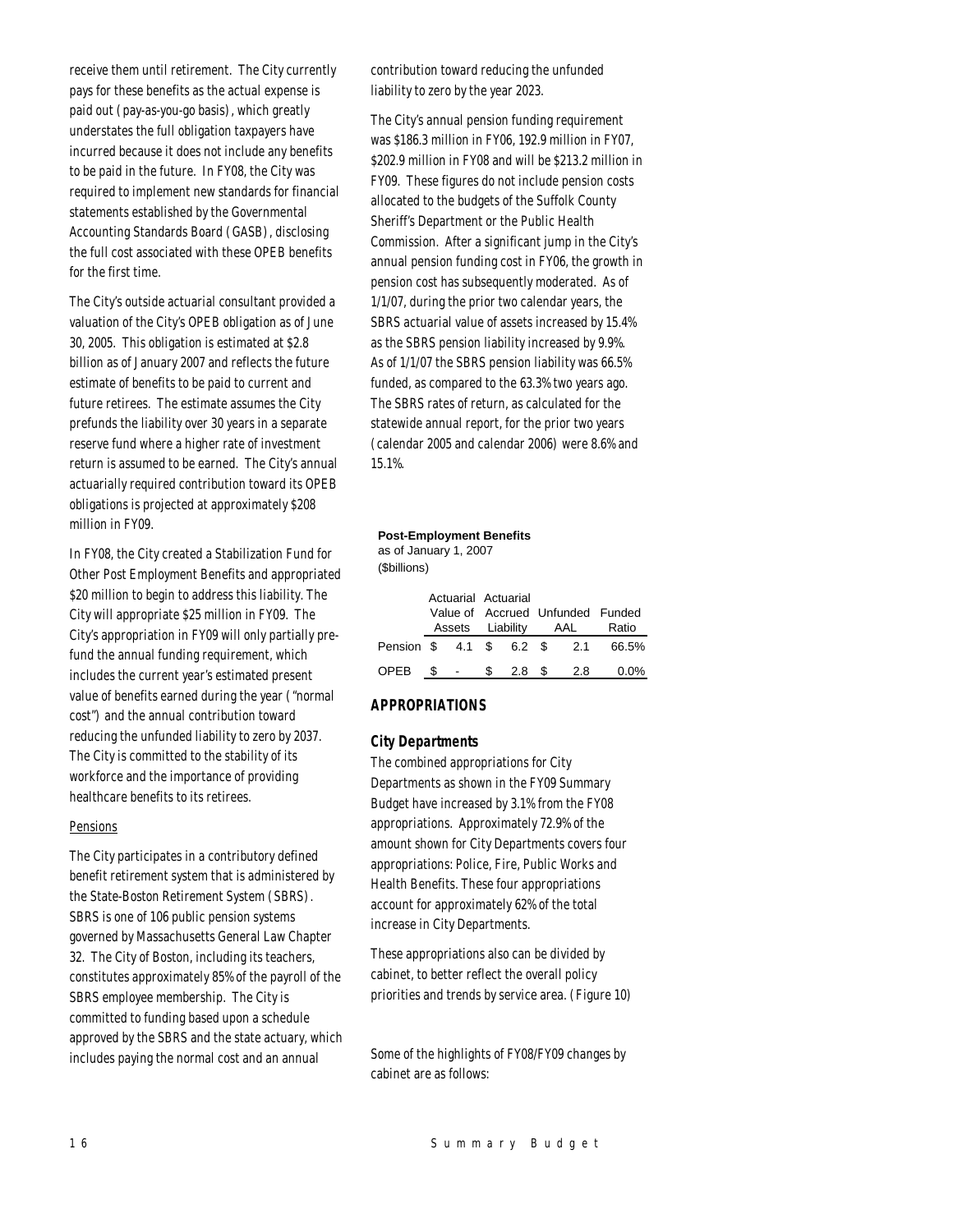

Figure 10

## *Mayor's Office*

 This cabinet will see a decrease of 1.3% in FY09. The decrease reflects a decrease in contracted services in the Law Department in FY09 related to projected outside legal counsel needs. Most of the mayoral departments reflect general wage increases with the exception of the Mayor's Office of Emergency Preparedness (MOEP) and the Office of Public Information. The increase in MOEP (which includes Homeland Security) is due to the allocation of some of the staffing costs formerly funded from the Urban Areas Security Initiative (UASI) grant to the operating budget reflecting the emergency preparedness duties localized to the City of Boston. MOEP is responsible for the coordination and direction of Boston's inter-departmental and multijurisdictional homeland security activities as well as the response to and recovery from incidents of terrorism, natural disasters and other emergency situations.

The Office of Public Information has increased staffing and costs related to the implementation of the Citizen Relationship Management (CRM) system. The CRM system will be a central repository to record citizen's service requests, dispatch work to the responsible city department, and track the final resolution. The costs related to new CRM technology including the Automated Call Dispatch (ACD) system and the proposed Work Order Management system will be covered in the Management and Information Services department. In FY09 the Public Information Department will be responsible for the ongoing operating costs related to the Mayor's Emergency

Alert Notification System (MEANS) that will also be utilized by the Office of Emergency Preparedness.

 The Mayor's Office of Neighborhood Services (ONS) will continue to coordinate crossdepartmental public/private strategies that will focus on keeping the City clean. As part of that strategy, "Boston Shines" kicks off its sixth year with a massive two-day spring cleanup and will continue working to educate Bostonians about keeping their city clean all year long. ONS is also an active government participant in the B-SMART (Boston Strategic Multi-Agency Response Teams) program which is led by the Human Service Cabinet.

#### *Administration and Finance*

The Administration and Finance Cabinet administers to the day-to-day management of the government of the City. Excluding the City's appropriations for Health Insurance and tax title, the consolidated cabinet will see a net increase of 3.2% in its FY09 appropriation.

 The Office of Budget Management (OBM) manages the City's operating and capital budget development and resource planning processes as well as the Boston About Results (BAR) performance management program. OBM will see a 2% increase in its FY09 appropriation.

The Auditing Department is responsible for monitoring the City's internal controls, managing grant funds, providing financial reports and maintaining the financial records of the City. The department will continue to strengthen its internal audit processes to reduce risk and implement process improvements in FY09. The department's appropriation increase of 3.5% reflects general wage increases.

The Health Insurance appropriation will increase by 2.1% over the FY08 appropriation, requiring an additional \$3.9 million. The Health Insurance appropriation also includes the cost of dental and vision coverage for employees (non- BPS and PHC) and retirees who are eligible for coverage through collective bargaining agreements or executive order.

The Office of Human Resources (OHR) has taken a leading role in the City's new online Career Center and will see a 5.3% increase in its FY09 appropriation. The new Career Center will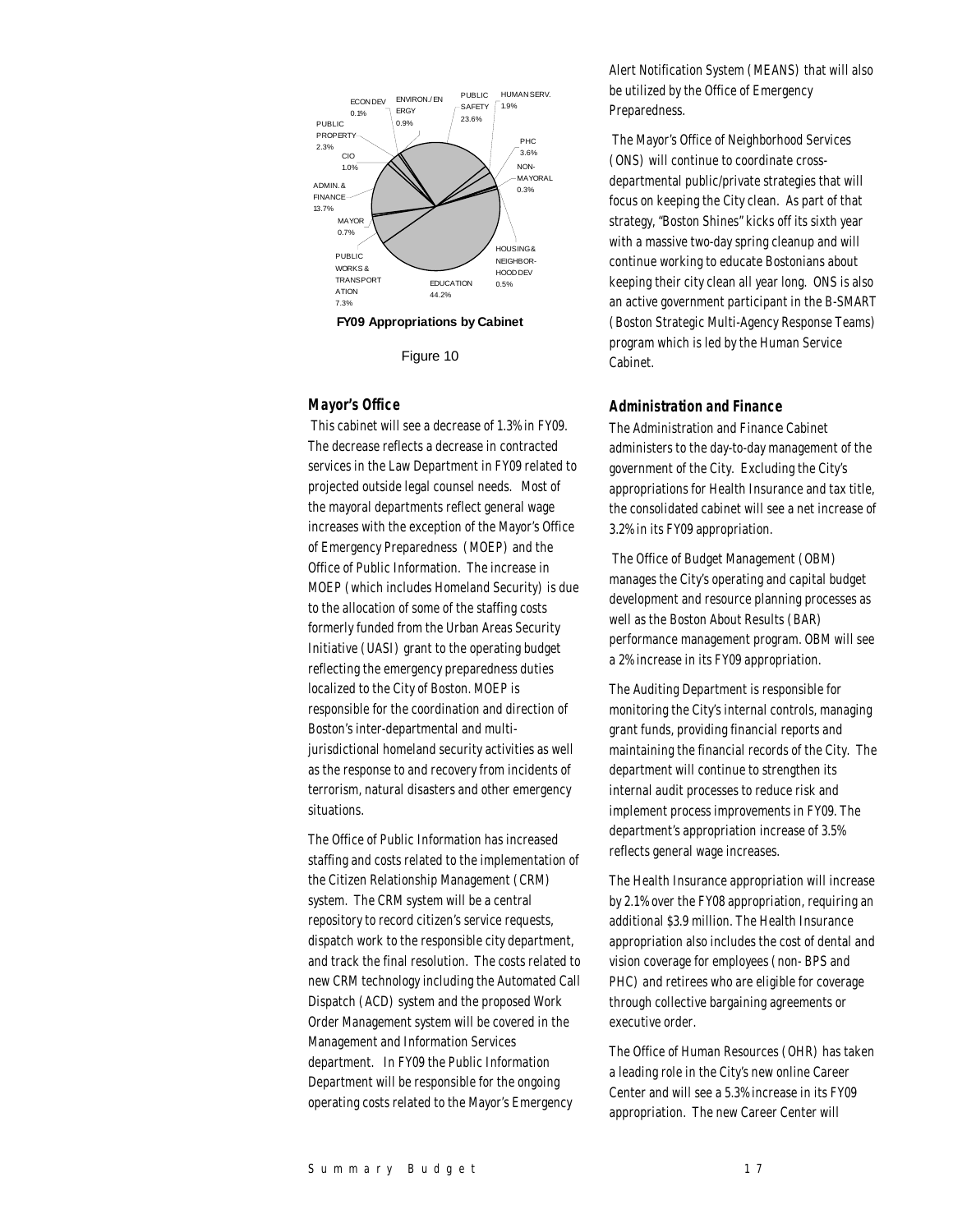streamline the City's hiring processes allowing OHR to step up its efforts to recruit a superior workforce. Part of this effort will involve recruiting qualified and motivated undergraduate and graduate students into the Boston Urban Mechanics Program (BUMP).

The Library department will see a 5.5% increase and will support the opening of two new branch libraries in Mattapan and the Grove Hall section of Dorchester. These two new facilities will become an integral part of the City's focus on Community Learning. It should be noted that the appropriation requirements to be eligible for state funding will be met with operating and external funding.

The Registry Division of Births, Deaths and Marriages will see a 3.8% increase in its FY09 appropriation to cover personnel costs related to collective bargaining and the increased cost of postage.

The Cabinet also includes central appropriations for Medicare Payments, Pensions & Annuities, Executions of Courts, Unemployment Compensation and the Workers Compensation Fund.

## *Chief Information Officer*

The CIO is responsible for the Management and Information Services (MIS) department. The 8.5% increase in this department illustrates the Mayor's commitment to invest in technology to increase efficiencies and deliver improved city services. In FY09 MIS will continue to shape the City's Information Technology (IT) strategy and to manage the City's entire technology project portfolio including ongoing projects such as enterprise-wide permitting and licensing, the Citizen Relationship Management (CRM) system, expansion of Geographic Information Systems (GIS), imaging and workflow and the identity and access management project. In FY09 new technology investments will be made in public safety and to support the Community Learning Initiative involving the Boston Public Schools, Boston Public Library and the Boston Centers for Youth and Family.

## *Public Safety*

The 3% increase in this cabinet is driven by several components. FY09 includes the full cost associated with laterally transferring 55 police officers from other municipalities into the Boston Police Department. The addition of these officers in FY08 was made possible by a state grant. The Police Department budget also includes collective bargaining increases for three of its four uniformed unions.

The Police Department's appropriation will increase by approximately \$11.2million or 4.2%. The FY09 Budget reflects the department's continuing efforts to focus its resources on the direct delivery of neighborhood policing services while playing a primary role in the Mayor's Comprehensive Anti-Crime Strategy. Planned hiring between now and the end of the calendar year will maintain the increased uniformed staffing level funded in FY08, a level that is its highest point since January of 2000. The appropriation provides for the annualized cost of a class of police recruits scheduled to start at the end of FY08 and a class scheduled to start in the Spring of FY09.

During FY08 the Boston Police created Safe Street Teams to engage Boston Police officers in community problem-oriented policing in 11 violent crime hot spot areas. Safe Street Team officers are assigned to these areas for a sustained period of time; this allows them to get to know local residents and business owners and form effective working partnerships to prevent and respond to crime and disorder. The Police Department is also an active participant in the B-SMART, (Boston Strategic Multi-Agency Response Teams), program which is led by the Human Service Cabinet.

The department has implemented a new gun shot detection technology that facilitates an enhanced response to gun shot incidents to reduce firearm violence. This acoustical technology can help locate where shots have been fired and provide an immediate notification of that location. On average, notifications arrive between 1 and 2 minutes prior to 911 calls, and in some instances they arrive without ever receiving a 911 call. The department also continues to make improvements in the area of forensics including crime scene analysis, a restructured latent finger print lab, and improvements to the ballistics unit.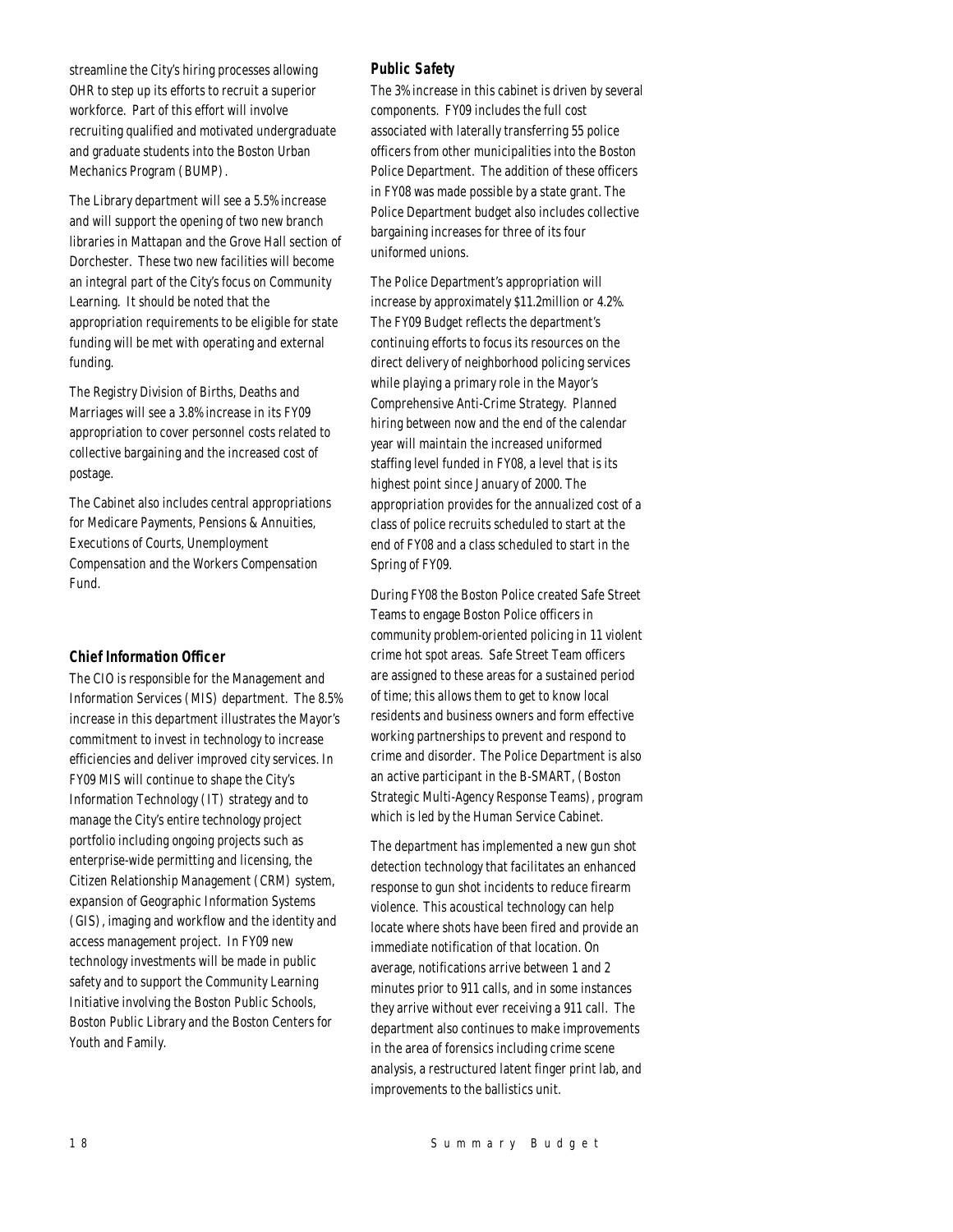The FY09 budget for the Fire Department will increase by approximately \$1.8 million or 1.1%. The union representing the uniformed members of the Fire Department, International Association of Firefighters, Local 718, has not yet reached a settlement with the City of Boston; the budget does not include any new negotiated wage increases for FY09. The appropriation provides for the annualized cost of a class of firefighter recruits scheduled to start at the end of FY08 and classes scheduled for the fall and spring of FY09. The FY09 Fire Department budget also includes safety equipment such as bunker gear, thermal imaging cameras and other rescue equipment. Management of overtime, including overtime related to sick and injured leave, and case management of injuries will continue to be priorities of the department.

#### *Economic Development*

The Small and Local Business Enterprise Office (S/LBE) is responsible for ensuring the equitable participation of small and local businesses, as well as minority and women businesses, in the City's contracting arena. The Office of Boston Residents Jobs Policy's mission is to increase construction opportunities for Boston's residents, minorities and women. Small and Local Business Enterprise will see a decrease related to some part-time working agreements.

The City's commitment to centralizing planning for the City of Boston within the Boston Redevelopment Authority will continue to be fully funded within the existing BRA revenue structure in FY09.

#### *Public Property*

The Public Property Cabinet will see a 1.4% net increase in FY09. The cabinet increase is mitigated by the decrease in the Department of Voter Mobilization as a result of fewer elections planned for in FY09 in comparison to FY08. The Property and Construction Management Department will see a 4.1% increase in FY09 related to standard salary increases and inflationary increases for utilities and snow removal. The department provides centralized operations and maintenance for multidepartmental city buildings such as Boston City Hall, 1010 Massachusetts Avenue, and the Rivermoor building in West Roxbury as well as

maintenance services for 26 Boston Centers for Youth & Families (BCYF) buildings.

Property and Construction Management is also responsible for all major renovations to City buildings and will lead the effort to consolidate the storage needs of the City Archives and the Boston Public Library at the Rivermoor building.

The Department of Voter Mobilization has begun to implement the recommendations resulting from a study conducted by Professor David King of Harvard University's John F. Kennedy School of Government. As mentioned above, the decrease in the FY09 appropriation relates to fewer scheduled elections. The department will continue its mission to mobilize new voters, remove physical and language barriers to voting and run fair and efficient elections. In FY09 the Election Advisory Committee will continue its monthly meetings; the department will work with Boston Public Schools to register 18 year-old students to vote and to continue to relocate polling places to address physical accessibility issues. The department will expand its effort to canvass all of Boston's neighborhoods during the annual listing to have a full and complete list of Boston residents over the age of 17 to provide to the State's Jury Commission. Expanded outreach to non-English speakers is also planned.

The Parks and Recreation Department budget will increase by 1.1% increase in FY09 and reflects the impacts of wages increases and inflationary increases in energy costs. There has been an important change in the personnel component of the department. In order to stabilize the staffing for the park ranger program, twelve park ranger positions were recently created. Prior to the decision to add these positions, park rangers were contracted employees. To supplement the year round positions, six seasonal park rangers will be hired for the summer and into the early fall of FY09. The park ranger program contributes to the overall public safety plan for the City.

#### *Public Works & Transportation*

The administrative, financial, technological, and public information resources in both the Public Works and Transportation were consolidated into the Chief of Public Works and Transportation department to facilitate the ongoing consolidation of functional overlaps. There will be a strengthened effort to identify efficiencies and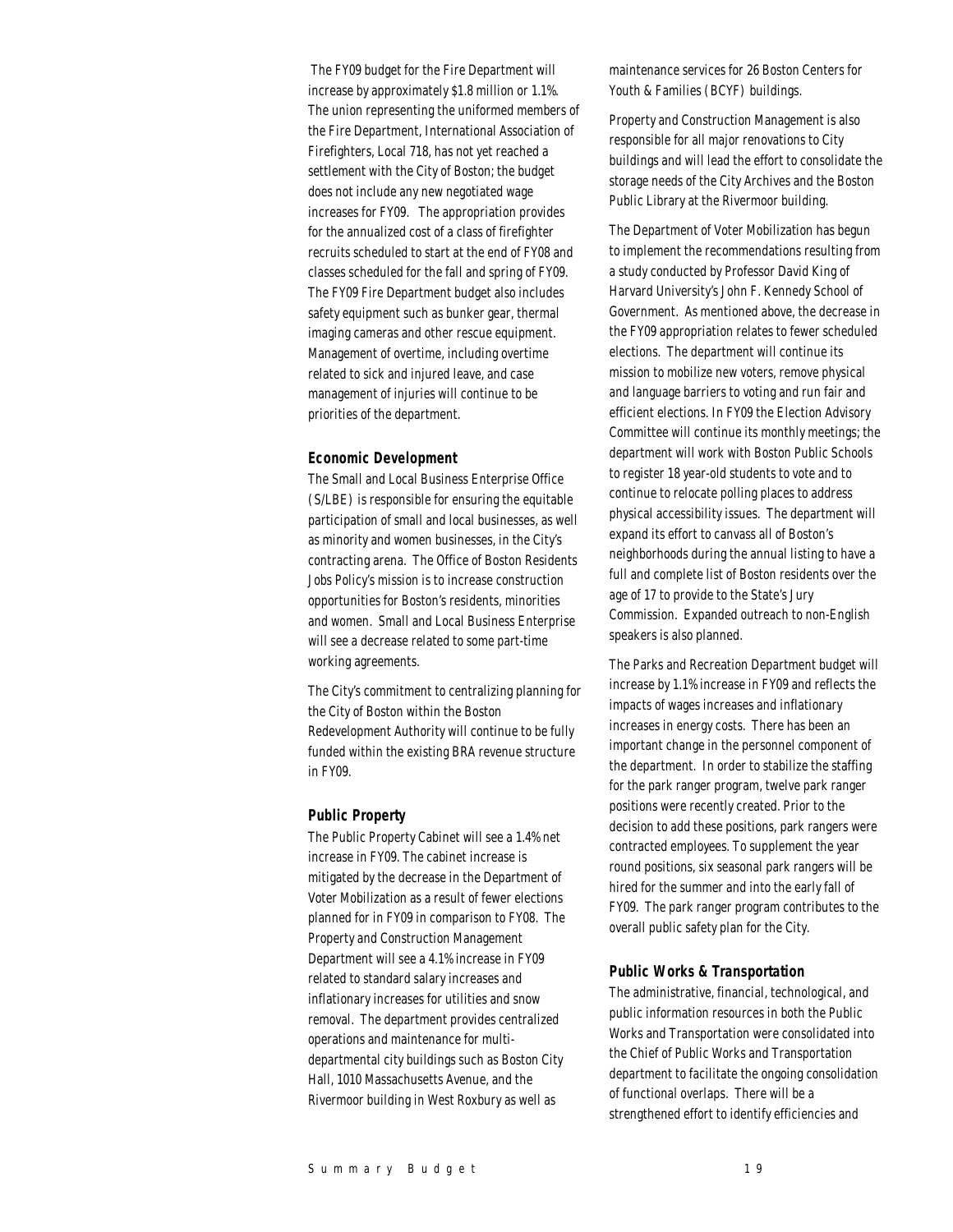improve service delivery with an expansion of technology. Individual budgets in this cabinet include Public Works, Central Fleet Maintenance and Transportation, as well as the City's appropriation for snow removal. The Snow Removal budget is established using a multi-year annual cost averaging methodology. Excluding the budget for Snow Removal, the Cabinet reflects an increase of 4.8%.

The Public Works Department's FY09 appropriation is seeing an increase of 1.6% - a much lower increase than in the past. This is largely driven by waste removal savings realized through the department's renegotiation of current contracts. In FY09 Public Works will expand its Single Stream Recycling pilot to a total of 22,000 households citywide. This expansion will allow for the diversion of approximately 1,700 tons of trash resulting in a savings of \$133,000.

During FY08 the Public Works Department was successful in implementing Global Positions Systems (GPS) for both city vehicles and private contractors. In FY09 Public Works plans to add over 30 more solar powered trash compacting garbage cans known as "BigBellys" throughout the city. These machines allow for greater total repository space and the enclosed design keeps trash from falling to the streets. "BigBellys" are more efficient because they require less frequent pick-up than traditional trash receptacles. In conjunction with the Transportation Department's expanded enforcement initiatives discussed below, Public Works will expand its street sweeping program.

In FY09, the Transportation Department will see an increase of 14.7%. This is due to several initiatives. First, the department plans to replace 6,400 single space parking meters purchased in 1996 to improve parking meter operability specifically and parking management generally. Additionally, to provide expanded parking management services, the department plans to meter areas that have had meters removed due to construction projects such as the Big Dig. Building on the success of the Newbury Street multi-space meter program, the Transportation Department is purchasing and installing 63 new multi-space meters for deployment in the Back Bay. These combined efforts will increase shortterm parking availability in the city.

In conjunction with these meter replacements the department plans to increase the number of enforcement officers to enforce current regulations, improve traffic flow and congestion and allow for an expansion of the day street sweeping program.

## *Environment and Energy*

The Environment and Energy Cabinet, which includes the Environment and Inspectional Services (ISD) departments, will see a 3.6% increase in FY09. The Environment and Energy Cabinet focuses on energy policy including renewable energy, green buildings, and electricity deregulation in addition to enforcing the City's building, housing and environmental regulations. The collective efforts are generally referred to as the City's municipal sustainability program.

The Inspectional Services Department (ISD) will see an increase of 3.9%. ISD was the first City department to move their business processes to a new Automated Permitting and Inspection System (APIS) being implemented by the Management Information Services (MIS) Department. The goal of the enterprise permitting and licensing system is to move all City permitting to a central system to provide a consistent level of service and data across all city departments. The Environment Department's appropriation funds the Mayor's commitment to the Boston Groundwater Trust for the monitoring of groundwater in areas of the City where low groundwater levels put Boston's historic buildings at risk of being structurally compromised.

## *Human Services*

Overall, the FY09 appropriation for the Human Services Cabinet shows an increase of 3.9% from the total FY08 appropriation. The Human Services Cabinet will continue its leadership role in the B-SMART, (Boston Strategic Multi-Agency Response Teams) initiative that aims to reduce crime and build community capacity by targeting hot spot crime areas through a collaborative government and community partnership. Government partners in the B-SMART program include Boston Centers for Youth & Families (BCYF), Boston Police Department and the Mayor's Office of Neighborhood Services.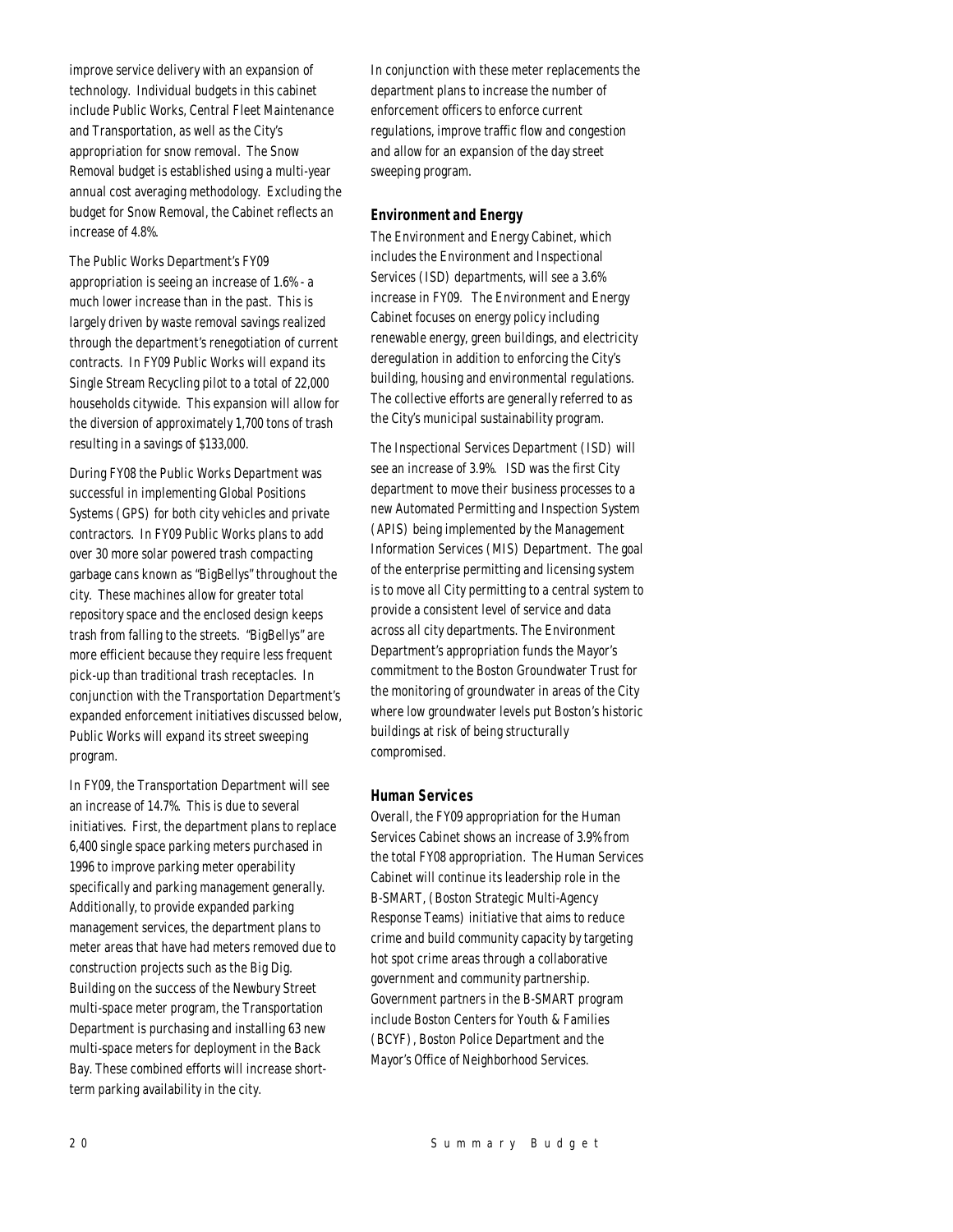The BCYF budget will increase by 3.9% in FY09 due to the impact of general salary increases plus the transfer of the Director of Recreation from the Mayor's Office to BCYF.



FY05 - FY09

#### Figure 11

BCYF will continue to partner with the Family Nurturing Center and the Boston Housing Authority in FY09 to support the Smart from the Start initiative; a public-private collaboration to create, expand and strengthen neighborhoodbased systems and programming that prepare Boston's lowest income children and their families for a successful academic experience at school. During FY08 BCYF and its partners launched the Smart from the Start program in three neighborhoods of Charlestown, Mattapan and Roslindale where BCYF Centers were located adjacent to Boston Housing Authority developments. Smart from the Start expects to reach 400 families in the first two years, including 700 children ages 0 through 5 years and 500 parents. This program is a component of the City's "Thrive in Five" initiative – a public/private partnership aimed at promoting school readiness.

The FY09 Youth Fund appropriation has been increased by 6.8% to cover the new minimum wage and is projected to provide an estimated 3,600 summer jobs. The Youth Fund will continue its successful partnering with community-based organizations. The City expects to receive funding from the Commonwealth of Massachusetts for the YouthWorks program to target summer jobs for atrisk and low income youth which will help achieve the jobs goal of 9,870 provided by the City and all of its partners. (See Figure 11.)

In FY09, the Elderly Commission will see a 4.7% increase related to general salary increases and inflationary increases for gasoline for the Senior Shuttle.

## *Housing and Neighborhood Development*

This cabinet is showing a net decrease of 1.1%. The decreasing component relates to the completion of the Leading the Way II program in FY08. In FY09, an appropriation of \$5 million is being recommended to fund a third phase of Leading the Way.

Leading the Way III priorities will include workforce housing development, neighborhood stabilization and revitalization, and homelessness prevention efforts.

The Department of Neighborhood Development (DND) will increase by 18.1%. A large part of the increase is the result of steady decreases in the City's Community Development Block Grant (CDBG) allocation which impacts the amount of external funding available for programs and the administrative costs supporting those programs. In addition, federal grant eligibility decisions that were finalized this year will require the City to use non-federal funds for various property management activities once budgeted under CDBG. In FY09 the general fund will be needed to cover the costs of some of the department's key programs.

In FY09, DND will strengthen its efforts regarding foreclosure prevention. The department currently has a comprehensive package of prevention and intervention activities including education, oneon-one counseling through neighborhood nonprofit agencies, and a refinancing loan pool to help prevent foreclosures. DND will promote investment in high-foreclosure neighborhoods to stabilize any growing foreclosure trend. The department will continue to partner with the Fireman Foundation with the Boston Homelessness Prevention Center to reduce family homelessness.

The Main Street Districts will continue to be supported in their mission to build vibrant neighborhood commercial districts. The private Boston Main Streets Foundation has undertaken a major capital campaign to enhance the sustainability of the Main Street districts and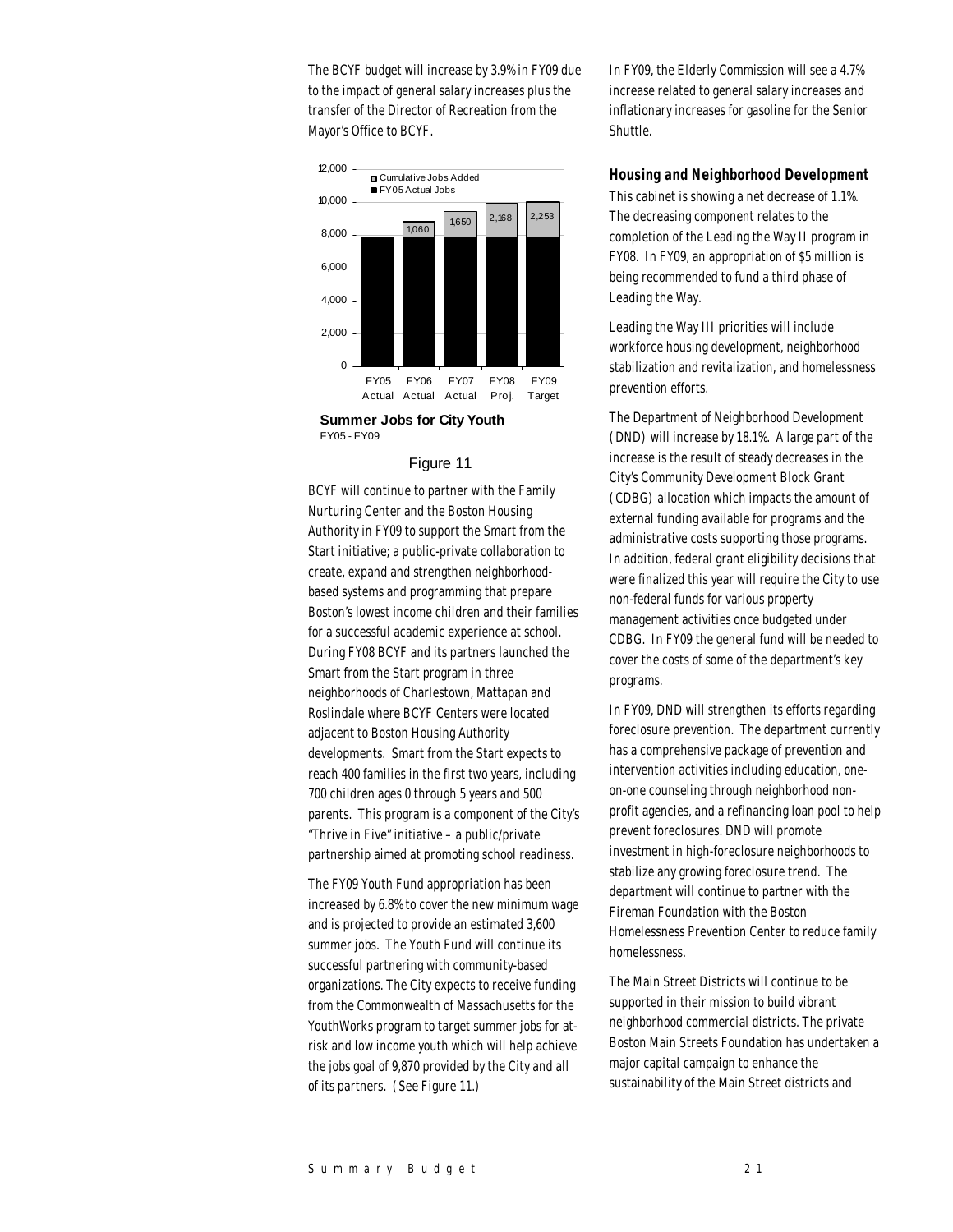contribute to continued economic development in these neighborhoods.

## *Public Health Commission*

The Commission is responsible for providing the public health operations formerly provided by the Department of Health and Hospitals (DHH) and Trustees of Health and Hospitals (THH). It is a principal component of the Boston Public Health Network, which includes the Public Health Commission, Community Health Centers, and Boston Medical Center. Through Boston Emergency Medical Services, the Commission also provides pre-hospital emergency care.

The FY09 appropriation for the Public Health Commission shows an increase of 2.6% from the FY08 appropriation. In FY09 the Public Health Commission continues to build the Youth Development Network to support positive development among Boston youth. Youth Development Specialists are assigned to neighborhoods to support peace councils and provide case management services to youth. The Public Health Commission Budget includes a \$10.75 million direct payment to the Boston Medical Center (BMC) required by the agreement reached when the City consolidated Boston City Hospital and Boston University Medical Center Hospital. The direct payment requirement is level funded with FY08.

The appropriation also funds an Emergency Medical Services (EMS) subsidy of \$11.2 million. EMS will undergo a phased in expansion of ambulance units in FY09 to improve citywide response times.

The Public Health Commission plays a leading role in the Mayor's goal to narrow racial health disparities. The Disparities Project includes the implementation of new data collection regulations at 10 Boston hospitals. In FY09 the Commission will also award continuation grants to communitybased organizations to integrate activities that address the social determinants of health.

*School Department* 

The FY09 School Department budget will increase by \$36.5 million, or 4.6%, over the FY08

appropriation. Much of the increase in this budget will be used to cover rising costs of personnel, health insurance and contractual obligations. However, the budget also allocates resources to areas of high priority that will allow the Boston Public Schools to continue to make progress on its agenda to close the achievement and access gaps. The FY09 budget includes funding for the next phase of a multi-year plan to meet the goal of providing full-day kindergarten for all four-yearolds by 2010 by adding an additional seven Kindergarten 1 classrooms and converting three existing half-day special education Kindergarten 1 classes to full-day programs. In addition, the budget includes \$2.8 million to support students at risk through a Newcomers Academy for immigrant students, support for English Language Learners, credit recovery programs, and alternative education. The FY09 budget also includes funding for staffing and start-up costs for schools moving to a K-8 model.

(See the *Education* chapter of this volume for more details.)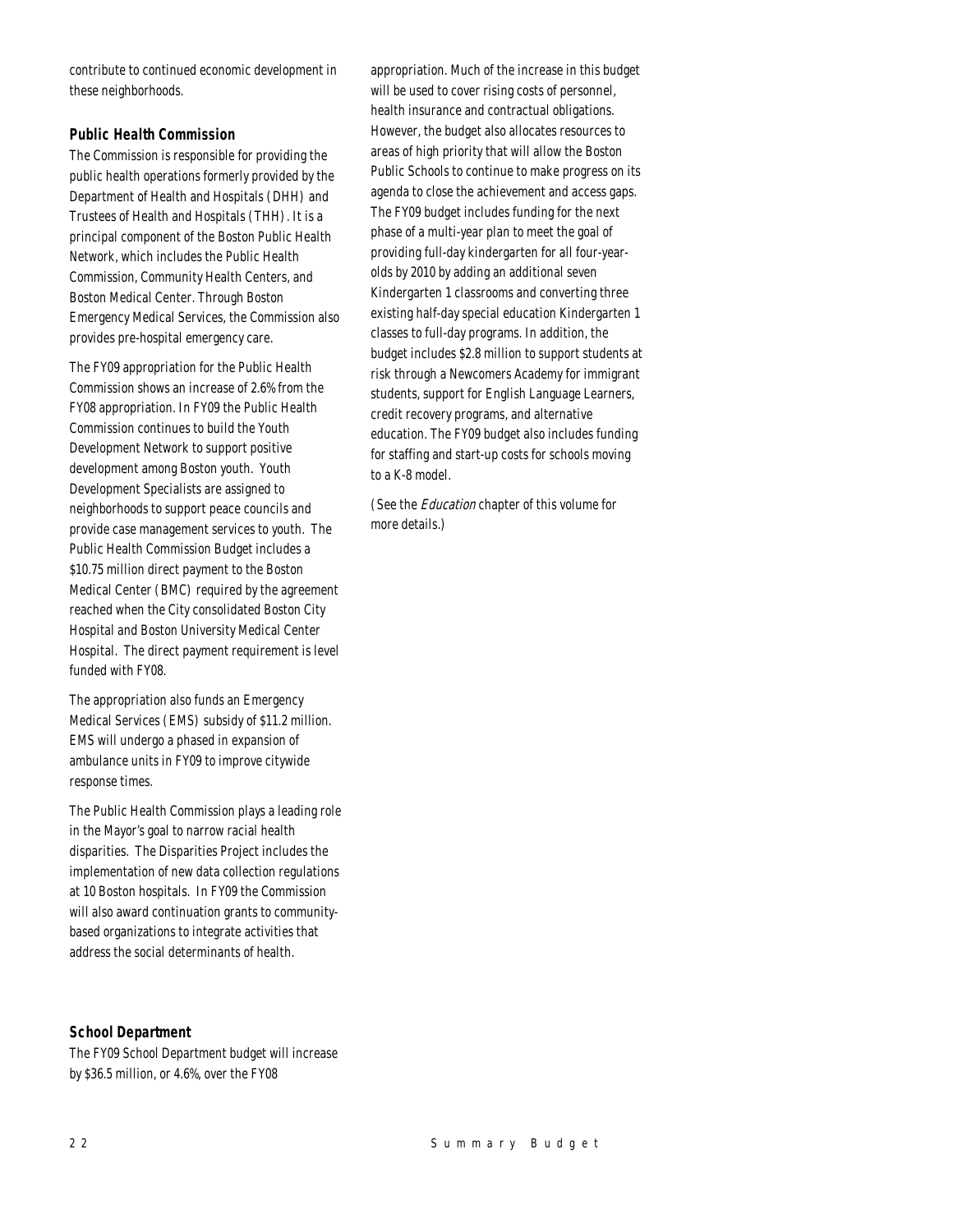|                                          |                                                                      | <b>Appropriations by Cabinet</b>  |                               |                            |                            |                          |
|------------------------------------------|----------------------------------------------------------------------|-----------------------------------|-------------------------------|----------------------------|----------------------------|--------------------------|
|                                          |                                                                      | <b>FY06</b><br><b>Expenditure</b> | <b>FY07</b>                   | <b>FY08</b>                | <b>FY09</b>                | Inc/(Dec)                |
| <b>Cabinet</b><br>Mayor's Office         | <b>Department</b><br>Office of Emergency Preparedness                | 191,984                           | <b>Expenditure</b><br>228,455 | Appropriation<br>326,390   | Appropriation<br>345,287   | 09 vs 08<br>18,897       |
|                                          | Intergovernmental Relations                                          | 803,094                           | 988,330                       | 1,060,017                  | 1,061,873                  | 1,856                    |
|                                          | Law Department                                                       | 4,471,975                         | 4,847,932                     | 6,179,149                  | 5,941,484                  | -237,665                 |
|                                          | Mayor's Office<br>Neighborhood Services                              | 1,842,882<br>1,089,450            | 2,111,965<br>1,169,525        | 2,289,807<br>1,268,337     | 2,261,240<br>1,307,365     | $-28,567$<br>39,028      |
|                                          | Office of New Bostonians                                             | 83,958                            | 316,617                       | 339,238                    | 350,542                    | 11,304                   |
|                                          | <b>Public Information</b>                                            | 934,957                           | 890,276                       | 1,227,726                  | 1,258,447                  | 30,721                   |
|                                          | <b>Total</b>                                                         | 9,418,300                         | 10,553,101                    | 12,690,664                 | 12,526,238                 | $-164,426$               |
| Administration & Finance                 | <b>Assessing Department</b><br><b>Auditing Department</b>            | 5,769,170<br>1,965,410            | 5,969,131<br>2,136,266        | 6,433,173<br>2,323,739     | 6,559,718<br>2,406,049     | 126,544<br>82,310        |
|                                          | <b>Budget Management</b>                                             | 2,893,440                         | 3,166,815                     | 2,604,562                  | 2,656,347                  | 51,786                   |
|                                          | <b>Execution of Courts</b>                                           | 10,496,828                        | 7,107,017                     | 3,500,000                  | 3,500,000                  | 0                        |
|                                          | <b>Graphic Arts Department</b>                                       | 1,452,422                         | 1,459,991                     | 1,578,621                  | 1,601,751                  | 23,130                   |
|                                          | Health Insurance                                                     | 151,575,199                       | 168,525,433                   | 182,583,083                | 186,480,708                | 3,897,625                |
|                                          | Human Resources<br><b>Labor Relations</b>                            | 2,595,352<br>1,110,389            | 2,846,725<br>1,326,587        | 3,172,422<br>1,480,560     | 3,341,622<br>1,468,240     | 169,199<br>$-12,320$     |
|                                          | <b>Library Department</b>                                            | 27,711,939                        | 28,550,479                    | 29,602,802                 | 31,230,179                 | 1,627,377                |
|                                          | <b>Medicare Payments</b>                                             | 4,650,776                         | 5,113,156                     | 5,603,000                  | 6,141,000                  | 538,000                  |
|                                          | Office of Administration & Finance                                   | 769,130                           | 753,745                       | 932,741                    | 907,868                    | $-24,873$                |
|                                          | Pensions & Annuities                                                 | 4,599,999                         | 4,648,389                     | 4,200,000                  | 4,200,000                  |                          |
|                                          | <b>Purchasing Division</b><br><b>Registry Division</b>               | 1,282,620<br>801,976              | 1,364,157<br>870,865          | 1,400,941<br>935,135       | 1,399,710<br>970,440       | $-1,231$<br>35,305       |
|                                          | <b>Treasury Department</b>                                           | 4,192,106                         | 4,201,792                     | 4,582,042                  | 3,877,467                  | $-704,575$               |
|                                          | Unemployment Compensation                                            | 13,999                            | 31,800                        | 50,000                     | 50,000                     |                          |
|                                          | <b>Workers' Compensation Fund</b>                                    | 2,350,590                         | 2,913,872                     | 2,200,000                  | 1,900,000                  | $-300,000$               |
| <b>Chief Information Officer</b>         | <b>Total</b>                                                         | 224,231,345                       | 240,986,220                   | 253,182,822                | 258,691,099                | 5,508,277                |
|                                          | Management & Information Svs<br><b>Total</b>                         | 14, 154, 939<br>14,154,939        | 18,000,538<br>18,000,538      | 17,723,260<br>17,723,260   | 19,233,832<br>19,233,832   | 1,510,572<br>1,510,572   |
| <b>Public Safety</b>                     | <b>Fire Department</b>                                               | 160,515,298                       | 162,216,215                   | 159,739,589                | 161,568,922                | 1,829,334                |
|                                          | <b>Police Department</b>                                             | 245,221,274                       | 268,700,981                   | 270,693,354                | 281,936,006                | 11,242,652               |
|                                          | <b>Total</b>                                                         | 405,736,573                       | 430,917,195                   | 430,432,943                | 443,504,928                | 13,071,986               |
| Education                                | <b>Boston Public Schools</b><br><b>Total</b>                         | 717,793,047<br>717,793,047        | 747,462,547<br>747,462,547    | 795,497,687<br>795,497,687 | 832,036,229<br>832,036,229 | 36,538,542<br>36,538,542 |
| Economic Development                     | <b>Boston Residents Job Policy</b>                                   | 454,249                           | 458,215                       | 515,523                    | 531,938                    | 16,415                   |
|                                          | <b>Small/Local Business</b>                                          | 550,408                           | 575,130                       | 611,118                    | 598,271                    | $-12,847$                |
|                                          | <b>Total</b>                                                         | 1,004,657                         | 1,033,345                     | 1,126,642                  | 1,130,209                  | 3,568                    |
| <b>Public Property</b>                   | Arts, Tourism & Special Events                                       | 1,617,322                         | 1,633,997                     | 1,694,410                  | 1,698,274                  | 3,864                    |
|                                          | Consumer Affairs & Licensing<br>Department of Voter Mobilization     | 429,943<br>2,479,543              | 437,895<br>2,614,397          | 462,209<br>3,516,724       | 458,554<br>3,076,508       | $-3,655$<br>-440,216     |
|                                          | Parks & Recreation Department                                        | 14,458,799                        | 15,412,377                    | 15,864,744                 | 16,040,156                 | 175,411                  |
|                                          | Property & Construction Mgmt.                                        | 25,946,633                        | 24,546,743                    | 20,496,965                 | 21,340,669                 | 843,704                  |
|                                          | Total                                                                | 44,932,240                        | 44,645,409                    | 42,035,053                 | 42,614,160                 | 579,108                  |
| <b>Public Works &amp; Transportation</b> | Central Fleet Maintenance<br>Office of Chief of PWD & Transportation | 2,257,559<br>$\mathbf 0$          | 2,182,036<br>1,552,351        | 2,282,491<br>1,731,721     | 2,412,041<br>1,790,438     | 129,550<br>58,717        |
|                                          | <b>Public Works Department</b>                                       | 87,806,195                        | 87,019,271                    | 86,274,313                 | 87,672,228                 | 1,397,915                |
|                                          | Snow Removal                                                         | 11,931,886                        | 7,994,231                     | 12,292,072                 | 13,067,952                 | 775,880                  |
|                                          | <b>Transportation Department</b>                                     | 27,811,630                        | 27,572,941                    | 27,821,270                 | 31,919,139                 | 4,097,870                |
|                                          | Total                                                                | 129,807,271                       | 126,320,830                   | 130,401,866                | 136,861,798                | 6,459,932                |
| Environment & Energy                     | <b>Environment Department</b><br><b>Inspectional Services Dept</b>   | 1,170,283<br>13,946,157           | 1,294,956<br>14,566,202       | 1,377,390<br>15,350,477    | 1,378,024<br>15,954,900    | 634<br>604,423           |
|                                          | <b>Total</b>                                                         | 15,116,440                        | 15,861,158                    | 16,727,867                 | 17,332,924                 | 605,057                  |
| <b>Human Services</b>                    | Boston Centers for Youth & Families                                  | 18,496,752                        | 19,284,307                    | 21,316,439                 | 22,152,400                 | 835,961                  |
|                                          | Civil Rights                                                         | 300,710                           | 314,047                       | 338,178                    | 327,511                    | $-10,667$                |
|                                          | <b>Elderly Commission</b><br><b>Emergency Shelter Commission</b>     | 2,556,397<br>520,283              | 2,732,289<br>507,730          | 2,890,925                  | 3,025,585<br>595,516       | 134,660<br>46,988        |
|                                          | <b>Veterans Services Department</b>                                  | 3,896,712                         | 4,377,626                     | 548,528<br>4,281,183       | 4,289,980                  | 8,797                    |
|                                          | Women's Commission                                                   | 149,920                           | 151,324                       | 157,677                    | 157,724                    | 47                       |
|                                          | Youth Fund                                                           | 3,802,225                         | 3,808,526                     | 4,336,561                  | 4,631,505                  | 294,944                  |
|                                          | <b>Total</b>                                                         | 29,722,999                        | 31,175,850                    | 33,869,491                 | 35,180,222                 | 1,310,731                |
| Neighborhood Development                 | Leading the Way<br>Neighborhood Development                          | 7,500,000<br>2,778,291            | 4,331,000<br>2,962,952        | 5,669,000<br>3,161,963     | 5,000,000<br>3,734,273     | $-669,000$<br>572,310    |
|                                          | <b>Total</b>                                                         | 10,278,291                        | 7,293,951                     | 8,830,963                  | 8,734,273                  | $-96,690$                |
| <b>Public Health</b>                     | Public Health Commission                                             | 61,299,999                        | 63,797,647                    | 67,655,226                 | 69,445,774                 | 1,790,548                |
|                                          | <b>Total</b>                                                         | 61,299,999                        | 63,797,647                    | 67,655,226                 | 69,445,774                 | 1,790,548                |
| Non-Mayoral Departments                  | <b>Boston Housing Authority</b>                                      | 0                                 | $2,150,000 -$                 |                            |                            |                          |
|                                          | <b>City Clerk</b><br>City Council                                    | 855,327<br>4,125,850              | 878,893<br>4,417,227          | 936,178<br>4,632,449       | 972,098<br>4,714,370       | 35,919<br>81,922         |
|                                          | <b>Finance Commission</b>                                            | 180,679                           | 182,473                       | 191,936                    | 196,986                    | 5,050                    |
|                                          | <b>Licensing Board</b>                                               | 508,098                           | 501,820                       | 647,713                    | 724,771                    | 77,058                   |
|                                          | <b>Total</b>                                                         | 5,669,955                         | 8,130,412                     | 6,408,276                  | 6,608,225                  | 199,949                  |
|                                          | <b>Grand Total</b>                                                   | 1,669,166,057                     | 1,746,178,203                 | 1,816,582,758              | 1,883,899,910              | 67,317,152               |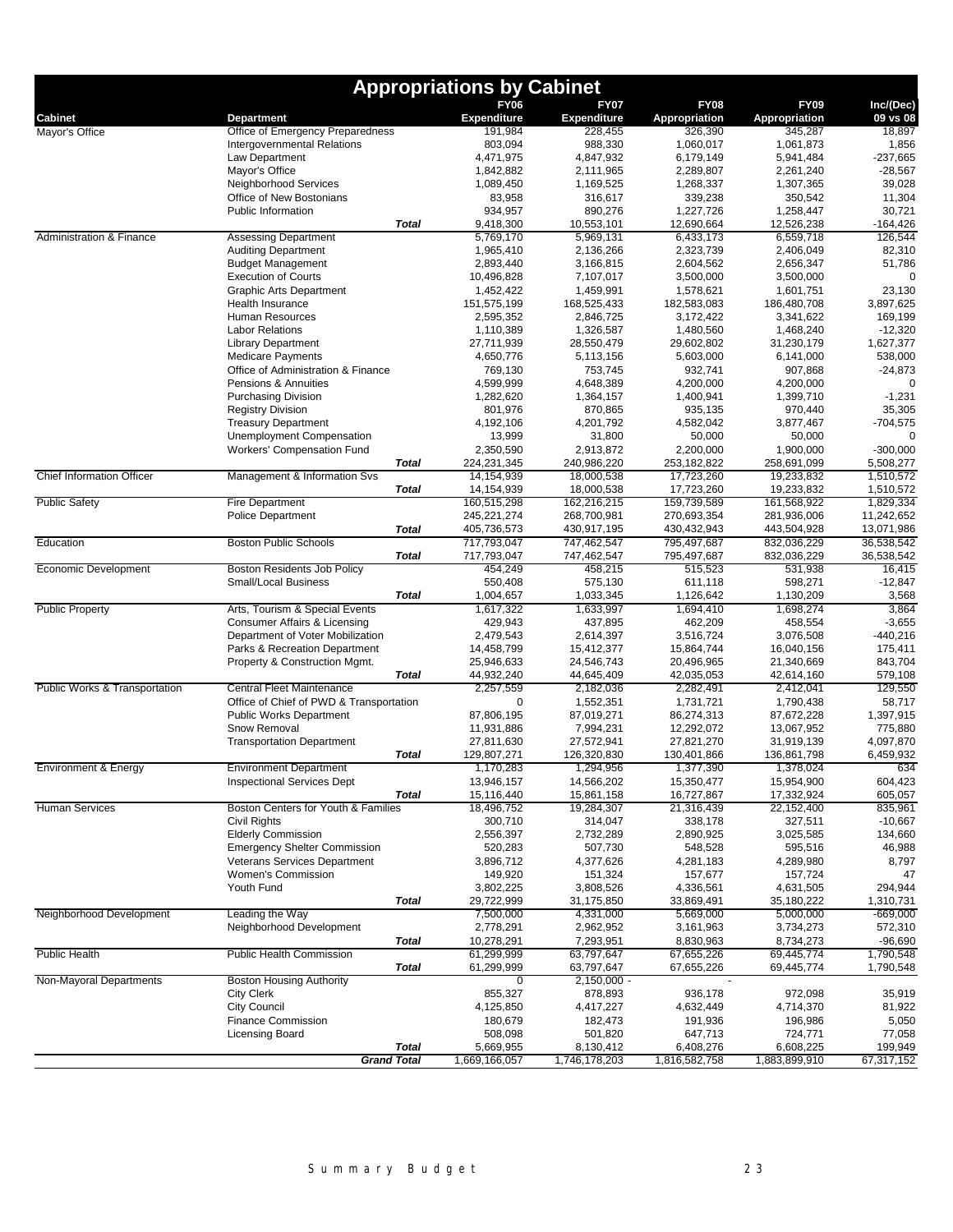## *Debt Service*

The City had expenditures for debt service of \$112.8 million in FY06 and \$109.6 million in FY07. The City has a budget of \$120.9 million for debt service in FY08 and expects to spend \$127.6 million on debt service in FY09. The City carries a favorable debt position and debt burden due to well-defined debt policies and a long-term capital strategy that benefits from non-property tax support. As a result of the City's strong budgetary controls and prudently designed debt policies, in March 2008, Standard & Poor's Rating Services affirmed Boston's AA+ credit rating. Both Moody's Investors Service and Fitch Ratings affirmed the City's credit ratings of Aa1 and AA respectively. For further detail see the *Capital Planning* and Financial Management chapters of this volume.

## *State Assessments*

Accompanying the local aid distributions on the cherry sheet are charges to the City from the Commonwealth. In FY05, an assessment for the value of Charter School tuition, previously treated as a direct offset to Chapter 70 education state aid was added. Aside from the assessment for the Massachusetts Bay Transportation Authority (MBTA) and Charter School Tuition, state assessments are relatively small. In accordance with Proposition 2 1/2, these charges on a statewide basis, except for Charter School Tuition and the MBTA assessment, cannot increase by more than 2.5% annually. The City's state assessments (inclusive of Charter School Tuition) were \$114.3 million in FY06 and \$119.8 million in FY07. The City expects growth in assessments to \$131.1 million in FY08 and to \$142.0 million in FY09.

## *Suffolk County Sheriff*

The appropriation for the Suffolk County Sheriff, which is mandated by the State, is included in the Fixed Costs section of the Budget Summary

In FY08, the City was responsible for funding 4% of

the Sheriff's Department budget with the Commonwealth funding the rest. The appropriation included in the FY09 budget is an estimate. The maintenance of effort requirement will be communicated to the City after the Sheriff's total budget is approved by the County Government Finance Review Board sometime in late summer or early fall.

## *Reserve*

|                                                                     | <b>Tregor Reserve Fund</b>                                         |                                                             |                                                             |                                                                    |  |  |  |  |
|---------------------------------------------------------------------|--------------------------------------------------------------------|-------------------------------------------------------------|-------------------------------------------------------------|--------------------------------------------------------------------|--|--|--|--|
| Fiscal<br>Year                                                      | <b>Beginning</b><br>Year<br><b>Balance</b>                         | Funds<br>In                                                 | <b>Funds</b><br>Out                                         | Ending<br>Year<br><b>Balance</b>                                   |  |  |  |  |
| FY02<br>FY03<br><b>FY04</b><br>FY05<br>FY06<br><b>FY07</b><br>*FY08 | 19.989<br>20.989<br>21.140<br>21.556<br>22.644<br>24.101<br>26.330 | 1.000<br>0.151<br>0.417<br>1.087<br>1.457<br>2.230<br>0.000 | 0.000<br>0.000<br>0.000<br>0.000<br>0.000<br>0.000<br>0.000 | 20.989<br>21.140<br>21.556<br>22.644<br>24.101<br>26.330<br>26.330 |  |  |  |  |
| *FY09                                                               | 26.330<br>Notes: (\$millions), *projected                          | 0.000                                                       | 0.000                                                       | 26.330                                                             |  |  |  |  |

The City is required by law to maintain a reserve on its balance sheet of 2.5% of the prior year appropriations, not including the School Department, which has its own separate reserve. The current balance of this reserve is \$26.3 million. The reserve can be used to provide for extraordinary and unforeseen expenditures and the Mayor may make drafts or transfers against this fund with City Council approval only in the month of June. Since the establishment of this reserve, the City has yet to make any drafts or transfers from the reserve. (See Financial Management section of Volume 1 for detail.)

| <b>State Assessments</b>         |                  |              |               |               |
|----------------------------------|------------------|--------------|---------------|---------------|
|                                  | <b>FY06</b>      | <b>FY07</b>  | <b>FY08</b>   | <b>FY09</b>   |
|                                  | Actual           | Actual       | <b>Budget</b> | <b>Budget</b> |
| M.B.T.A.                         | \$<br>65.185.386 | 66.210.888   | 67.531.540    | 71.436.756    |
| <b>Charter School Tuition</b>    | 43,922,686       | 48, 375, 443 | 58,450,610    | 65,147,031    |
| <b>RMV</b> Non-Renewal Surcharge | 3,557,180        | 3.564.540    | 3.564.540     | 3,606,700     |
| <b>Other Assessments</b>         | 1.668.374        | 1.702.854    | 1.594.852     | 1.799.797     |
|                                  | 114,333,626      | 119,853,725  | 131.141.542   | 141,990,284   |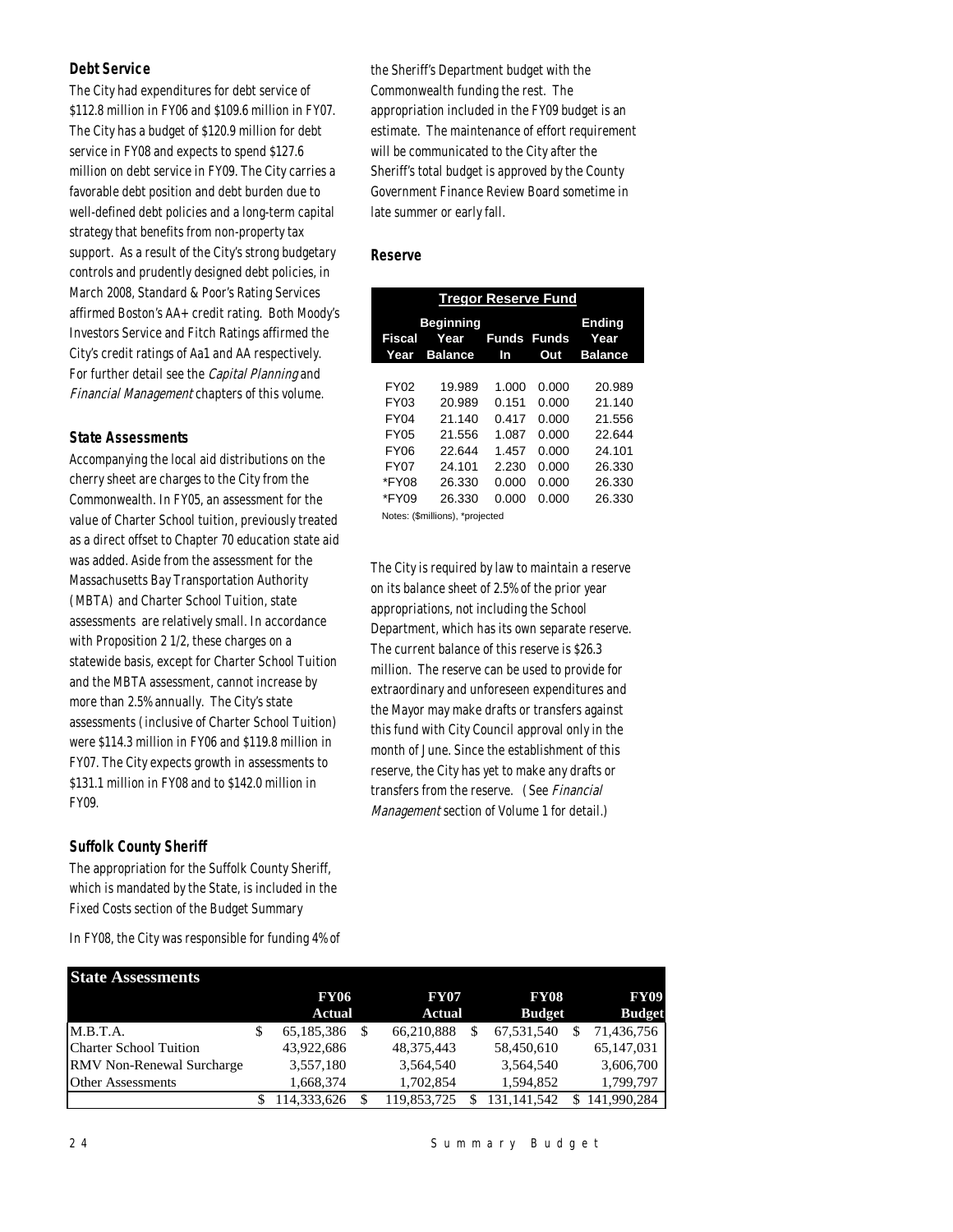|                                          | <b>Personnel Summary</b>                           |              |                |                    |                    |                     |                          |
|------------------------------------------|----------------------------------------------------|--------------|----------------|--------------------|--------------------|---------------------|--------------------------|
|                                          |                                                    |              | 1/1/06<br>FTE  | 1/1/07<br>FTE      | 1/1/08<br>FTE      | 1/1/09<br>Projected | Projected<br>Inc/(Dec)   |
| Office of the Mayor                      | Intergovernmental Relations                        |              | 6.8            | 9.8                | 9.8                | 8.8                 | (1.0)                    |
|                                          | Law Department                                     |              | 41.0           | 51.0               | 53.0               | 53.0                |                          |
|                                          | Mayor's Office                                     |              | 23.4           | 24.0               | 27.0               | 26.0                | (1.0)                    |
|                                          | Neighborhood Services                              |              | 23.0           | 23.0               | 24.0               | 24.0                |                          |
|                                          | Office of Emergency Preparedness                   |              |                | 1.0                | 1.0                | 1.0                 |                          |
|                                          | Office of New Bostonians                           |              | 1.0            | 4.0                | 5.0                | 5.0                 |                          |
|                                          | <b>Public Information</b>                          |              | 18.1<br>113.3  | 17.5<br>130.3      | 17.5<br>137.3      | 19.5<br>137.3       | 2.0                      |
| <b>Administration &amp; Finance</b>      | Office of Administration & Finance                 | <b>Total</b> | 7.0            | 7.0                | 6.0                | 6.0                 | $\overline{\phantom{0}}$ |
|                                          | <b>Assessing Department</b>                        |              | 87.0           | 88.0               | 88.0               | 88.0                | $\overline{\phantom{0}}$ |
|                                          | <b>Auditing Department</b>                         |              | 33.0           | 33.0               | 34.0               | 34.0                | $\overline{\phantom{0}}$ |
|                                          | <b>Budget Management</b>                           |              | 21.9           | 24.9               | 22.9               | 23.9                | 1.0                      |
|                                          | <b>Graphic Arts</b>                                |              | 28.0           | 29.0               | 29.0               | 29.0                |                          |
|                                          | Human Resources                                    |              | 43.6           | 46.6               | 45.6               | 46.6                | 1.0                      |
|                                          | <b>Labor Relations</b>                             |              | 11.4           | 10.4               | 11.4               | 11.4                |                          |
|                                          | <b>Library Department</b>                          |              | 423.2          | 432.2              | 428.2              | 438.2               | 10.0                     |
|                                          | <b>Purchasing Division</b>                         |              | 20.0           | 20.0               | 20.0               | 20.0                |                          |
|                                          | <b>Registry Division</b>                           |              | 18.0           | 18.0               | 19.0               | 19.0                |                          |
|                                          | <b>Treasury Department</b>                         |              | 56.0           | 53.0               | 52.0               | 53.0                | 1.0                      |
|                                          |                                                    | <b>Total</b> | 749.1          | 762.1              | 756.1              | 769.1               | 13.0                     |
| <b>Chief Information Officer</b>         | Management Info Svcs                               |              | 101.0          | 104.0              | 100.0              | 110.0               | 10.0                     |
|                                          |                                                    | Total        | 101.0          | 104.0              | 100.0              | 110.0               | 10.0                     |
| <b>Public Safety</b>                     | <b>Fire Department</b>                             |              | 1,602.5        | 1,631.5            | 1,688.5            | 1,700.0             | 11.5                     |
|                                          | <b>Police Department</b>                           |              | 2,818.3        | 2,922.2            | 3,048.2            | 3,092.0             | 43.8                     |
|                                          |                                                    | <b>Total</b> | 4,420.8        | 4,553.7            | 4,736.7            | 4,792.0             | 55.3                     |
| <b>Education</b>                         | <b>School Department</b>                           |              | 8,087.1        | 8,282.5<br>8,282.5 | 8,451.4<br>8,451.4 | 8,437.0             | (14.4)                   |
|                                          | <b>Small/Local Business</b>                        | Total        | 8,087.1<br>8.0 | 8.0                | 8.0                | 8,437.0<br>8.0      | (14.4)                   |
| <b>Economic Development</b>              | Office of Boston RJP                               |              | 8.0            | 8.0                | 8.0                | 8.0                 |                          |
|                                          |                                                    | <b>Total</b> | 16.0           | 16.0               | 16.0               | 16.0                | $\blacksquare$           |
| <b>Public Property</b>                   | Arts, Tourism & Special Events                     |              | 17.0           | 16.0               | 17.0               | 17.0                | $\overline{\phantom{0}}$ |
|                                          | Consumer Affairs & Licensing                       |              | 7.4            | 7.4                | 5.6                | 5.6                 | $\blacksquare$           |
|                                          | Department of Voter Mobilization                   |              | 20.2           | 19.2               | 26.3               | 28.3                | 2.0                      |
|                                          | Parks and Recreation                               |              | 200.0          | 205.0              | 200.0              | 212.0               | 12.0                     |
|                                          | Property & Construction Mgmt.                      |              | 296.1          | 214.1              | 221.0              | 221.0               |                          |
|                                          |                                                    | Total        | 540.7          | 461.7              | 469.9              | 483.9               | 14.0                     |
| <b>Public Works &amp; Transportation</b> | Chief of Public Works & Transportation             |              | $\blacksquare$ | 1.0                | 21.0               | 22.0                | 1.0                      |
|                                          | <b>Central Fleet Maintenance</b>                   |              | 44.0           | 43.0               | 42.0               | 42.0                | $\overline{\phantom{0}}$ |
|                                          | <b>Public Works Department</b>                     |              | 371.0          | 375.0              | 362.0              | 362.0               |                          |
|                                          | Transportation                                     |              | 369.6          | 363.9              | 352.9              | 382.9               | 30.0                     |
|                                          |                                                    | <b>Total</b> | 784.6          | 782.9              | 777.9              | 808.9               | 31.0                     |
| <b>Environment &amp; Energy</b>          | Environment                                        |              | 19.0           | 17.0               | 18.0               | 18.0                |                          |
|                                          | <b>Inspectional Services</b>                       |              | 226.0          | 225.0              | 229.0              | 229.0               |                          |
|                                          |                                                    | <b>Total</b> | 245.0<br>358.3 | 242.0<br>370.7     | 247.0<br>385.0     | 247.0<br>385.0      | ٠                        |
| <b>Human Services</b>                    | Boston Center for Youth & Families<br>Civil Rights |              | 9.0            | 9.0                | 9.0                | 9.0                 | $\overline{\phantom{0}}$ |
|                                          | <b>Elderly Commission</b>                          |              | 54.5           | 67.6               | 65.6               | 65.6                | Ξ.                       |
|                                          | <b>Emergency Shelter</b>                           |              | 4.0            | 4.0                | 5.0                | 6.0                 | 1.0                      |
|                                          | <b>Veterans Services</b>                           |              | 15.2           | 15.2               | 14.2               | 14.2                |                          |
|                                          | Women's Commission                                 |              | 2.0            | 2.0                | 2.0                | 2.0                 |                          |
|                                          | Youth Fund                                         |              | 4.0            | 3.0                | 4.0                | 4.0                 | $\overline{\phantom{0}}$ |
|                                          |                                                    | <b>Total</b> | 447.0          | 471.5              | 484.8              | 485.8               | 1.0                      |
| <b>Neighborhood Development</b>          | Neighborhood Development                           |              | 51.8           | 49.8               | 44.8               | 44.8                |                          |
|                                          |                                                    | <b>Total</b> | 51.8           | 49.8               | 44.8               | 44.8                |                          |
| <b>Public Health</b>                     | <b>Public Health Commission</b>                    |              | 738.1          | 749.8              | 751.7              | 783.7               | 32.0                     |
|                                          |                                                    | Total        | 738.1          | 749.8              | 751.7              | 783.7               | 32.0                     |
| <b>Non-Mayoral</b>                       | <b>City Clerk</b>                                  |              | 13.0           | 13.0               | 13.8               | 13.8                |                          |
|                                          | <b>City Council</b>                                |              | 75.1           | 79.8               | 75.8               | 75.8                |                          |
|                                          | <b>Finance Commission</b>                          |              | 3.0            | 3.0                | 3.0                | 3.0                 |                          |
|                                          | Licensing Board                                    |              | 9.6            | 8.6                | 8.6                | 8.6                 |                          |
|                                          |                                                    | Total        | 100.7          | 104.4              | 101.2              | 101.2               |                          |
| <b>Grand Total</b>                       |                                                    |              | 16,395.2       | 16,710.7           | 17,074.8           | 17,216.7            | 141.9                    |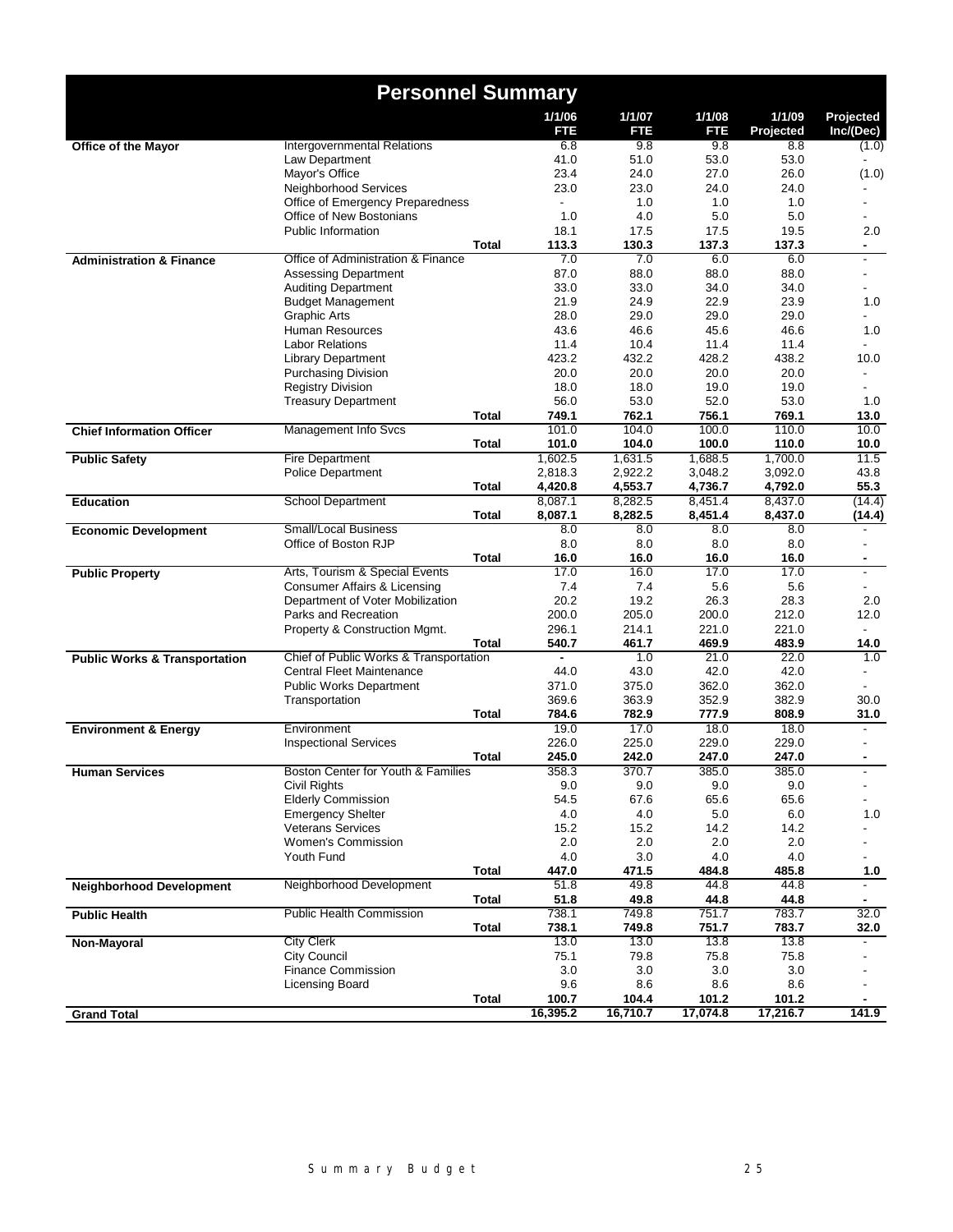## *PERSONNEL CHANGES*

The Personnel Summary table shows a four-year comparison of city funded full-time equivalent (FTE) positions. (This includes both permanent and emergency employees.) The projected FTE numbers used for FY09 are estimates based on the personnel funding levels contained in the FY09 budgets.

FY07- FY08 FTE Changes - The total net increase in FTEs from January 1, 2007 to January 1, 2008 was 364.1. Staffing in the majority of the departments remained at or near the levels in previous years. The City continues to utilize a Position Review Committee to review all proposed job postings for vacant positions. All hiring is scrutinized and approved only if it is critical and can be supported within the confines of a department's budget.

The largest change occurred within the School Department with an increase of 168.9 FTEs. There are many areas that contributed to this increase including both changes in the demographics of the student population and approved policies and interventions to improve student achievement. Increasing enrollment of English Language Learners and high incidence special education students required more intensive staffing models. Expansion of 23 K1 classrooms and the Grades K-8 school model, addition of 15 Family and Community Outreach Coordinators, introduction of Superintendent's Schools with lower class size and investments in alternative education all contributed to this increase.

Staffing levels in the Public Safety cabinet also increased. The Police Department increased by 126 FTEs between January 1, 2007 and January 1, 2008 mainly due to an increase in the levels of uniformed officers. The Fire department also contributed to the public safety increase by adding 57 FTEs, the majority of which were firefighters.

Another department with a material change in FTEs is the Chief of Public Works and Transportation which increased by 20 FTEs due to a planned operational change within the cabinet to increase the efficient delivery of services. These 20 FTEs were formerly in the Public Works or Transportation Departments where corresponding decreases can be seen. Overall, the cabinet decreased by 5 FTEs as a result of vacancies not being filled.

In the Human Services Cabinet, the increase is mainly the result of the Boston Centers for Youth and Families which added new street worker positions and filled vacancies.

FY08-FY09 Projected FTE Changes – The City expects the net increase in FTE levels to be approximately 142 from January 1, 2008 to January 1, 2009.

The Mayor's Office Cabinet staffing as a whole is projected to remain stable from January 1, 2008 to January 1, 2009.

The increased number of FTEs in the Administration and Finance Cabinet relates mainly to the opening of new branch libraries in Mattapan and at the Burke High School that will require additional staff.

The Management Information Services (MIS) Department will include several new positions in FY09. The Department will be hiring a Public Safety Chief Information Officer (CIO) who will serve the information technology (IT) leadership needs of the Police and Fire departments under the direction of the City's CIO in order to better coordinate all technology initiatives. MIS will also hire a Director of Security and Risk Management and a Director of IT Strategy and Planning to address citywide issues of risk management and long term strategic planning. The department will embark on an aggressive recruiting effort to fill current vacancies.

The number of Public Safety employees on the payroll as of January 1 of any year fluctuates with the timing of classes and the timing of retirements. After considering the current number of filled positions, expected retirements, and the hiring of new recruits, the net increase projected for Public Safety FTEs is 55.3. Fire is projected to increase by 11.5 and Police is expected to increase by 43.8. Fire classes are being scheduled and sized to ensure that the department can cover its manning requirements. The FY09 budget for Fire also includes a new grant writer. It should be noted that planned hiring of Police Officers between now and the end of the calendar year is projected to bring the uniformed force to its highest level since FY00.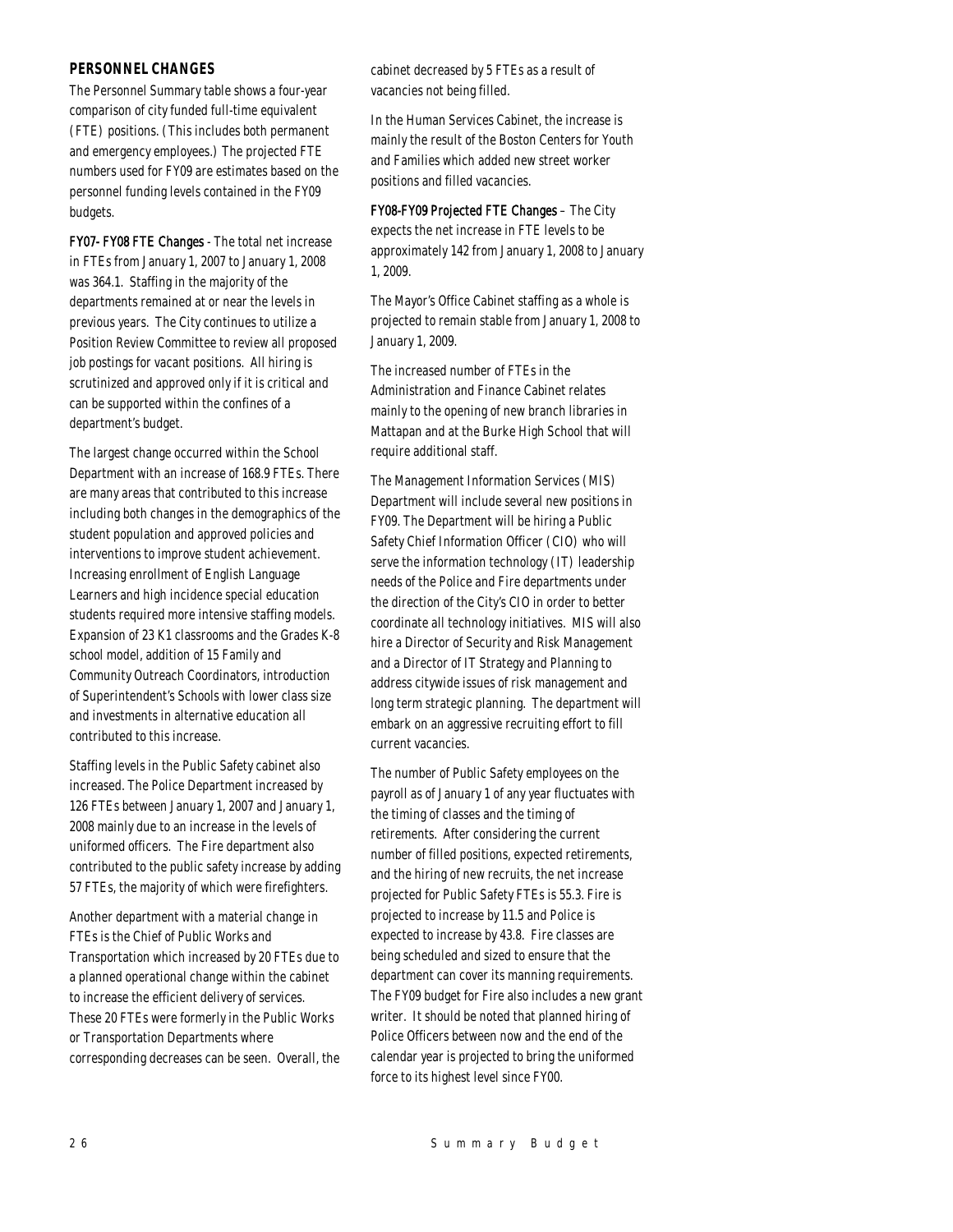From FY2008 to FY2009 the School Department is projecting a decrease of 14.4 FTEs. This is the net impact of increases due to further expansion of K1 classrooms and the Grades K-8 school model, funding K1 paraprofessional and Family and Community Outreach Coordinators that have been previously funded through grants, and decreases in central administration positions and school positions as a result of declines in school enrollments.

 The Public Property Cabinet is projected to have an increase of approximately 14 FTEs. The majority of that increase is in the Parks Department and is the result of converting former contract employees in the Park Ranger program to City employees. This required the creation of twelve new positions.

 Staffing in the Public Works & Transportation Cabinet is projected to increase primarily in the Transportation Department. As part of its meter replacement plan the department will increase the number of enforcement officers to enforce current parking regulations. The additional officers will also help improve traffic flow and provide the enforcement needed for the expansion of the street sweeping program.

The Human Services Cabinet increase is due to the move of a current employee from the Office of Special Events and Tourism to the Emergency Shelter Commission

Staffing at the Public Health Commission (PHC) is expected to have a net increase of approximately 32 FTEs as of January 1, 2009. Although some areas will see a loss of positions, an increase in Emergency Medical Services will help improve response times for emergency calls..

The FTE counts in the Environment & Energy, Economic Development, Housing & Neighborhood Development cabinets as well as the Non-Mayoral group of departments are projected to remain level.

#### *EXTERNAL FUNDS*

The City's \$2.4 billion operating budget is supplemented by approximately \$306.3 million in external funds. These funds consist mainly of federal, state and private funding earmarked for specific purposes. Education, housing, economic development, public safety and public health are

some of the largest areas for which these funds are targeted.

Twenty-one departments and agencies expect to receive federal, state or other forms of external funding in FY08. Since there are hundreds of grants and many of them are small, the focus here is on the largest grants. Over 90% of the City's external funds are found in six of those twenty-one departments. These six departments are the School Department, Neighborhood Development, Office of Emergency Preparedness, Public Health Commission, Library Department, and Police Department. Other departments that also have significant grant funding are the Elderly Commission, Boston Centers for Youth & Families and the Parks Department. Descriptions and amounts for grants by department can be found in Volumes 2 and 3.

#### *Federal and State Grants*

Federal grants provide funding for key City priorities. In FY09, the School Department is expected to receive \$32.4 million from Title I, a grant that the City has been receiving for a number of years. This funding has supplemented education programs in schools with significant populations of low-income students. The City has also received Community Development Block Grant (CDBG) funding for a variety of neighborhood development activities for many years. Other sources of federal funding received by the City address diverse needs and/or creative approaches such as homeland security, community policing, housing support for the homeless, and investment in the City's Empowerment Zone.

The state's largest contribution for local services is in the area of K-12 education. However, most of this funding is Chapter 70 educational reform aid in which the major requirement for receipt of the funds relates to a minimum general fund school budget. This funding is not included in the External Funds table as it is direct general fund revenue. (Further discussion on education aid can be found in the Revenue Estimates and Analysis Chapter). The Commonwealth of Massachusetts also provides state grant funding for library services.

A description of the largest federal and state supported programs in the six departments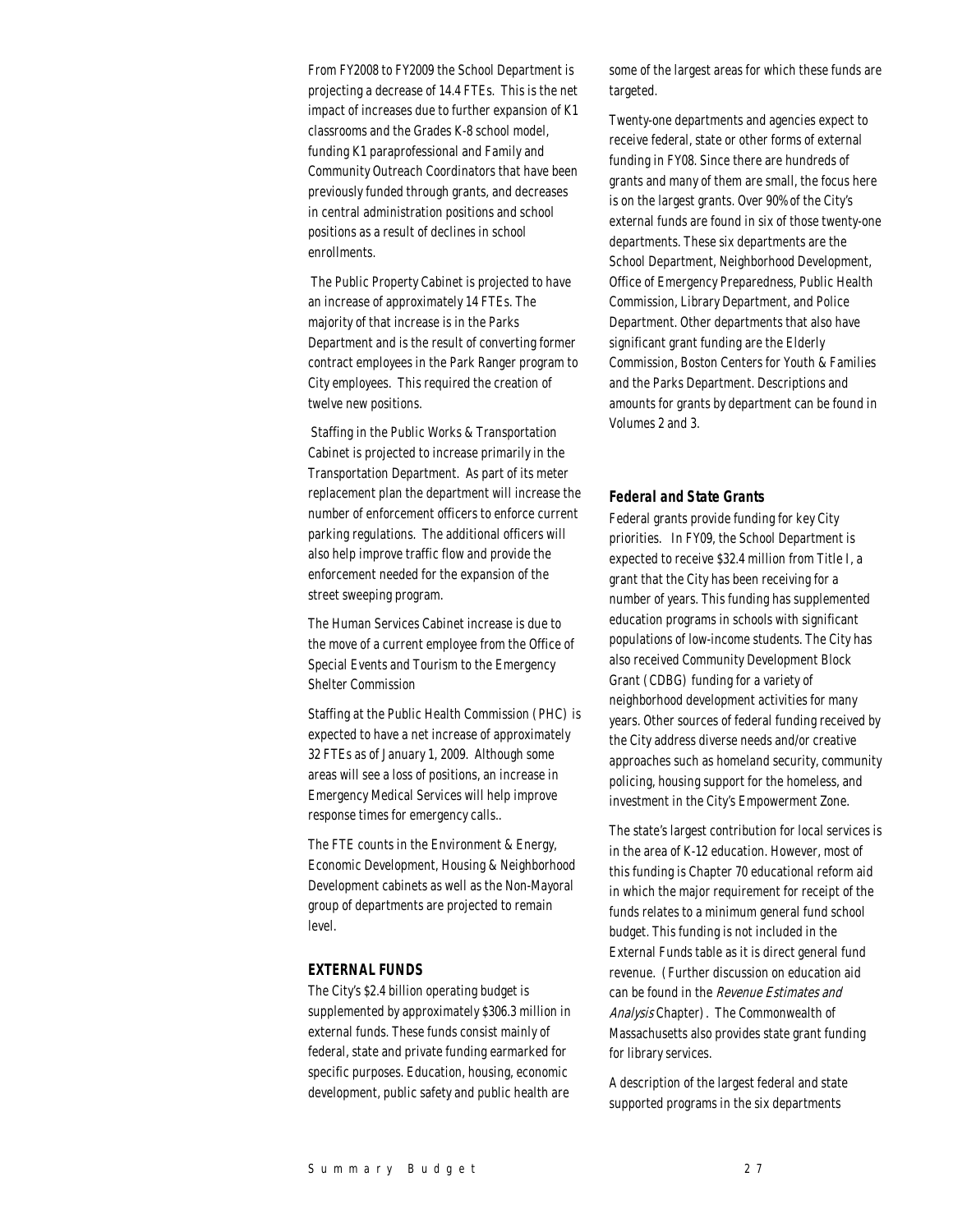managing the bulk of the City's external fund resources is given below.

#### *Neighborhood Development*

The Community Development Block Grant (CDBG) is a sizeable annual entitlement grant from the U.S. Department of Housing and Urban Development (HUD) to the City of Boston. The CDBG program funds a variety of neighborhood development activities. The City's Department of Neighborhood Development (DND) and the Fair Housing Commission have expended approximately \$25.5 million in CDBG funding in FY07, and estimates spending \$28.3 million in FY08 and \$27.8 million in FY09. The FY09 amount becomes available in July 2008. At least 70% of CDBG funds must be used to benefit low and moderate-income households. The City uses CDBG funds to produce and preserve affordable housing, revitalize neighborhood commercial districts, assist the renovation of non-profit facilities, improve vacant lots, promote and monitor fair housing activities and assist non-profit organizations in the operation of emergency shelters, health care, youth and adult literacy programs. CDBG funds cannot be used for general government services and cannot replace funding cuts from existing public service activities. CDBG funding is also used as a security for Section 108 loans.

Section 108 Loan Project/Economic Development Initiative - Section 108 funds are available to eligible cities from HUD on an application basis and can only be used for economic development projects. Through a pledge of its current and future CDBG grant awards, the City administers

Section 108 funds. The Economic Development Initiative (EDI) Program is a special HUD program that makes available grants to cities to spur economic opportunity. This initiative also promotes community development through a longterm strategy that encompasses establishing community-based partnerships; training residents for new job opportunities; and developing a plan for responding to community needs by integrating economic, physical, human and other strategies. The City previously received two multi-year grants of \$22 million each for these two programs for use within the Empowerment Zone. (Another \$3 million was reserved for social service activities in the Empowerment Zone.) The funds are used to assist new or existing smaller scale neighborhood commercial enterprises and larger scale commercial and/or industrial development projects. These funds must be used to lower the cost or lower the risk to the City on Section 108 loans made to eligible economic development projects. The expenditure of these funds has been spread over the past several years.

Emergency Shelter Grant/HOPWA/Shelter Plus Care/Supportive Housing - The City expects to spend \$20.7 from these four HUD grants in FY08 and another \$20.3 in FY09. The Emergency Shelter and HOPWA (Housing Opportunities for Persons With AIDS) grants are entitlement grants that become available each July. The Emergency Shelter grant supports the development and operations of emergency shelters for the homeless. The HOPWA program provides housing, rental assistance and support services for persons with AIDS. The Shelter Plus Care grant program provides rental assistance for homeless people with disabilities, primarily those with serious

|                                 | <b>External Funds</b>             |                                 |                                 |  |
|---------------------------------|-----------------------------------|---------------------------------|---------------------------------|--|
|                                 | <b>FY07</b><br><b>Expenditure</b> | <b>FY08</b><br><b>Estimated</b> | <b>FY09</b><br><b>Estimated</b> |  |
|                                 |                                   |                                 |                                 |  |
| <b>Boston Public Schools</b>    | 153.934.972                       | 129.921.162                     | 120.817.352                     |  |
| Neighborhood Development        | 65.613.525                        | 84.499.635                      | 82.283.920                      |  |
| <b>Public Health Commission</b> | 43.790.751                        | 39.587.068                      | 43.846.185                      |  |
| <b>Emergency Preparedness</b>   | 20.527.348                        | 20.556.775                      | 17.139.321                      |  |
| <b>Library Department</b>       | 12.020.788                        | 12.629.170                      | 11.984.606                      |  |
| <b>Police Department</b>        | 7.446.523                         | 13.627.145                      | 10.606.858                      |  |
| Other                           | 19.422.691                        | 23.074.618                      | 19.684.753                      |  |
|                                 | 322,756,598                       | 323.895.573                     | 306.362.995                     |  |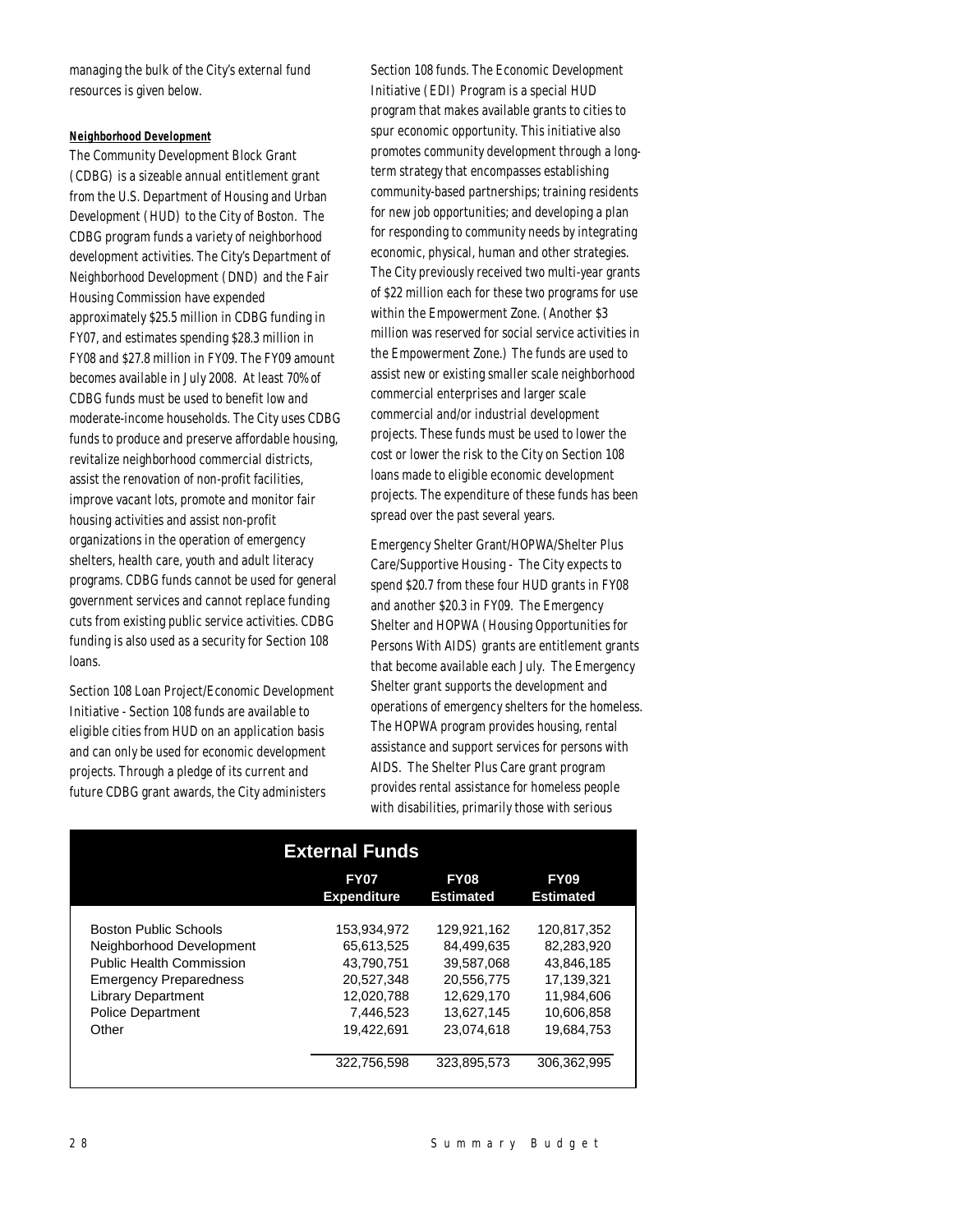mental illness or chronic problems with alcohol and/or drugs. Other federal, state or local sources provide the support services that must match the value of the rental assistance. The Supportive Housing Program provides service, operating and/or capital funds for a broad range of housing and social service projects. The program requires that applicants match the amount of supportive housing acquisition and development funds reqwested with an equal amount of funding from other sources. Shelter Plus Care and Supportive Housing are both competitive grants. FY09 awards will become available in the fall.

HOME Investment Partnership - The HOME Partnership Program is an entitlement grant from HUD to support the development of affordable housing. FY09 funds will become available in July 2008. The City expended \$8.8 million in this program in FY07 and estimates spending \$8.9 million in FY08. Projected spending for FY09 is \$7.9 million. Eligible activities include new construction or rehabilitation of housing, tenantbased rental assistance for up to two years, and assistance to first-time homebuyers. All HOME funds must be used to benefit low and moderateincome households. Fifteen percent of HOME funds are set aside for projects sponsored by Community Housing Development Organizations. Up to five percent may be set aside for operating costs for Community Housing Development Organizations.

#### *School Department*

The School Department's FY09 general fund budget of \$827.5 million is supplemented with approximately \$120.8 million in external funds, largely grants made directly to the Boston Public Schools from state and federal government entities. There are three main categories of external funding: formula grants, competitive grants, and reimbursement grants. Title I of the No Child Left Behind Act (NCLB), the school lunch reimbursement program, and resources allocated in support of the Individuals with Disabilities Education Act (IDEA) are the three largest sources of external funding and comprise the bulk of federal support. Other significant sources of external funding include Title II (teacher quality grant), the special education

"circuit breaker" reimbursement, and the Community Partnership grant.

Title I - This federal program supplements education in schools with significant populations of low-income students. This key source of funding for the Boston Public Schools makes up a large portion of the federal formula grant funding received. The School Department estimates spending levels for this program in FY08 and FY09 of \$36.1 million and \$32.4 million, respectively.

School Lunch - The School Lunch program, administered by the U.S. Department of Agriculture, reimburses local school districts on a per-meal basis for the costs of breakfast and lunch for low-income students. The School Department expects to receive \$21.2 million in reimbursements for both FY08 and FY09.

Title II Teacher Quality – As it did in FY08, the School Department expects to receive \$6.9 million in FY09 from this federal formula grant program to improve the quality of staff in the classrooms.

Individuals with Disabilities Education Act (IDEA or SPED 94-142 Entitlement) - This federal formula grant supports special education programs. The amount budgeted by the School Department for FY09 is \$18.4 million, the same amount that was budgeted in FY08.

Community Partnerships for Children - The Community Partnerships Program is the largest competitive grant received by the School Department. The Community Partnership Program is a state program to create comprehensive, highquality programs for preschool-aged children in public preschools, Head Start centers, private day care centers and family-based day care centers. The amount budgeted by the School Department, which serves as the fiscal agent for this program, is \$9.2 million for FY09, the same amount that was received in FY08.

#### *Public Health Commission*

Boston Healthy Start - The purpose of this project is to develop a comprehensive needs assessment and carry out a service plan to address those factors most affecting infant mortality in the City of Boston. Three project areas consist of those census tracts found to have both the highest numbers of infant deaths and the highest infant mortality rates in the City. The Public Health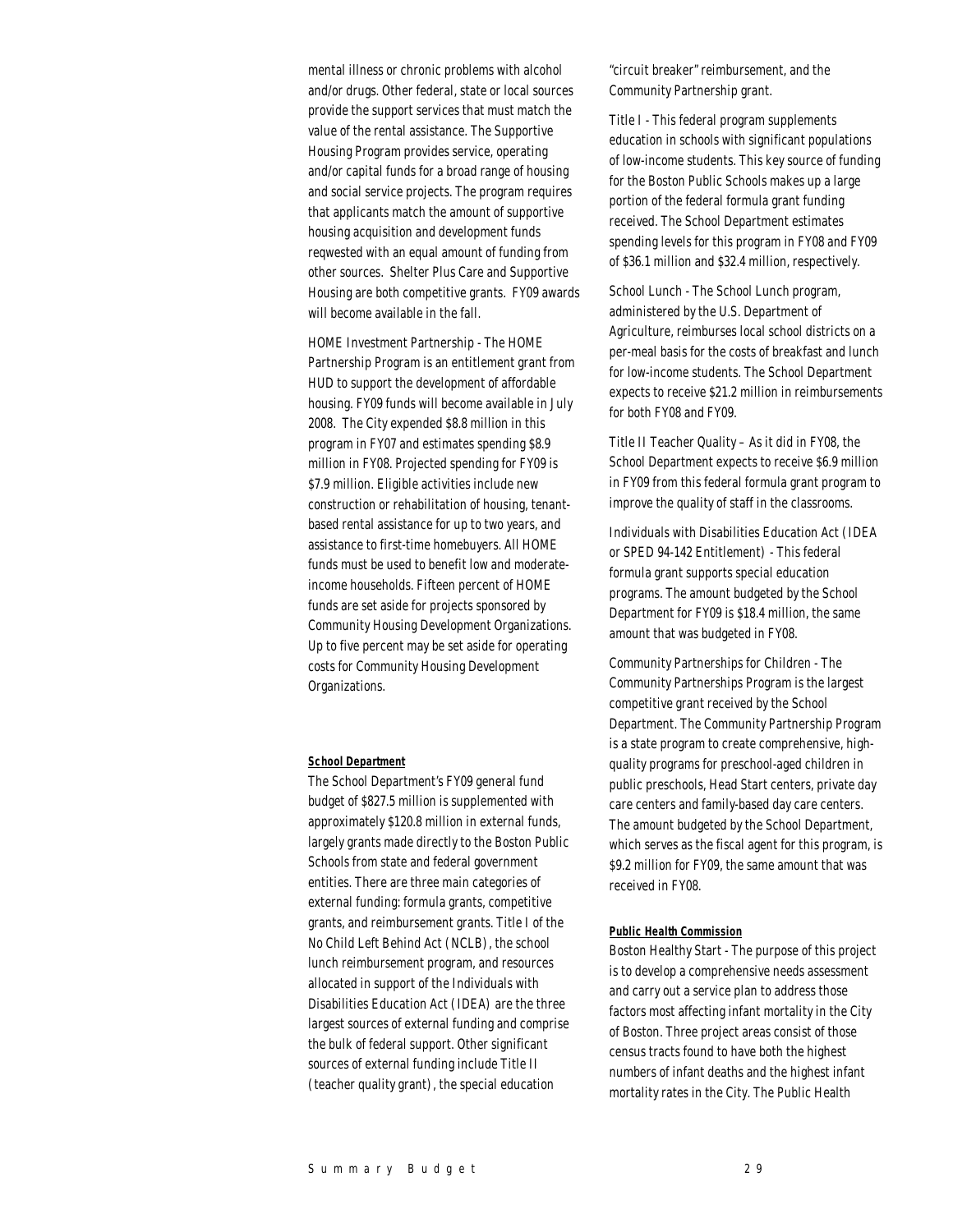Commission projects to receive \$2.4 million for this program in FY09.

Ryan White Care Act - This funding is intended to help communities increase the availability of primary health care and support services, increase access for under-served populations and improve the quality of life of those affected by the HIV/AIDS epidemic. In FY08, contracts supported approximately sixty community agencies and 102 programs in the ten county region of Massachusetts and southern New Hampshire. The estimated level of spending for this federally funded program is \$13.8 million for FY09.

REACH CEED - In October 2007, the US Centers for Disease Control and Prevention designated the Boston Public Health Commission as one of 18 national Centers of Excellence in the Elimination of Disparities (CEED). The CEED grant will bring to scale the work of REACH and the Disparities Project, and facilitate regional efforts to eliminate disparities in breast and cervical cancer and cardiovascular disease in Black communities across New England. The Commission will receive \$4.5 million between 2007 and 2012 to work across six New England states: MA, Rhode Island, Vermont, Maine, Connecticut, New Hampshire. The budget for FY09 is \$868,172.

Long Island Shelter – Federal funding for this project provides homeless services in the form of shelter, food, clothing, health care, and social services for up to 800 homeless adult men and women. The Shelter also provides training and support services to 1,140 homeless individuals annually. Guests arrive at the shelter via shuttle bus from the Boston Medical Center campus. Overall, projected external funding for homeless services in the Public Health Commission budget for FY09 totals \$9.96 million.

Public Health Preparedness -The Commission is involved in a number of activities to insure that the residents of the City are protected and well prepared in the event of a major emergency. Among these activities are those that stem from a federal/state grant of \$704,645 for a Cities Readiness Initiative (CRI). This national effort requires Boston to plan for the provision of medicine to every city resident within a 48-hour period, if needed. Other state and federally funded efforts include training EMT's, hospital

clinicians and health center workers in various medical emergency protocols and procedures; developing a corps of volunteers who can be mobilized as needed; and writing, translating and printing educational materials and tool kits for all populations within the City. Total external funds spending on public health preparedness is expected to be \$2.5 million in FY09.

## *Office of Emergency Preparedness*

One of the objectives of the Mayor's Office of Emergency Preparedness is to allocate and manage federal homeland security funds obtained by the City. The Urban Area Security Initiative (UASI) grant provides the bulk of the funding for this office. This federal grant serves to address the unique equipment, planning, training and operational needs for first responders in the Boston urban area. Spending from UASI is expected to be \$20.6 million in FY08 and \$17.1 million in FY09. The Office of Emergency Preparedness was also responsible for coordinating spending from a federal grant approved to cover security costs for the 2004 Democratic National Convention. Final reimbursements of \$4.1 million from that grant were made in FY06. (The total expended for the DNC by all agencies was \$28.1 million.)

#### *Police Department*

The Police Department's grant funding on both the federal and state level has focused mostly upon community policing.

Same Cop, Same Neighborhood – This neighborhood policing program is based on the belief that police officers and private citizens working together can help address community problems related to crime. The program is supported with a grant awarded by the Massachusetts Executive Office of Public Safety. The total costs of the program supported by this grant were \$2.7 million in FY07; estimated expenditures for FY08 are \$4.4 million. In FY09 the Department expects to have \$3.8 million available for this program.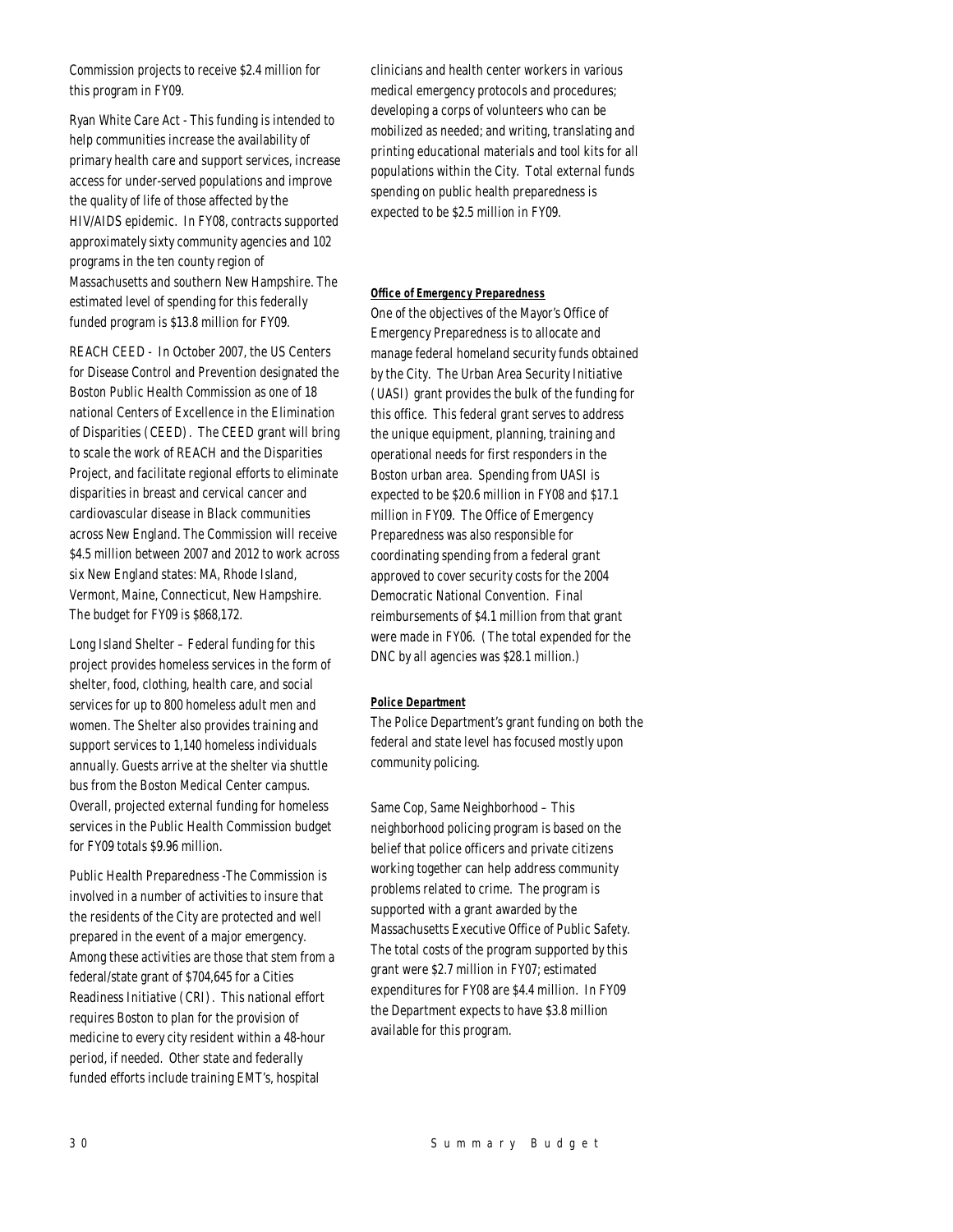Justice Assistance Grant (JAG) – This federal grant was awarded by the Department of Justice in FY07 for prevention, intervention and enforcement efforts aimed at reducing crime and violence. JAG replaced the Local Law Enforcement Block Grant program. These funds are used to support civilian analyst and advocacy personnel, as well as district social workers. This multi-year project is expected to run through September 2012. The department expects to spend \$1.1 million in FY08 and expects to utilize \$879,300 in FY09.

Shannon Community Safety Initiative – The department is expecting a \$3 million grant from the Commonwealth of Massachusetts' Executive Office of Public Safety to address gang and youth violence through the Senator Charles E. Shannon, Jr. Community Safety Initiative. The award has supported a number of prevention, intervention and enforcement initiatives and activities that focus on a comprehensive citywide strategy for youth gang and gun violence. The total cost of the program supported by this grant was \$1.3 million in FY07; estimated expenditures for FY08 are \$3.2 million. For FY09 the Department expects to have \$3.3 million available for this program.

#### *Library Department*

Total spending from state funding for the Library increased slightly from \$8.1 million in FY07 to an estimated \$8.64 million for FY08. In FY09, the Library expects that approximately \$8.65 million will be available from the state. The three state programs that relate to libraries are described below.

Library of Last Recourse - The Library of Last Recourse provides reference and research services for individual residents of the Commonwealth at the Boston Public Library through developing, maintaining and preserving comprehensive collections of a research and archival nature to supplement library resources available throughout Massachusetts. The Library maintains the personnel resources, expertise and bibliographic skills needed to develop and provide access to reference and research collections. Funding for this program is expected to be fairly level between FY08 and FY09 at approximately \$7.1 million.

Boston Regional Library - The Boston Regional Library System Program (BRLS) is a cooperative organization of 105 public, academic, school and special (government, medical, non-profit, and corporate) libraries in the cities of Boston, Malden and Chelsea. Headquartered at the Boston Public Library, BRLS supports enhanced reference and information services, interlibrary loan and journal document delivery, continuing education and staff development, consulting on library operations and a variety of cooperative programs. The BRLS operates under a cost reimbursement agreement granted by the Commonwealth of Massachusetts Board of Library Commissioners. Funding for this program is expected to be approximately \$882,000 in FY08 and FY09.

State Aid to Libraries - This funding is provided by the Commonwealth of Massachusetts Board of Library Commissioners to the Trustees of the Public Library of the City of Boston annually. The Library is required to meet certain minimum standards of free public library service established by the Board to be eligible to receive the grant. Approximately \$703,000 is budgeted for FY08 and FY09.

## *FY09 ALL FUNDS BUDGET*

The following table consolidates the projected FY09 expenditures from the General Fund, Special Revenue Funds (external grants for the most part) and the Capital Fund by department. More detail on the expenditures made from each of these funds is shown in Volumes 2 and 3 of the City of Boston's FY09 budget document.

#### *Budget Document Structure*

The Operating Budget for FY09 and Five Year Capital Plan for FY09-13 are presented in three volumes.

Volume 1 is an overview of the City's financial position and policy direction.

Volumes 2 and 3, which are organized by cabinet, present the budget detail for each department's operating budget and capital projects. Please refer to the chapter on Budget Organization and Glossary for an illustration of the City's organizational chart.

The City's Budget is built at the program level for each department, which is the basis for budget planning. However, line item budget detail is only provided in this budget document at the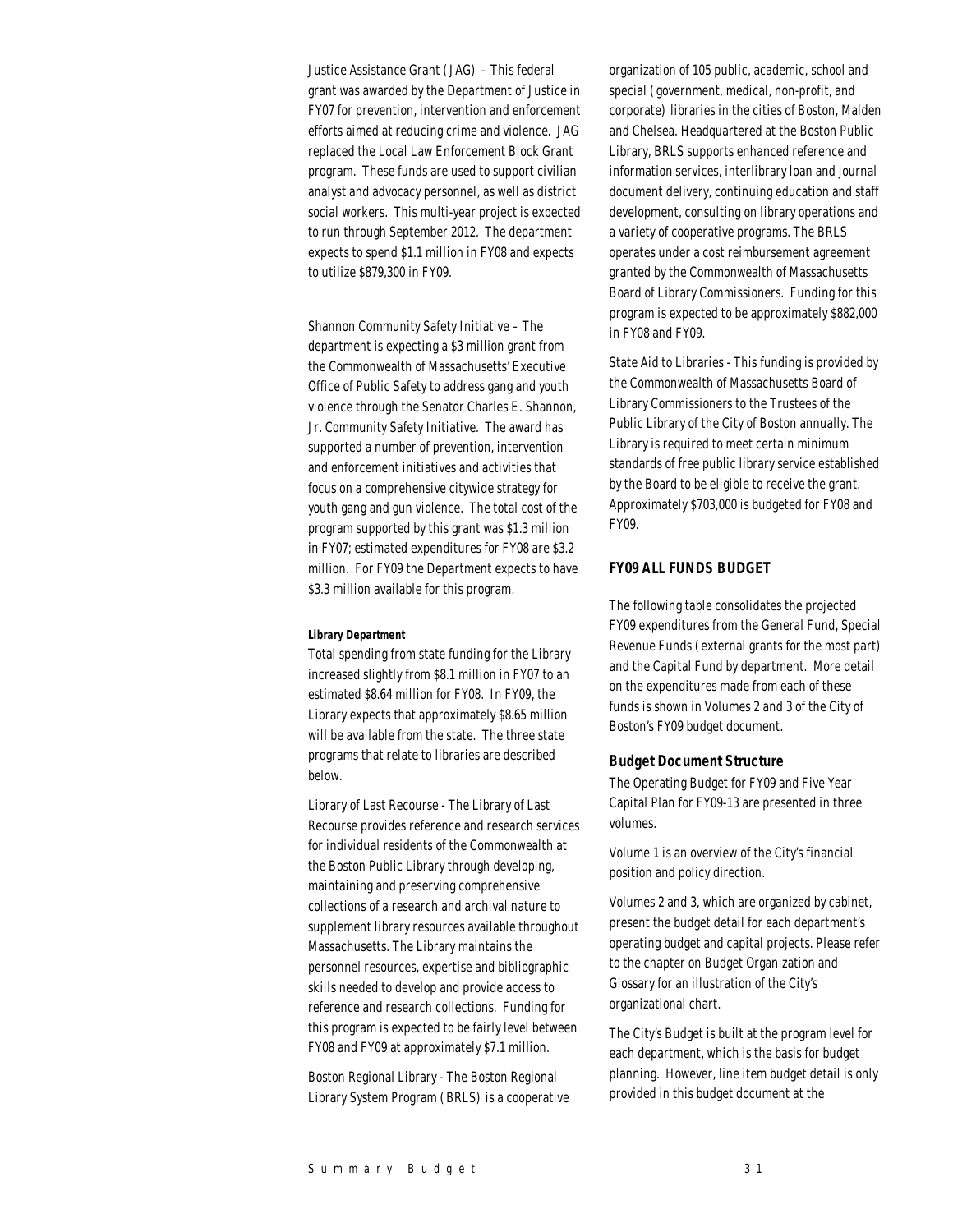|                                          |                                                        |              | <b>All Funds Budgets - FY09</b> |                                        |                          |                                         |
|------------------------------------------|--------------------------------------------------------|--------------|---------------------------------|----------------------------------------|--------------------------|-----------------------------------------|
| <b>Cabinet</b>                           | <b>Department</b>                                      |              | Operating<br><b>Budget</b>      | <b>External Funds</b><br><b>Budget</b> | Capital<br><b>Budget</b> | <b>Total All Funds</b><br><b>Budget</b> |
| Mayor's Office                           | Office of Emergency Preparedness                       |              | 345,287                         | 17,139,321                             |                          | 17,484,608                              |
|                                          | Intergovernmental Relations                            |              | 1,061,873                       |                                        |                          | 1,061,873                               |
|                                          | Law Department                                         |              | 5,941,484                       |                                        |                          | 5,941,484                               |
|                                          | Mayor's Office                                         |              | 2,261,240                       | 77,086                                 |                          | 2,338,326                               |
|                                          | Neighborhood Services                                  |              | 1,307,365                       |                                        |                          | 1,307,365                               |
|                                          | Office of New Bostonians                               |              | 350,542                         |                                        |                          | 350,542                                 |
|                                          | <b>Public Information</b>                              |              | 1,258,447                       |                                        |                          | 1,258,447                               |
|                                          |                                                        | <b>Total</b> | 12,526,238                      | 17,216,407                             | 0                        | 29,742,644                              |
| <b>Administration &amp; Finance</b>      | <b>Assessing Department</b>                            |              | 6,559,718                       |                                        |                          | 6,559,718                               |
|                                          | <b>Auditing Department</b><br><b>Budget Management</b> |              | 2,406,049<br>2,656,347          |                                        |                          | 2,406,049<br>2,656,347                  |
|                                          | <b>Execution of Courts</b>                             |              | 3,500,000                       |                                        |                          | 3,500,000                               |
|                                          | <b>Graphic Arts Department</b>                         |              | 1,601,751                       |                                        |                          | 1,601,751                               |
|                                          | <b>Health Insurance</b>                                |              | 186,480,708                     |                                        |                          | 186,480,708                             |
|                                          | Human Resources                                        |              | 3,341,622                       |                                        |                          | 3,341,622                               |
|                                          | <b>Labor Relations</b>                                 |              | 1,468,240                       |                                        |                          | 1,468,240                               |
|                                          | <b>Library Department</b>                              |              | 31,230,179                      | 11,984,606                             | 12,486,371               | 55,701,156                              |
|                                          | <b>Medicare Payments</b>                               |              | 6,141,000                       |                                        |                          | 6,141,000                               |
|                                          | Office of Administration & Finance                     |              | 907,868                         |                                        |                          | 907,868                                 |
|                                          | Pensions & Annuities                                   |              | 4,200,000                       |                                        |                          | 4,200,000                               |
|                                          | <b>Purchasing Division</b>                             |              | 1,399,710                       |                                        |                          | 1,399,710                               |
|                                          | <b>Registry Division</b>                               |              | 970,440                         |                                        |                          | 970,440                                 |
|                                          | <b>Treasury Department</b>                             |              | 3,877,467                       |                                        |                          | 3,877,467                               |
|                                          | Unemployment Compensation                              |              | 50,000                          |                                        |                          | 50,000                                  |
|                                          | Workers' Compensation Fund                             |              | 1,900,000                       |                                        |                          | 1,900,000                               |
|                                          |                                                        | <b>Total</b> | 258,691,099                     | 11,984,606                             | 12,486,371               | 283,162,076                             |
| <b>Chief Information Officer</b>         | Management & Information Svs                           |              | 19,233,832                      |                                        | 12,950,000               | 32,183,832                              |
|                                          |                                                        | <b>Total</b> | 19,233,832                      | 0                                      | 12,950,000               | 32,183,832                              |
| <b>Public Safety</b>                     | Fire Department                                        |              | 161,568,922                     | 446,202                                | 5,685,069                | 167,700,193                             |
|                                          | <b>Police Department</b>                               | <b>Total</b> | 281,936,006                     | 10,606,858                             | 4,765,000                | 297,307,864                             |
| Education                                | <b>Boston Public Schools</b>                           |              | 443,504,928<br>832,036,229      | 11,053,060<br>120,817,352              | 10,450,069<br>50,930,067 | 465,008,058<br>1,003,783,648            |
|                                          |                                                        | <b>Total</b> | 832,036,229                     | 120,817,352                            | 50,930,067               | 1,003,783,648                           |
| <b>Economic Development</b>              | <b>Boston Redevelopment Authority</b>                  |              | $\overline{0}$                  | 0                                      | 1,925,000                | 1,925,000                               |
|                                          | Boston Residents Job Policy                            |              | 531,938                         |                                        |                          | 531,938                                 |
|                                          | <b>Small/Local Business</b>                            |              | 598,271                         |                                        |                          | 598,271                                 |
|                                          |                                                        | <b>Total</b> | 1,130,209                       | 0                                      | 1,925,000                | 3,055,209                               |
| <b>Public Property</b>                   | Arts, Tourism & Special Events                         |              | 1,698,274                       | 159,450                                |                          | 1,857,724                               |
|                                          | Consumer Affairs & Licensing                           |              | 458,554                         | 51,300                                 |                          | 509,854                                 |
|                                          | Department of Voter Mobilization                       |              | 3,076,508                       |                                        |                          | 3,076,508                               |
|                                          | Parks & Recreation Department                          |              | 16,040,156                      | 6,375,000                              | 14,643,203               | 37,058,359                              |
|                                          | Property & Construction Mgmt.                          |              | 21,340,669                      | 159,999                                | 18,997,190               | 40,497,858                              |
|                                          |                                                        | Total        | 42,614,160                      | 6,745,749                              | 33,640,393               | 83,000,302                              |
| <b>Public Works &amp; Transportation</b> | Central Fleet Maintenance                              |              | 2,412,041                       |                                        |                          | 2,412,041                               |
|                                          | Office of Chief of PWD & Transportation                |              | 1,790,438                       |                                        |                          | 1,790,438                               |
|                                          | Public Works Department                                |              | 87,672,228                      |                                        | 43,737,392               | 131,409,620                             |
|                                          | Snow Removal                                           |              | 13,067,952                      |                                        |                          | 13,067,952                              |
|                                          | <b>Transportation Department</b>                       |              | 31,919,139                      | 1,389,710                              | 5,730,000                | 39,038,850                              |
|                                          |                                                        | <b>Total</b> | 136,861,798                     | 1,389,710                              | 49,467,392               | 187,718,900                             |
| <b>Environment &amp; Energy</b>          | <b>Environment Department</b>                          |              | 1,378,024                       | 363,125                                | 75,000                   | 1,816,149                               |
|                                          | <b>Inspectional Services Dept</b>                      |              | 15,954,900                      | 10,300                                 |                          | 15,965,200                              |
| <b>Human Services</b>                    | Boston Centers for Youth & Families                    | <b>Total</b> | 17,332,924<br>22,152,400        | 373,425<br>2,080,157                   | 75,000<br>12,496,483     | 17,781,349<br>36,729,041                |
|                                          | Civil Rights                                           |              | 327,511                         | 1,076,905                              |                          | 1,404,417                               |
|                                          | <b>Elderly Commission</b>                              |              | 3,025,585                       | 6,019,735                              |                          | 9,045,320                               |
|                                          | <b>Emergency Shelter Commission</b>                    |              | 595,516                         | 70,875                                 |                          | 666,391                                 |
|                                          | Veterans Services Department                           |              | 4,289,980                       |                                        |                          | 4,289,980                               |
|                                          | Women's Commission                                     |              | 157,724                         |                                        |                          | 157,724                                 |
|                                          | Youth Fund                                             |              | 4,631,505                       | 1,312,066                              |                          | 5,943,571                               |
|                                          |                                                        | <b>Total</b> | 35,180,222                      | 10,559,738                             | 12,496,483               | 58,236,443                              |
| Neighborhood Development                 | Leading the Way                                        |              | 5,000,000                       |                                        |                          | 5,000,000                               |
|                                          | Neighborhood Development                               |              | 3,734,273                       | 82,283,920                             | 4,100,000                | 90,118,193                              |
|                                          |                                                        | <b>Total</b> | 8,734,273                       | 82,283,920                             | 4,100,000                | 95,118,193                              |
| <b>Public Health</b>                     | <b>Public Health Commission</b>                        |              | 69,445,774                      | 43,846,185                             | 3,823,000                | 117,114,959                             |
|                                          |                                                        | Total        | 69,445,774                      | 43,846,185                             | 3,823,000                | 117,114,959                             |
| Non-Mayoral Departments                  | <b>City Clerk</b>                                      |              | 972,098                         | 92,842                                 |                          | 1,064,940                               |
|                                          | <b>City Council</b>                                    |              | 4,714,370                       |                                        |                          | 4,714,370                               |
|                                          | <b>Finance Commission</b>                              |              | 196,986                         |                                        |                          | 196,986                                 |
|                                          | Licensing Board                                        |              | 724,771                         |                                        |                          | 724,771                                 |
|                                          |                                                        | <b>Total</b> | 6,608,225                       | 92,842                                 | 0                        | 6,701,067                               |
|                                          | <b>Grand Total</b>                                     |              | 1,883,899,910                   | 306,362,995                            | 192,343,775              | 2,382,606,680                           |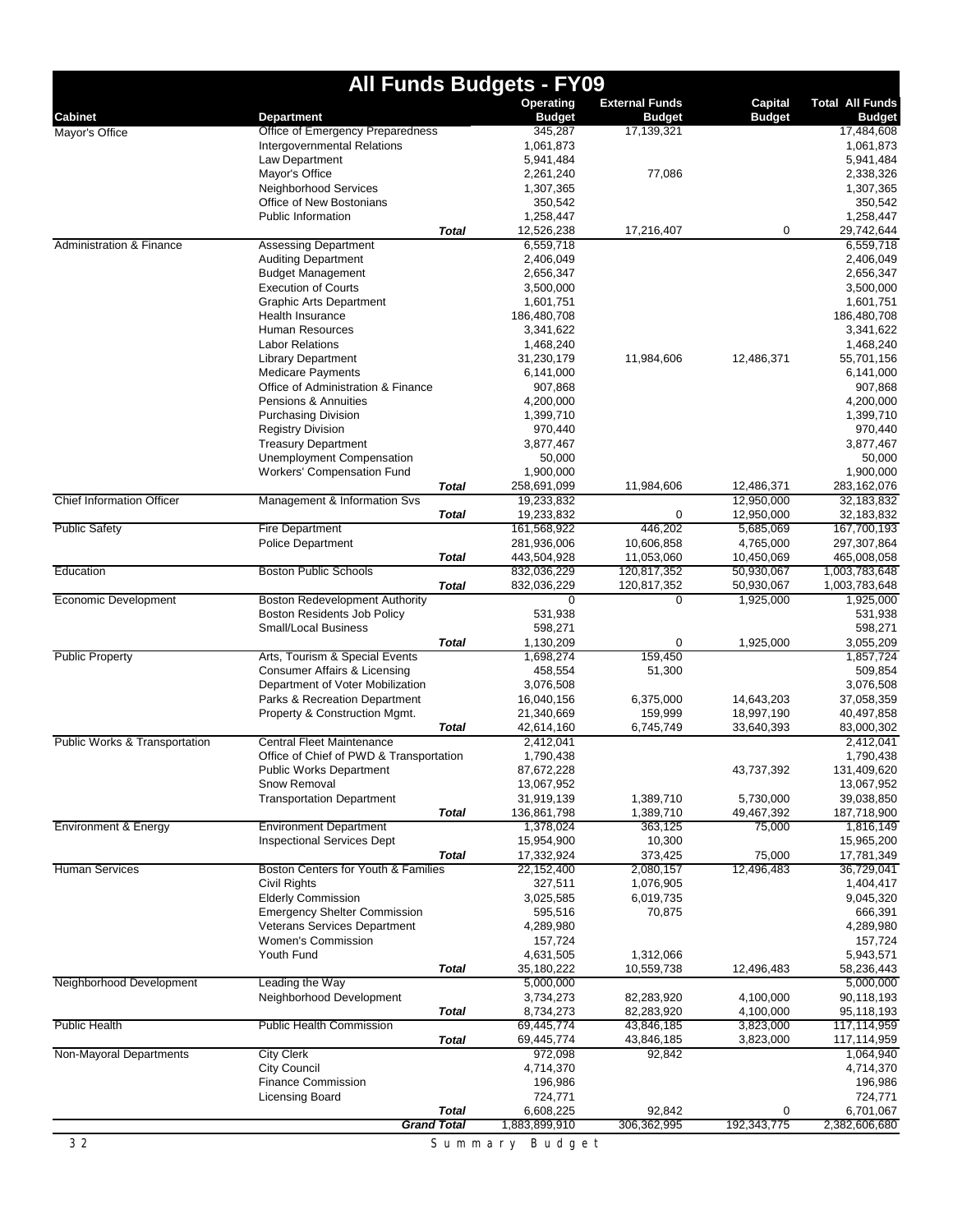available upon request.

In addition to program budgets, Volumes 2 and 3 provide a mission statement, key objectives, as well as past and promised performance levels for each departmental program. For those departments with capital projects, a project profile is provided for every capital project, which includes authorization information as well as planned spending levels.

Definitions of the terms used throughout the budget document are presented in the glossary, which can be found in the chapter titled Budget Organization and Glossary.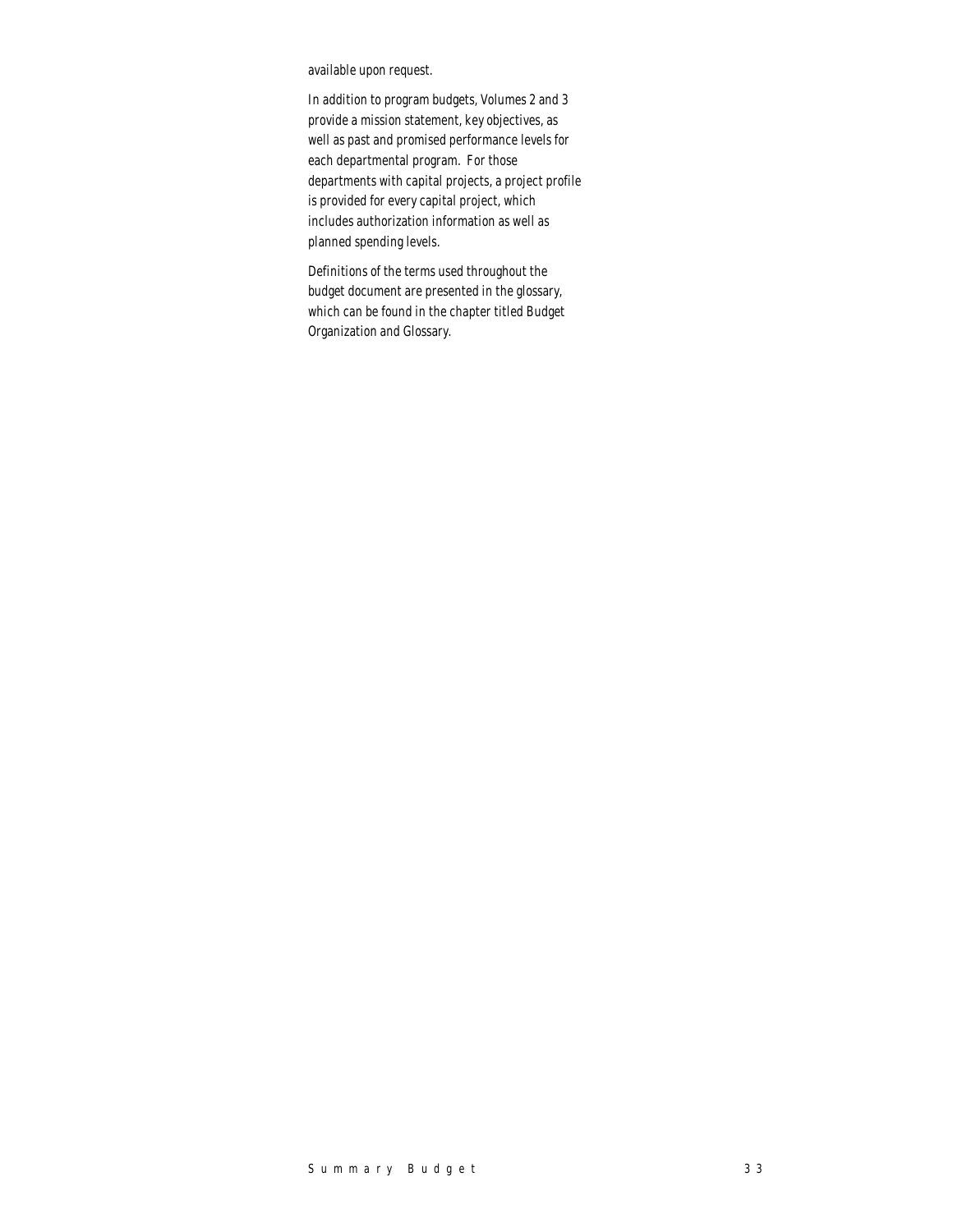## *FY09 – FY10 BUDGET PLAN*

## *Introduction*

While statutorily the City must maintain an annual budget process subject to the appropriating authority of the City Council, a second year projection provides a useful context for decision making.

In projecting the City's operating budget for FY10, the issue of state aid continues to be the most critical. While the state had recovered from an economic downturn in the early 2000's and tax revenues returned to growth, restoration of state programs of all types – including aid to municipalities has lagged. As the state, along with the nation faces another economic slowdown and a large backlog of capital improvement projects along with the faltering finances of quasi-public agencies, state funding for local aid is certainly at risk.

The budget for FY09 is based on the most current revenue information available. The FY10 plan reflects the best estimate of revenues as well as the major components of projected expenditures given current policy and cost trends. The increases associated with collective bargaining agreements settled as of June 30, 2008 have been included in FY10 projected expenditures for City Departments, the Public Health Commission and the School Department. The costs projected for those agreements that were not settled as of that date have been included in the collective bargaining reserve.

An area of concern that has not been fully illustrated in the Budget Summary table is the unfunded liability related to post-employment benefits. Beginning in FY08, the City was required to implement the provisions of GASB Statement No. 45. The statement establishes standards for the measurement, recognition and display of Other Post-employment Benefits (OPEB). The City currently provides post-employment healthcare and life insurance benefits to eligible retirees in accordance with state law and pays its share of the cost on a pay-as-you-go basis. The City's OPEB total obligation had been estimated by an outside actuarial consultant at \$5.2 billion as of June 30, 2005 if the City continued to provide for its OPEB obligation on a pay-as-you-go basis. (An updated

actuarial valuation is expected by late summer or early fall.) The City faces the challenge of beginning to address the funding needs of this liability while continuing to balance all of the other costs of running a major city. For FY08, the City created a \$20 million stabilization fund to begin to acknowledge this liability. The FY09 budget includes an additional \$25 million contribution to the stabilization fund and the FY10 plan includes an additional \$35 million.



## **FY10 Estimated Recurring Revenue**

Figure 12

## *Revenue Trends*

The following pie chart displays the breakdown of revenue projected for FY10. (Figure 12.)

Major revenue trends for FY10 include:

Property Tax Levy: The 2.5% increase and a projected \$27.0 million of new growth will result in \$62.1 million or 4.5% in additional gross tax levy. The net property tax assumes an overlay reserve set at 2.5%.

Excises: Hotel excise is expected to remain stable reflecting steady business and leisure travel associated with a weak dollar internationally and elevated fuel prices locally. Jet Fuel excise is expected to decline somewhat with fuel prices lower than those at the recent peak. Motor vehicle excise is expected to grow with stronger motor vehicle sales.

Fines: Fines overall are expected to grow with the full impact of the FY09 fine rate increases and additional enforcement officers deployed.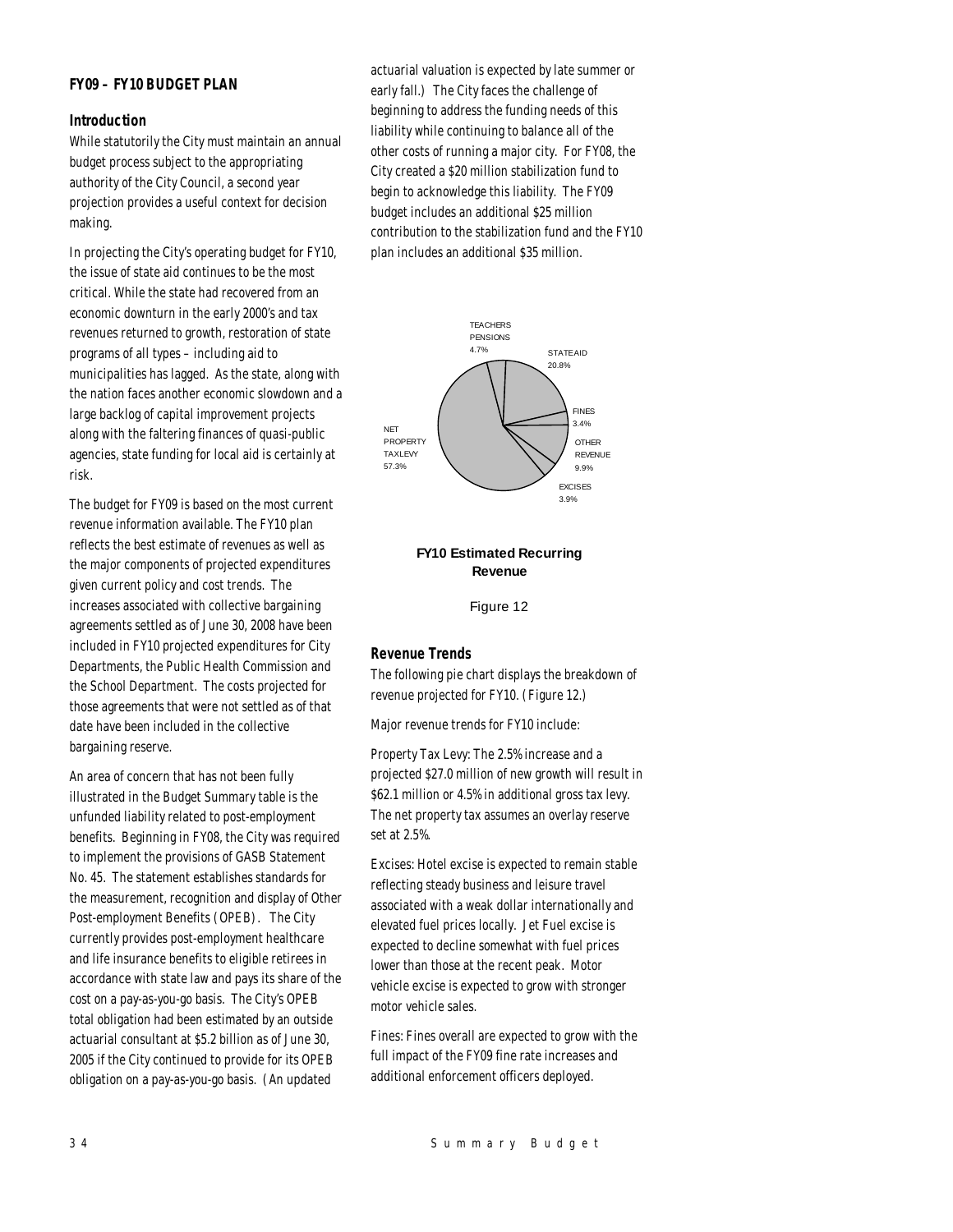#### Other Revenue:

Interest on Investments: Interest income is expected to increase as short-term interest rates rise with growing inflation and a recovering economy in conjunction with strong cash balances.

Payments in Lieu of Taxes: With no major new agreements expected, PILOT revenue should still increase through expansion of existing agreements and the inflation factor built into the current agreements.

Miscellaneous Department Revenue: Usually projected from historical trends and economic assumptions, these revenues are expected to remain stable.

Licenses and Permits: Building permits will likely hold steady or gain slightly with a recovering economy and historically low interest rates

State Aid: Projected to increase marginally from the FY09 Budget almost solely through Education Aid. State Aid growth will be slow until the state commits to funding local aid adequately through higher appropriations, improved distribution formulas, or both.

Teachers' Pension Reimbursement: An increase is expected in FY10 from this reasonably predictable reimbursement arrangement with the state.

Budgetary Fund Balance: In FY09, the City is using an allocation of reserves to support ongoing expenses and to continue funding for OPEB liabilities. For FY10, the use of Budgetary Fund Balance for non-OPEB expenses has not been factored into the financial projection. The City's planning process for FY10 will assess the need for further allocation of remaining City reserves.

Total recurring revenues in FY10 are projected to increase by \$98.5 million, or 4.1% over FY09 Budget projections. This increase is based on conservative revenue estimates and an assumption that the local economy will stabilize at a reasonable level of growth in the 24 months from the beginning of FY09 to the end of FY10.

## *Expenditure Trends*

The following pie chart displays the allocation of expenditures projected for FY10. (Figure 13.)

Based on inflationary increases estimated for certain expenditures within departments such as utilities, health insurance and trash collection and disposal, as well as current collective bargaining provisions that impact FY10, the total increase in appropriations is expected to be \$99.4 million or 5.1% in FY10.

Fixed Costs: Given that the pension-funding schedule for the current city payroll, the debt service policies followed in the City's capital plan, and mandated state assessments are known, fixed costs can be predicted fairly accurately. In FY10 fixed costs will increase by \$32.3 million or 6.6%, led by a \$14 million or 9.8% increase in State Assessments and a \$9.7 million or 7.6% increase in Debt Service costs. Pension costs are projected to increase by \$8.5 million or 4%.

Under these revenue and expenditure trend assumptions, the City's Operating Budget would



#### **FY10 Estimated Expenditures**

Figure 13

have a projected deficit of \$33.1 million. For the most part, the projections are based on current operations and any known changes that are anticipated in FY10. As the FY10 budget process goes forward and projections are further refined, the City will be looking at ways to operate more efficiently within the confines of projected revenues. Current year hiring must continue to be scrutinized and controlled as the bulk of the projected increase in appropriations is employee related. The City will also be looking at ways to mitigate the impacts of annual increases in the cost to provide health insurance to its employees and retirees.

As noted previously, a decision will need to be made on the level of budgetary fund balance that may be utilized prudently. The City's policy regarding the use of its fund balance has been to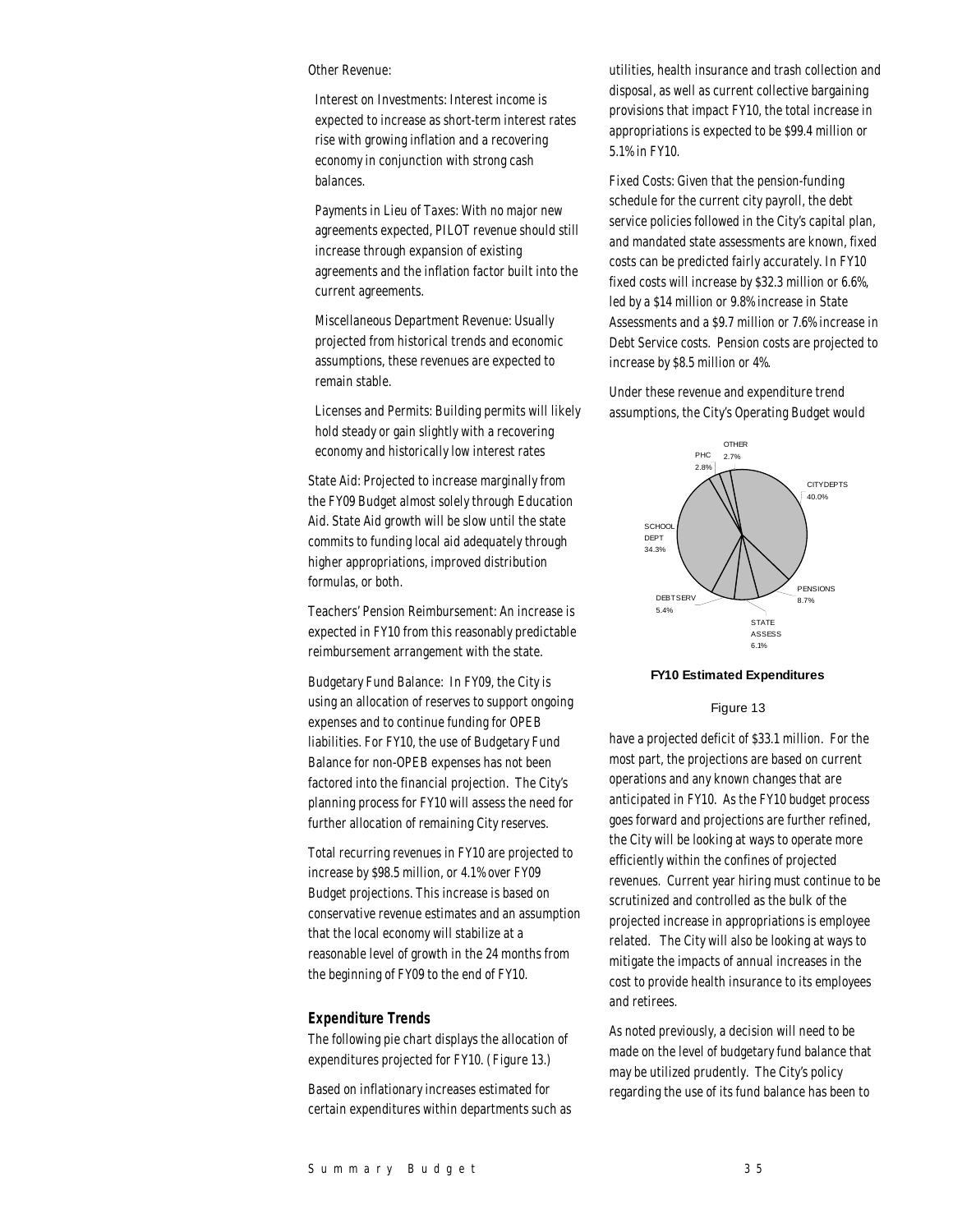# **CITY OF BOSTON BUDGET SUMMARY**

(Dollars in Millions)

|                                       | <b>FY09</b>   | <b>FY10</b> |
|---------------------------------------|---------------|-------------|
|                                       | <b>Budget</b> | Projected   |
| <b>REVENUES</b>                       |               |             |
| Property Tax Levy                     | 1,392.64      | 1,454.77    |
| <b>Overlay Reserve</b>                | (33.97)       | (35.48)     |
| <b>Excises</b>                        | 93.27         | 97.64       |
| Fines                                 | 80.95         | 84.50       |
| Interest on Investments               | 20.38         | 25.50       |
| Payments In Lieu of Taxes             | 33.50         | 34.51       |
| Urban Redevelopment Chapter 121       | 64.25         | 65.99       |
| Misc. Department Revenue              | 56.59         | 52.81       |
| <b>Licenses and Permits</b>           | 41.09         | 43.94       |
| Penalties & Interest                  | 9.12          | 8.46        |
| <b>Available Funds</b>                | 14.19         | 14.10       |
| <b>State Aid</b>                      | 502.98        | 514.47      |
| <b>Teachers Pension Reimbursement</b> | 103.00        | 115.28      |
| <b>Total Recurring Revenue</b>        | 2,377.97      | 2,476.48    |
| Non-Recurring Revenue                 | 6.00          | 6.00        |
| <b>Budgetary Fund Balance</b>         | 35.00         | 35.00       |
| <b>Total Revenues</b>                 | 2,418.97      | 2,517.48    |
| <b>EXPENDITURES</b>                   |               |             |
| <b>City Departments</b>               | 985.00        | 1,020.85    |
| <b>Public Health Commission</b>       | 69.45         | 71.53       |
| <b>School Department</b>              | 832.04        | 873.64      |
| Reserve for Collective Bargaining     | 20.00         | 29.82       |
| <b>OPEB Stabilization</b>             | 25.00         | 35.00       |
| <b>Total Appropriations</b>           | 1,931.48      | 2,030.83    |
| Pensions                              | 213.23        | 221.75      |
| <b>Debt Service</b>                   | 127.64        | 137.31      |
| State Assessments                     | 141.99        | 155.98      |
| <b>Suffolk County Sheriff</b>         | 4.63          | 4.75        |
| Reserve                               | 0.00          | 0.00        |
| <b>Total Fixed Costs</b>              | 487.49        | 519.78      |
| <b>Total Expenditures</b>             | 2,418.97      | 2,550.61    |
| <b>Surplus (Deficit)</b>              | 0.00          | (33.13)     |

Numbers may not add due to rounding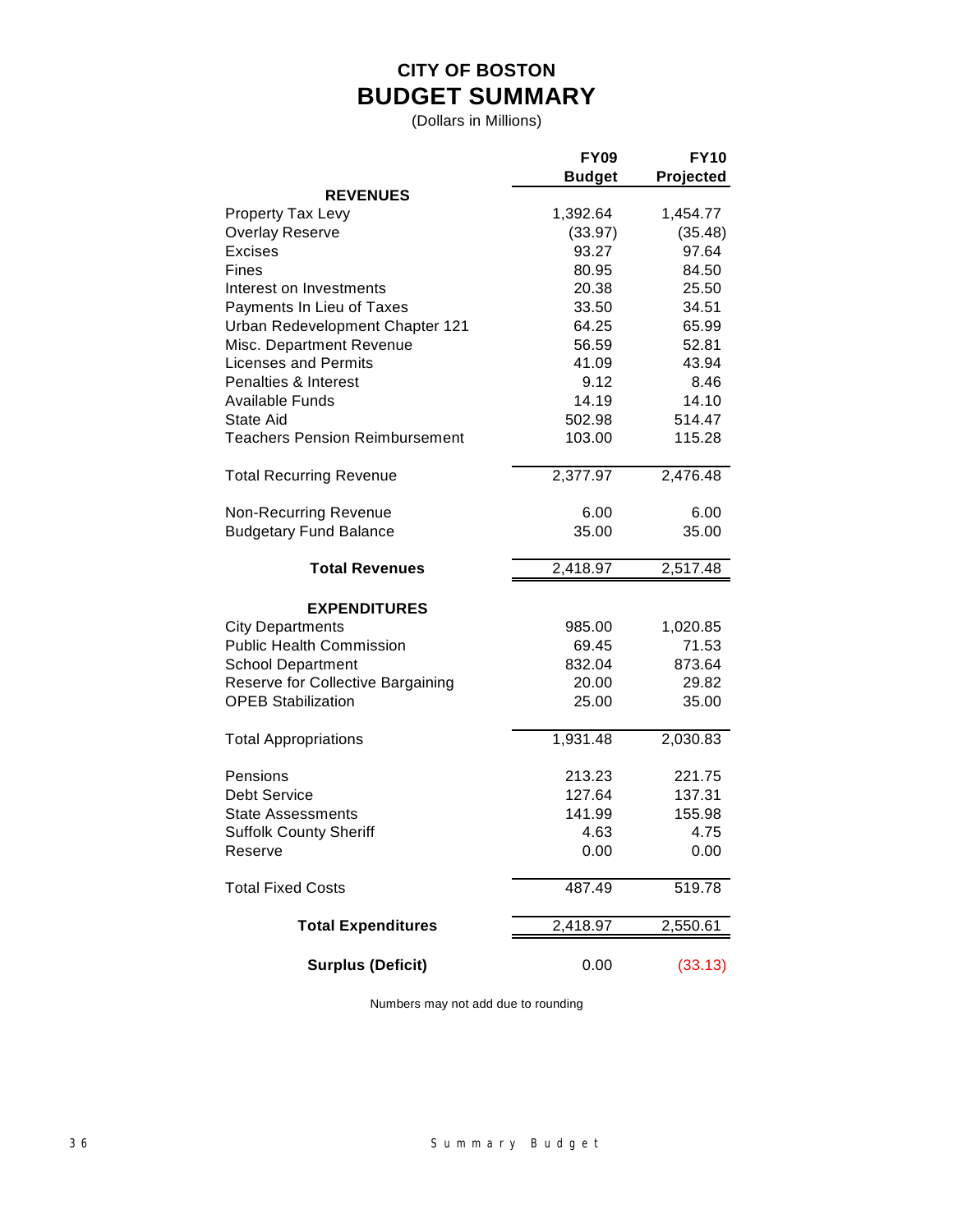limit the use of this source of revenue to offset certain fixed costs such as pension contributions and related post retirement health benefits and/or to fund extraordinary and non-recurring events as determined and certified by the City Auditor.

#### *Planning a Balanced Budget*

Preparing a two-year planning horizon is useful because it provides time to make adjustments to relieve the cost pressures on certain services. It also promotes cost-saving or new programming alternatives to improve the financial position projected in the second year, and helps us to monitor changes in assumptions as new needs or innovations present themselves.

Much of the City's budget remains fairly stable during the year, but variances of as little as 1% overall could add up to a \$25 million problem in the bottom line. Common areas of variance are snow removal, with year-to-year swings of millions of dollars; legal settlements, which the City attempts to reserve for but may need to absorb on a pay-as-you-go basis; public safety overtime, particularly if a significant event occurs (acts of terrorism, natural disasters or major public events, for example), and outside funding sources for essential needs that may suddenly be eliminated.

It is important to note that the City's fiscal controls are effective in reducing the chance for an unmanageable deficit. Managing position vacancies through a committee consisting of staff from the Office of Human Resources, the Office of Budget Management and the Office of Administration and Finance ensures that the hiring of personnel is justified and fits within the City's fiscal parameters. In addition, the City's financial and human resources information system (BAIS) provides levels of systematic controls that can be used to project and plan for personnel funding requirements.

#### *Conclusion*

This two-year overview is provided as a guide to understand the impacts of the decisions presented in the budget, and to provide a framework for addressing future challenges and initiatives. Although it is not statutorily required, it is a useful tool in long-range planning and policy analysis.

From a budget planning and management standpoint, the parameters summarized here are being built through an interactive forecast model. This approach allows for the development of multiyear scenarios based on various assumptions for City operations set within the financial constraints of the City's revenue and fixed cost budgets.